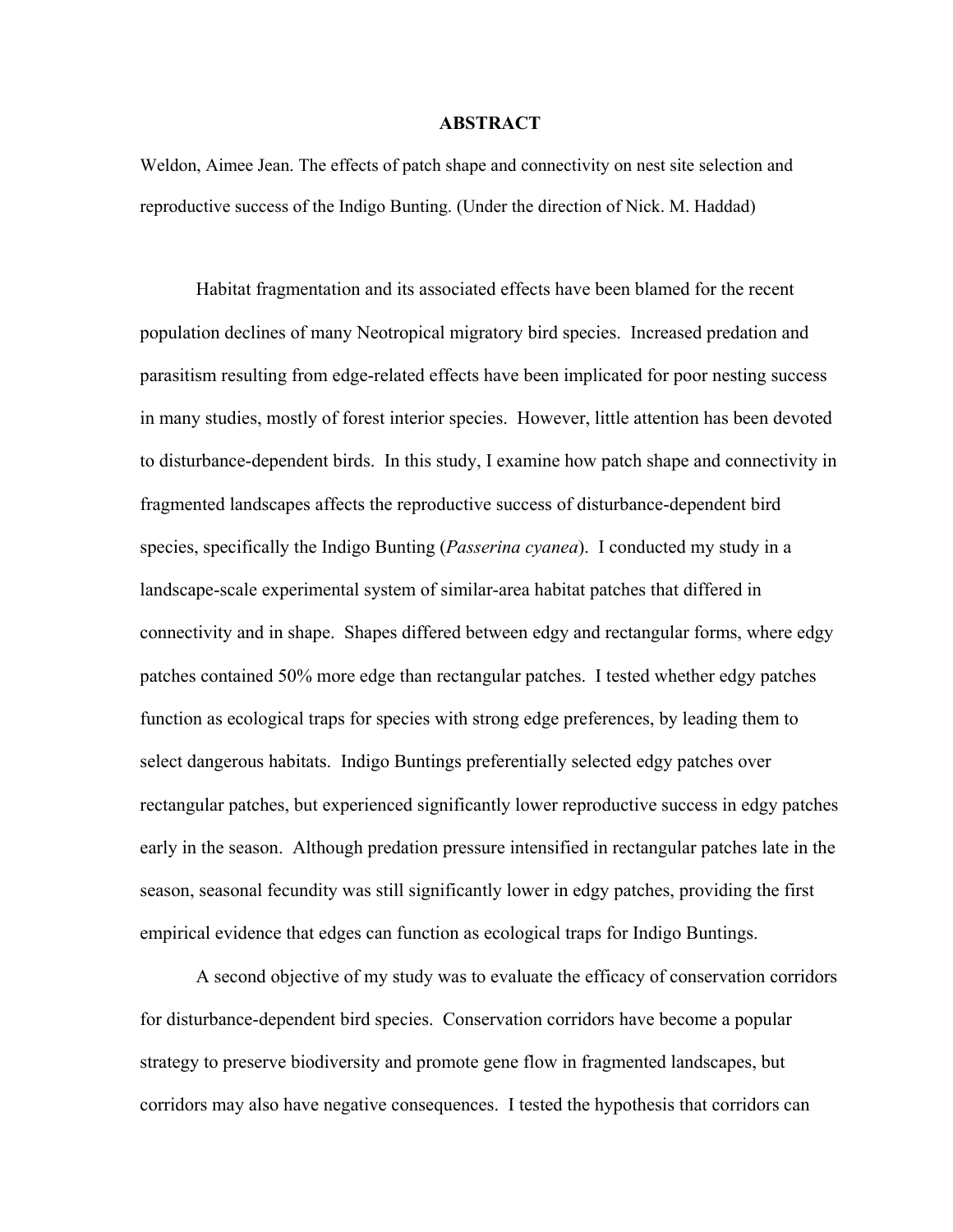increase nest predation risk in connected patches relative to unconnected patches. Nest predation rates increased significantly in connected patches compared to unconnected rectangular patches, but were similar between connected patches and unconnected edgy patches. This suggests that the increase in predator activity in connected patches is largely attributable to edge effects incurred through the addition of a corridor. This is the first landscape-scale study to experimentally demonstrate the potential negative effects of conservation corridors.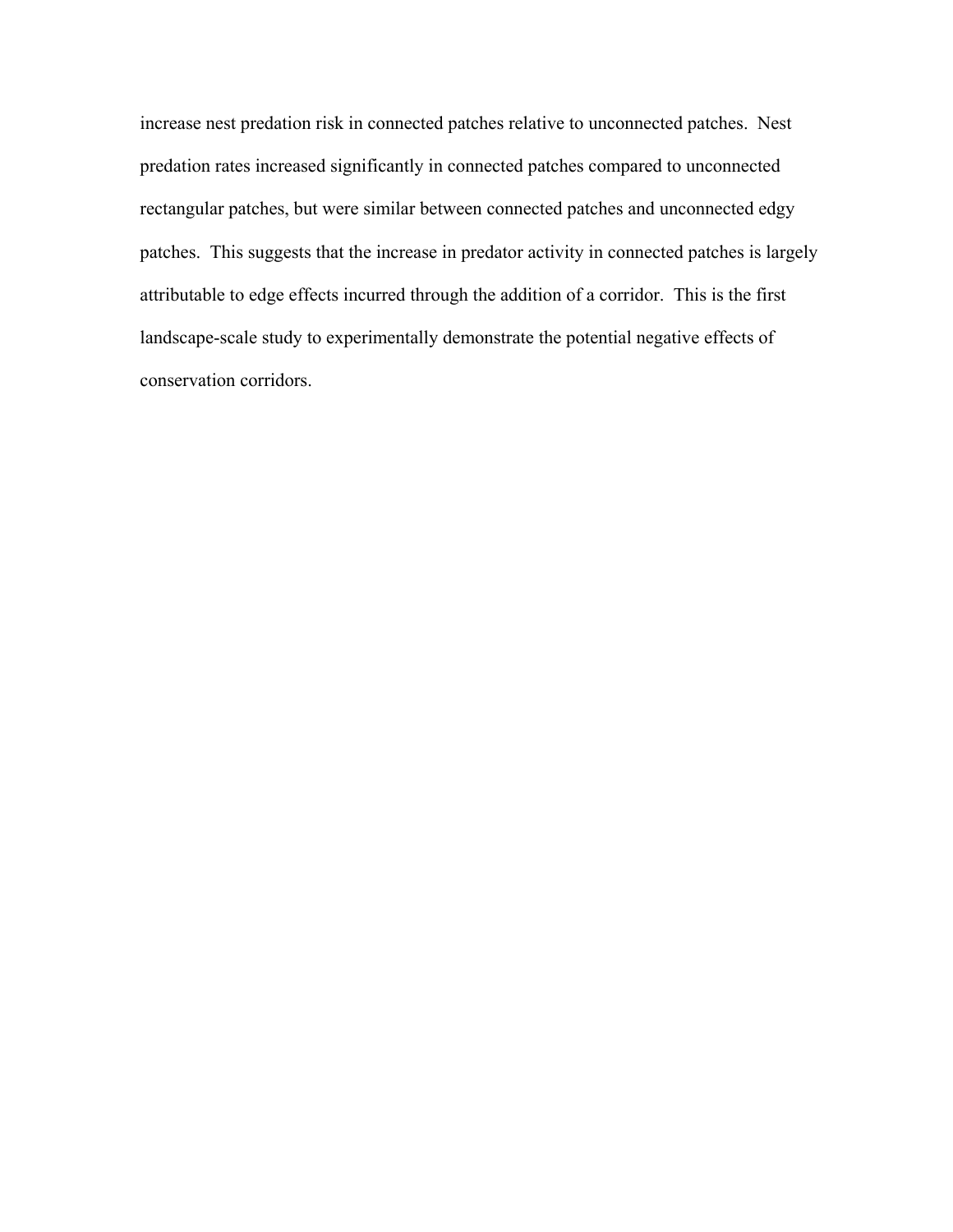# **THE EFFECTS OF PATCH SHAPE AND CONNECTIVITY ON NEST SITE SELECTION AND REPRODUCTIVE SUCCESS OF THE INDIGO BUNTING**

# By AIMEE JEAN WELDON

## A thesis submitted to the Graduate Faculty of North Carolina State University in partial fulfillment of the requirements for the degree of Master of Science

# *ZOOLOGY*

Raleigh

2004

Approved by:

 $\qquad \qquad , \qquad \qquad$ 

Christopher E. Moorman Theodore R. Simons

Nick M. Haddad

\_\_\_\_\_\_\_\_\_\_\_\_\_\_\_\_\_\_\_\_\_\_\_\_\_\_\_\_\_\_\_\_\_\_\_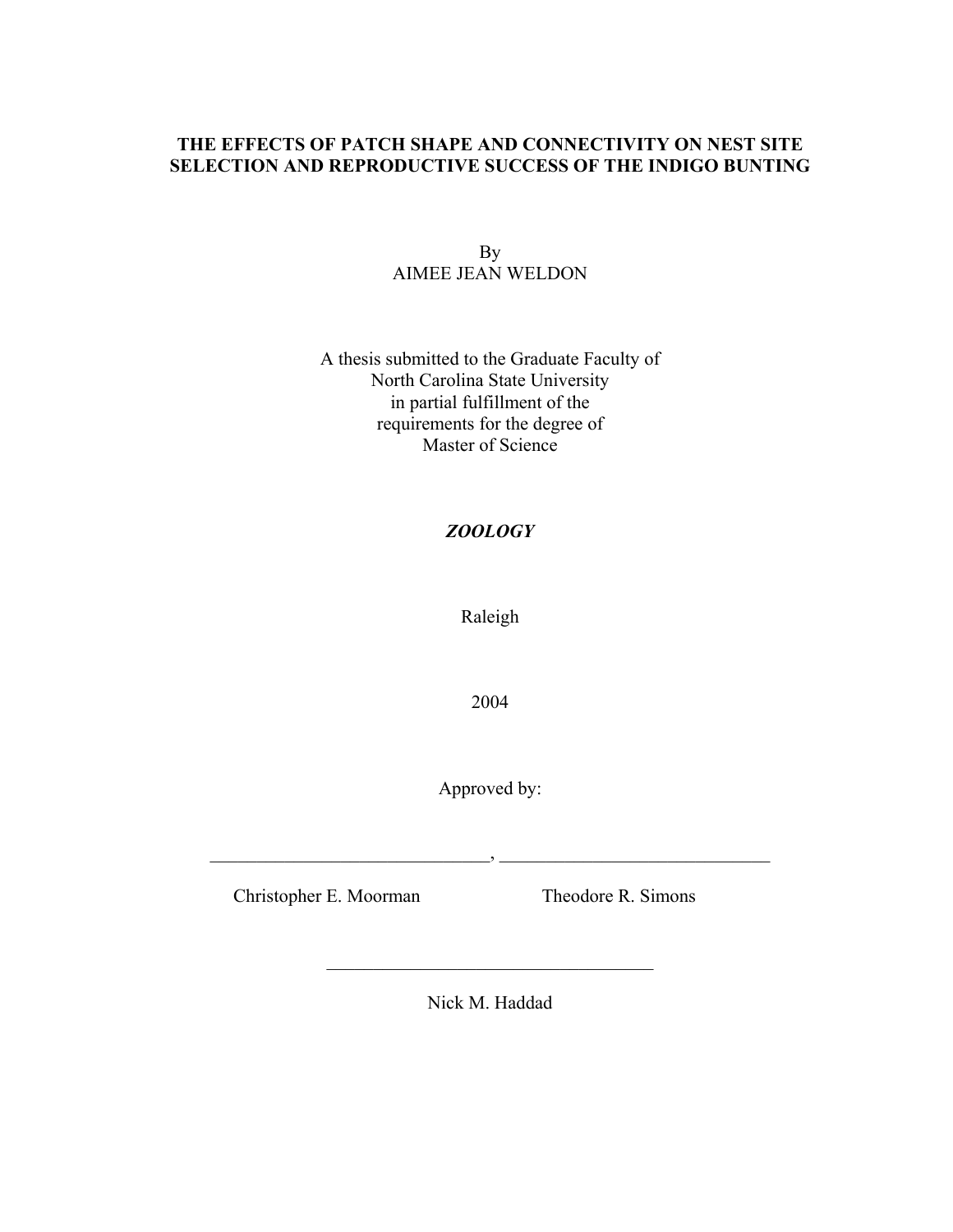#### **BIOGRAPHY**

I, Aimee Weldon, was born on April 15, 1977 in Minneapolis, Minnesota. My older sister, Becky, and I grew up on a small hobby farm in rural Minnesota where we spent many hours exploring the woods and meadows near our home. Even as a child, the natural world fascinated me and I spent an inordinate amount of time studying and collecting everything from butterflies to plants. I attended college at the nearby College of St. Benedict where, strangely, I aspired to become a medical doctor someday. However, after taking a few ecology courses, I came back to my senses and realized that my true passion lay in understanding the fascinating intricacies of nature. This decision led to two years of field work across the country in almost every aspect of ecology. However, my favorite jobs always involved birds and my position studying raptor ecology with Hawkwatch International in Nevada set the course for my avian research interests. Ultimately, I found my way eastward again and was accepted into the Zoology department here at North Carolina State University. I feel very fortunate, as I was able to combine multiple interests conservation, ecology, and avian behavior - into my Masters project. This work represents the final product of the last two and a half years of hard work, great people and continuous learning. I've enjoyed the journey immensely.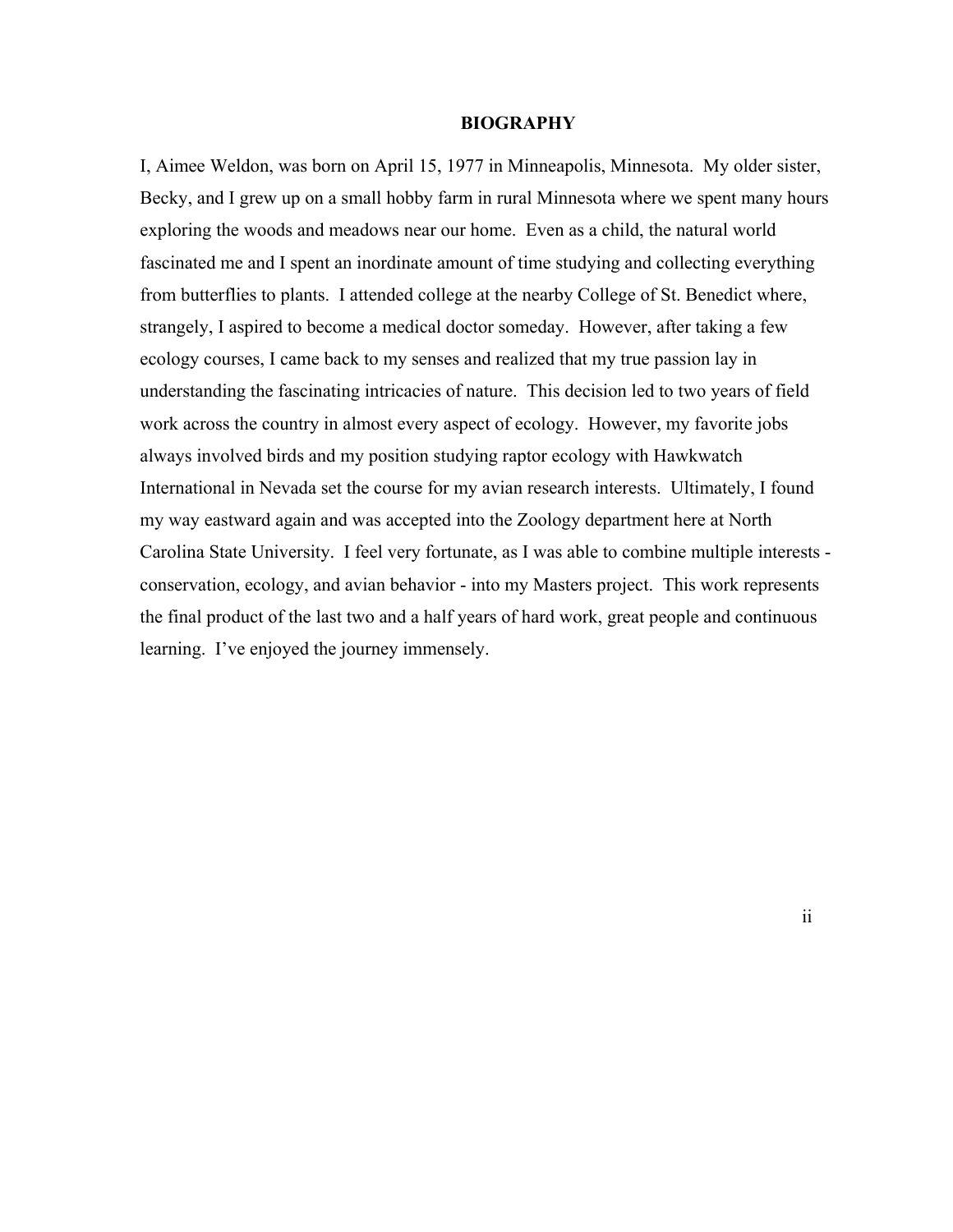### **ACKNOWLEDGMENTS**

 I am most grateful to my advisor, Nick Haddad for providing helpful advice, support, and new perspectives when I felt overwhelmed or stuck in a rut, but also for allowing me to try new things even when they seemed risky or unprofitable. This project would not have been a success without him. Also, special thanks to my committee members, Ted Simons and Chris Moorman, as well as Ken Pollock, who always provided friendly advice and feedback about new ideas, statistics, and results.

 All of the folks at the Savannah River Site, whether involved in research, fire, or administration, also played an integral part in securing research space and providing funding, transportation and friendly assistance in getting this project off the ground. Without them, this project would not even have begun. My field assistants, Michael Fisk, Austin Duncan, Natalie Taylor, and Brandon Whitney also deserve special recognition. I could always trust them to collect quality data and to provide laughter and a positive attitude even during the hottest and buggiest part of the workday. Field work became even more enjoyable with such great folks to share my time with.

 A number of graduate students, friends, and family also deserve recognition. The Haddad lab, Jory Brinkerhoff, Ellen Damschen, Daniel Kuefler, and Becky Bartel have provided a listening ear, a good laugh or a productive feedback session on multiple occasions. Many thanks to them. My family has patiently endured my continuing diversion from 'the real world' and has whole-heartedly supported my choices, even when they put 1000 miles between us. I can't say how much I appreciate this. I also thank my roommates Becky Browning, Tajhia Whigham and Aaron Zalonis for being so patient in allowing me to retreat from society and seclude myself in my room for hours on end while writing as well as for showing tremendous support for me and celebrating my achievements. Our cats, Beast and Zelda, provided periodic but much needed distractions during the writing process and offered a great stress outlet with their charming antics. And lastly, I must extend an extra special thanks to my boyfriend, Noah Kahn, who patiently listened and provided objective and thoughtful opinions when needed, spent numerous hours wading through and editing multiple drafts of this manuscript, and steadfastly stood by me ready to lend a helping hand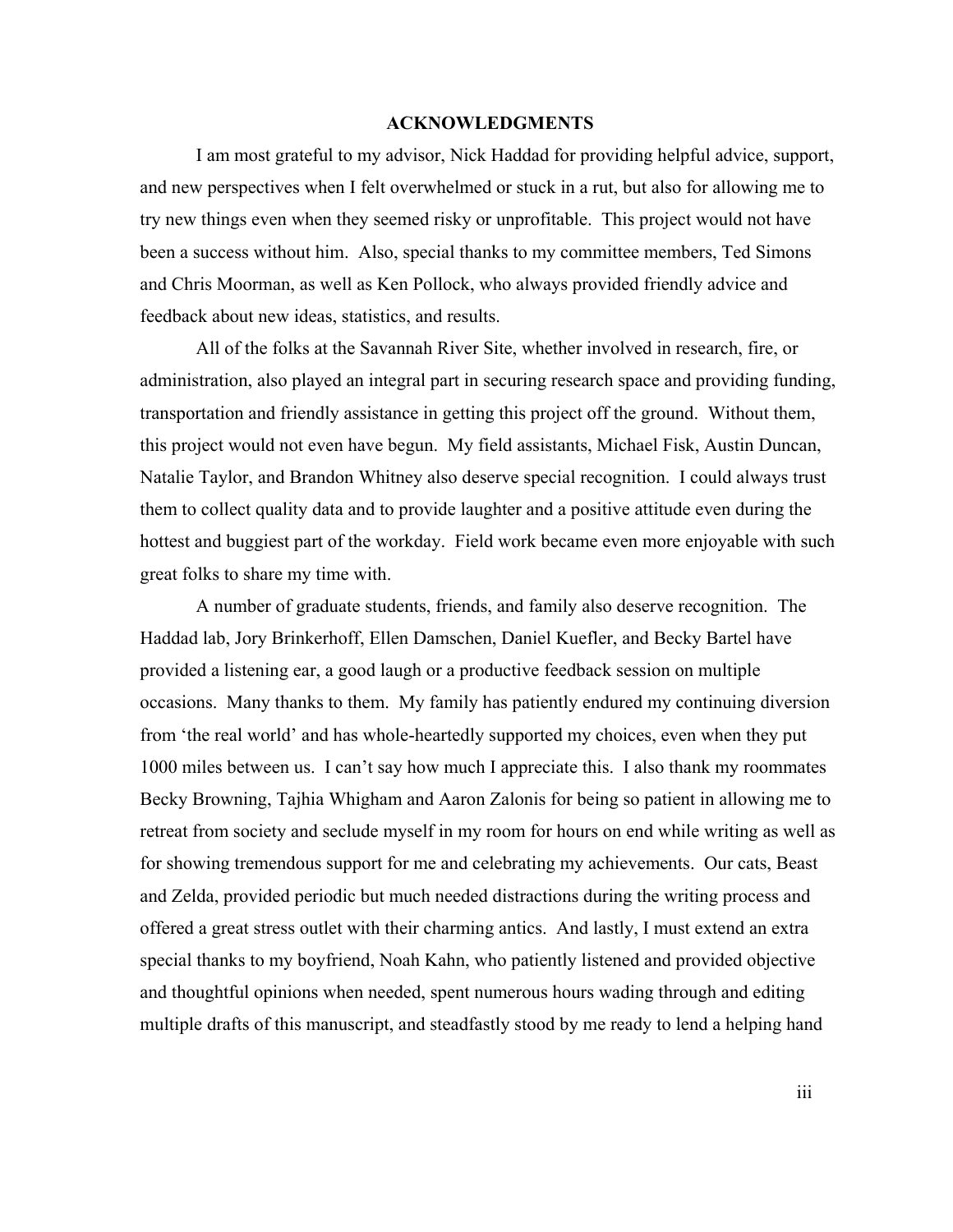whenever and with whatever he could, whether academic or personal. His presence contributed greatly to the success of this project and I couldn't have done it without him.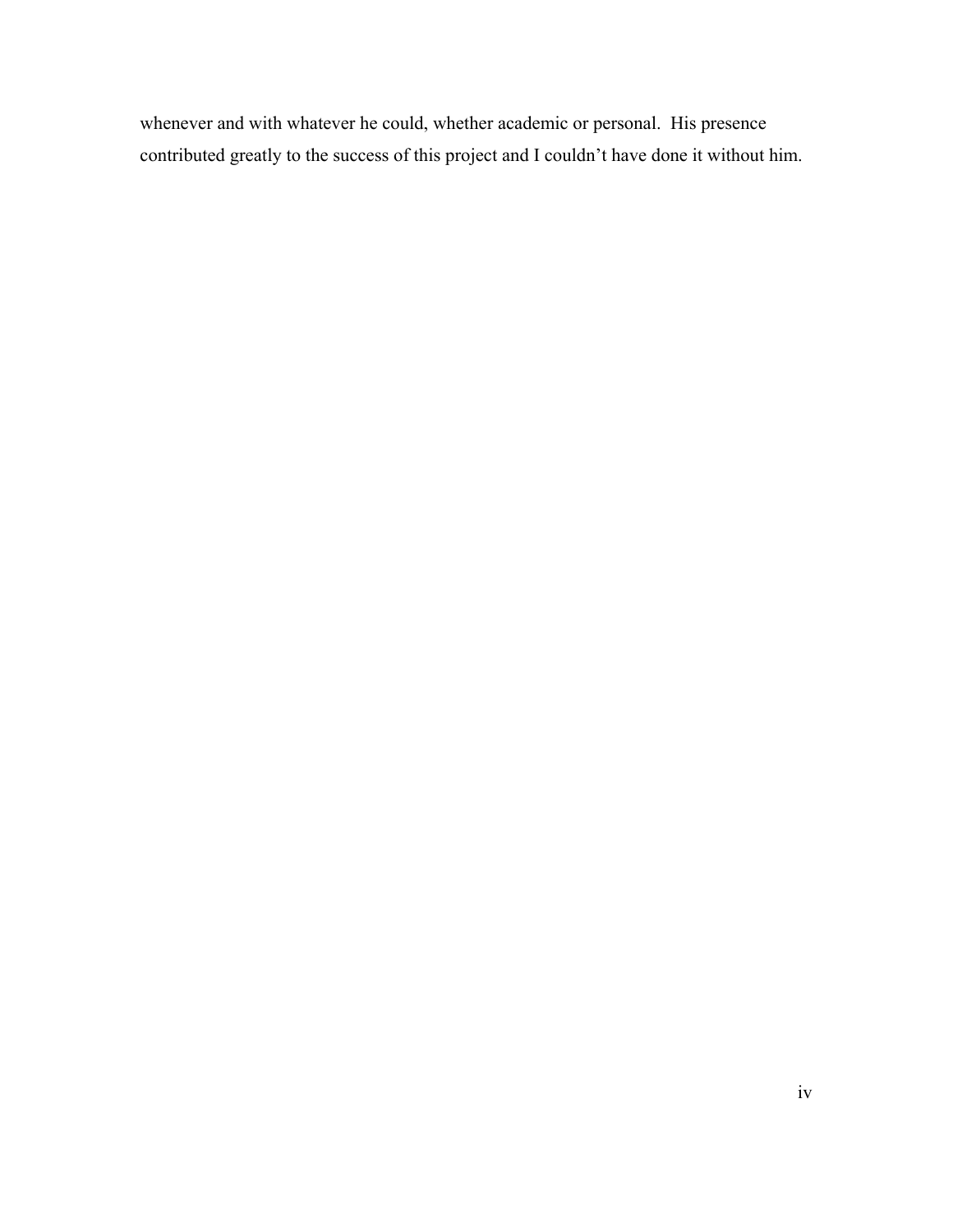| I. THE EFFECT OF PATCH SHAPE ON THE REPRODUCTIVE SUCCESS OF |  |
|-------------------------------------------------------------|--|
| THE INDIGO BUNTING: EVIDENCE FOR AN ECOLOGICAL TRAP         |  |
|                                                             |  |
|                                                             |  |
|                                                             |  |
|                                                             |  |
|                                                             |  |
|                                                             |  |
|                                                             |  |
|                                                             |  |
|                                                             |  |
|                                                             |  |
|                                                             |  |
|                                                             |  |
|                                                             |  |
|                                                             |  |
|                                                             |  |
|                                                             |  |
|                                                             |  |
|                                                             |  |
|                                                             |  |
|                                                             |  |
|                                                             |  |

# **TABLE OF CONTENTS**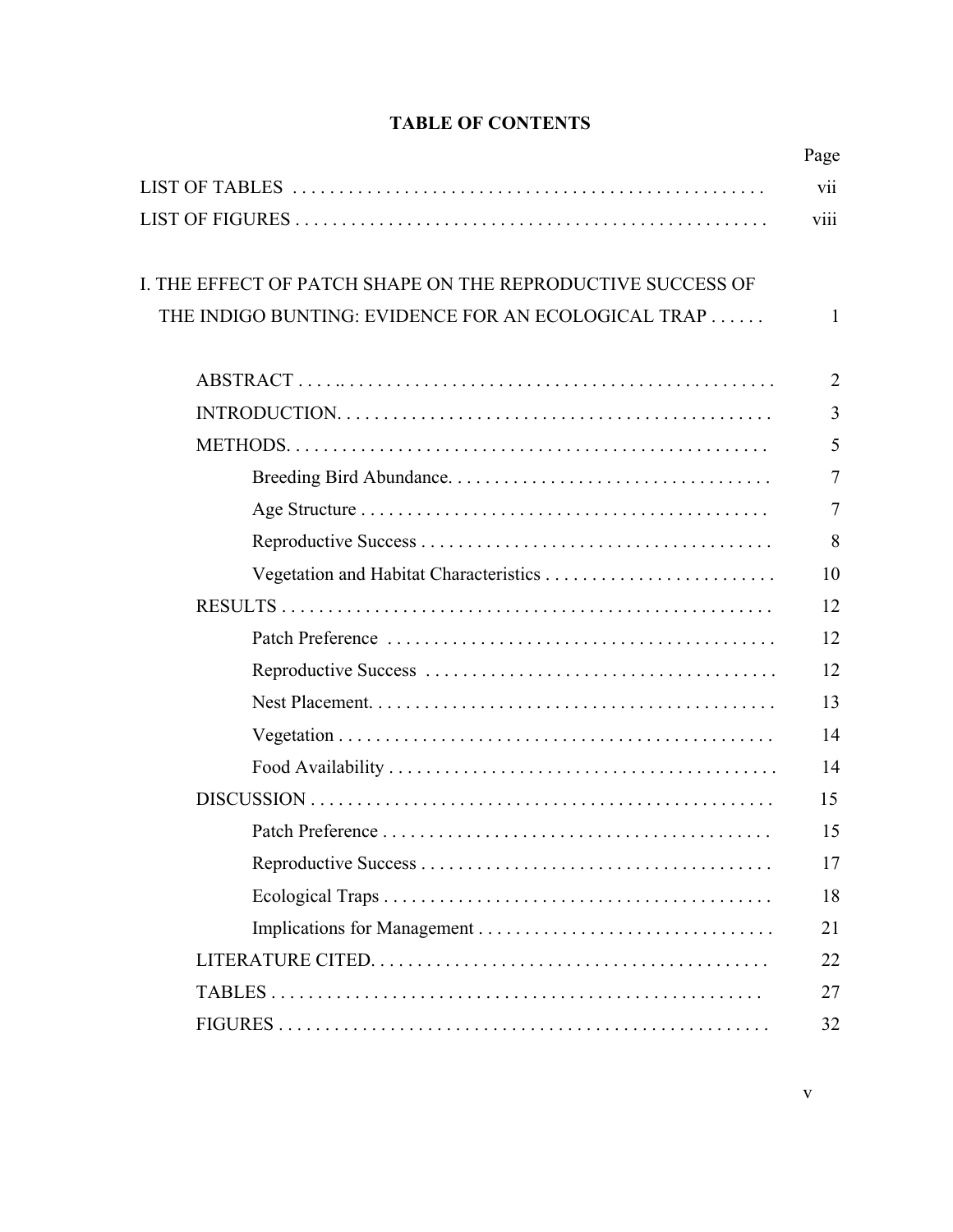| II. THE EFFECTS OF CONSERVATION CORRIDORS ON THE REPRODUCTIVE | 36 |
|---------------------------------------------------------------|----|
|                                                               | 37 |
|                                                               | 38 |
|                                                               | 40 |
|                                                               | 41 |
|                                                               | 42 |
|                                                               | 43 |
|                                                               | 44 |
|                                                               | 44 |
|                                                               | 44 |
|                                                               | 45 |
|                                                               | 45 |
|                                                               | 46 |
|                                                               | 46 |
|                                                               | 47 |
|                                                               | 50 |
|                                                               | 54 |
|                                                               | 57 |
|                                                               |    |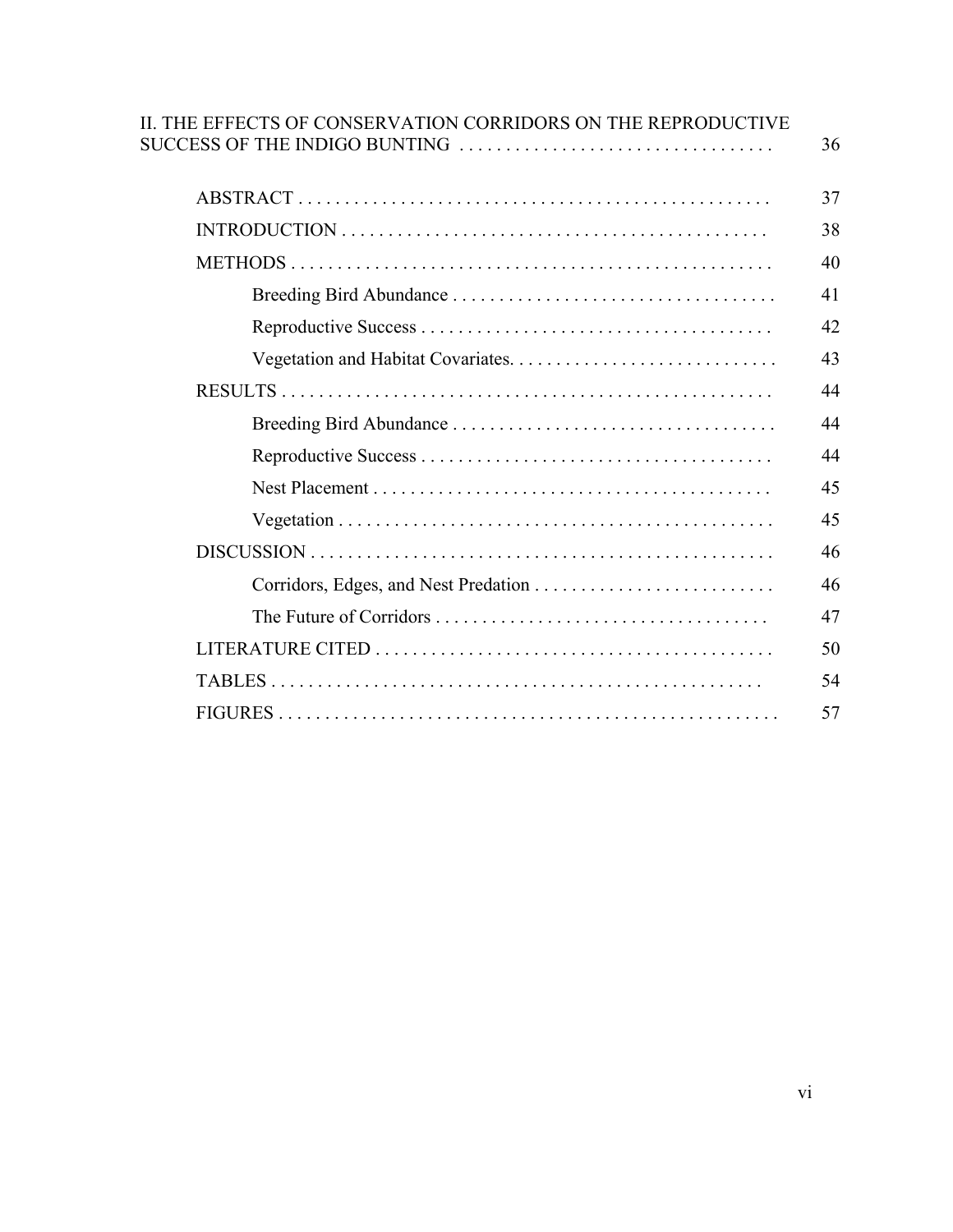# **LIST OF TABLES**

| <b>TABLE 1.1:</b> | Daily survival rates, total nest success, and total seasonal fecundity<br>for breeding bird species in rectangular and winged patches             | 27 |
|-------------------|---------------------------------------------------------------------------------------------------------------------------------------------------|----|
|                   | TABLE 1.2: Reproductive measures for breeding bird species in winged and<br>rectangular patches in the early and late nesting periods             | 28 |
| TABLE 1.3:        | Mean distance from the edge for breeding bird species in rectangular<br>and winged patches compared to the expected distance from the edge. .     | 29 |
| TABLE 1.4:        | Patch-level vegetation in edge and center plots for winged and                                                                                    | 30 |
| <b>TABLE 1.5:</b> | The average amount of time spent at and type of food items brought<br>to the nest by female Indigo Buntings in winged and rectangular             | 31 |
| <b>TABLE 2.1:</b> | Daily survival rates, total nest success, and total seasonal fecundity<br>for breeding bird species in rectangular, winged, and connected patches | 54 |
| <b>TABLE 2.2:</b> | Reproductive measures for all species groups in rectangular, winged,<br>and connected patches in the early and late nesting periods               | 55 |
| <b>TABLE 2.3:</b> | Mean distance from the edge for breeding bird species in rectangular,<br>winged and connected patches compared to the expected distance from      | 56 |
| TABLE 2.4:        | Mean patch-level vegetation in winged, rectangular and connected                                                                                  | 56 |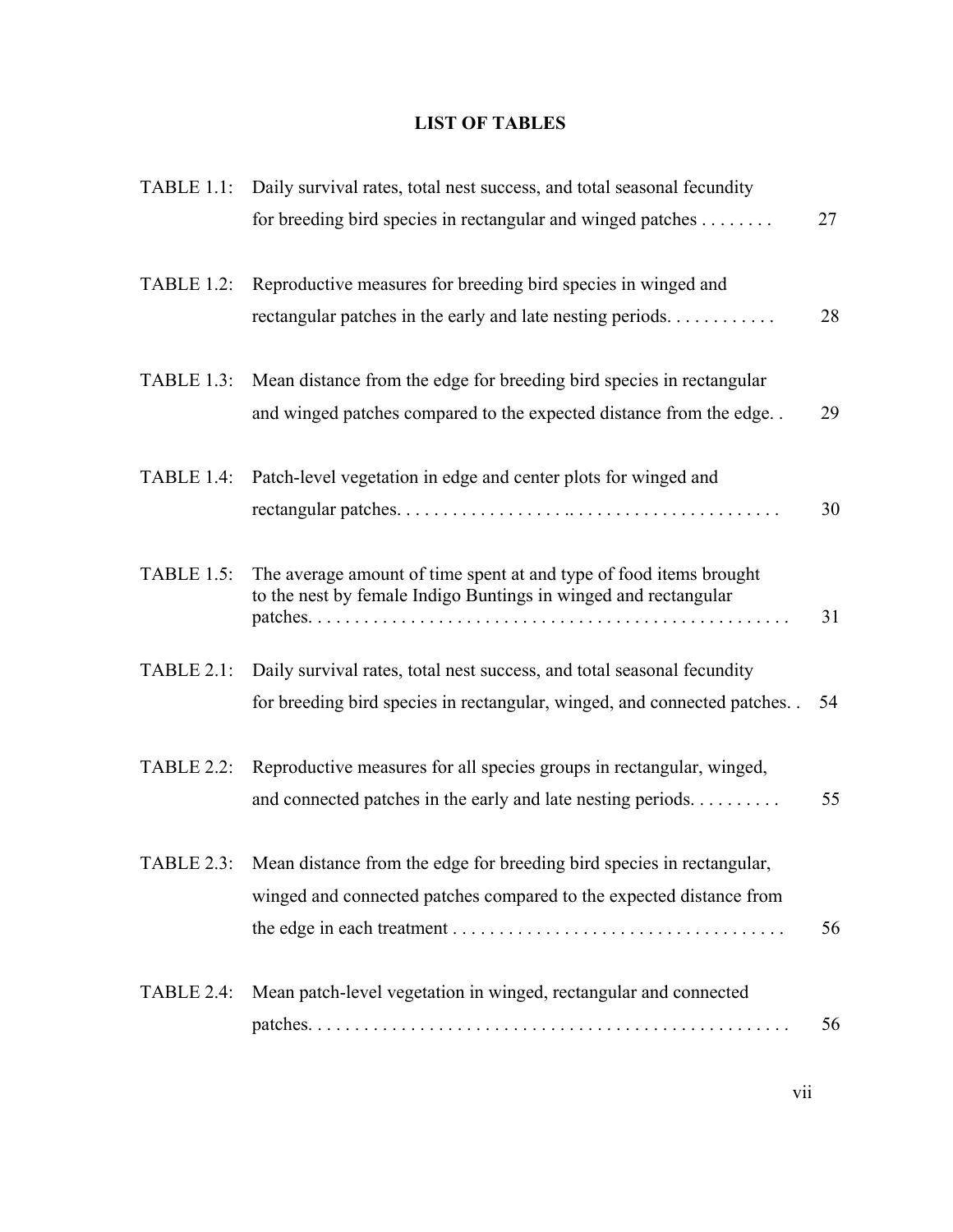# **LIST OF FIGURES**

| FIGURE 1.1: The location of the Savannah River Site (SRS) and the eight                                                                               | 32 |
|-------------------------------------------------------------------------------------------------------------------------------------------------------|----|
| FIGURE 1.2: Daily survival rates for early and late Indigo Bunting, other migrant,<br>and resident nests in rectangular and winged patches            | 33 |
| FIGURE 1.3: The proportion of early and late Indigo Bunting nests and corresponding<br>daily survival rates at increasing distances from the edge     | 34 |
| FIGURE 1.4: Daily survival rates as a function of the proportion of nests 0-12.5<br>meters from the edge across nesting periods and treatments        | 35 |
| FIGURE 2.1: The location of the Savannah River Site (SRS) and the eight                                                                               | 57 |
| FIGURE 2.2: Daily survival rates for early and late Indigo Bunting, other migrant,<br>and resident nests in rectangular, winged and connected patches | 58 |
| FIGURE 2.3: Daily survival rates as a function of the proportion of nests<br>0-12.5 meters from the edge across nesting periods and treatments        | 59 |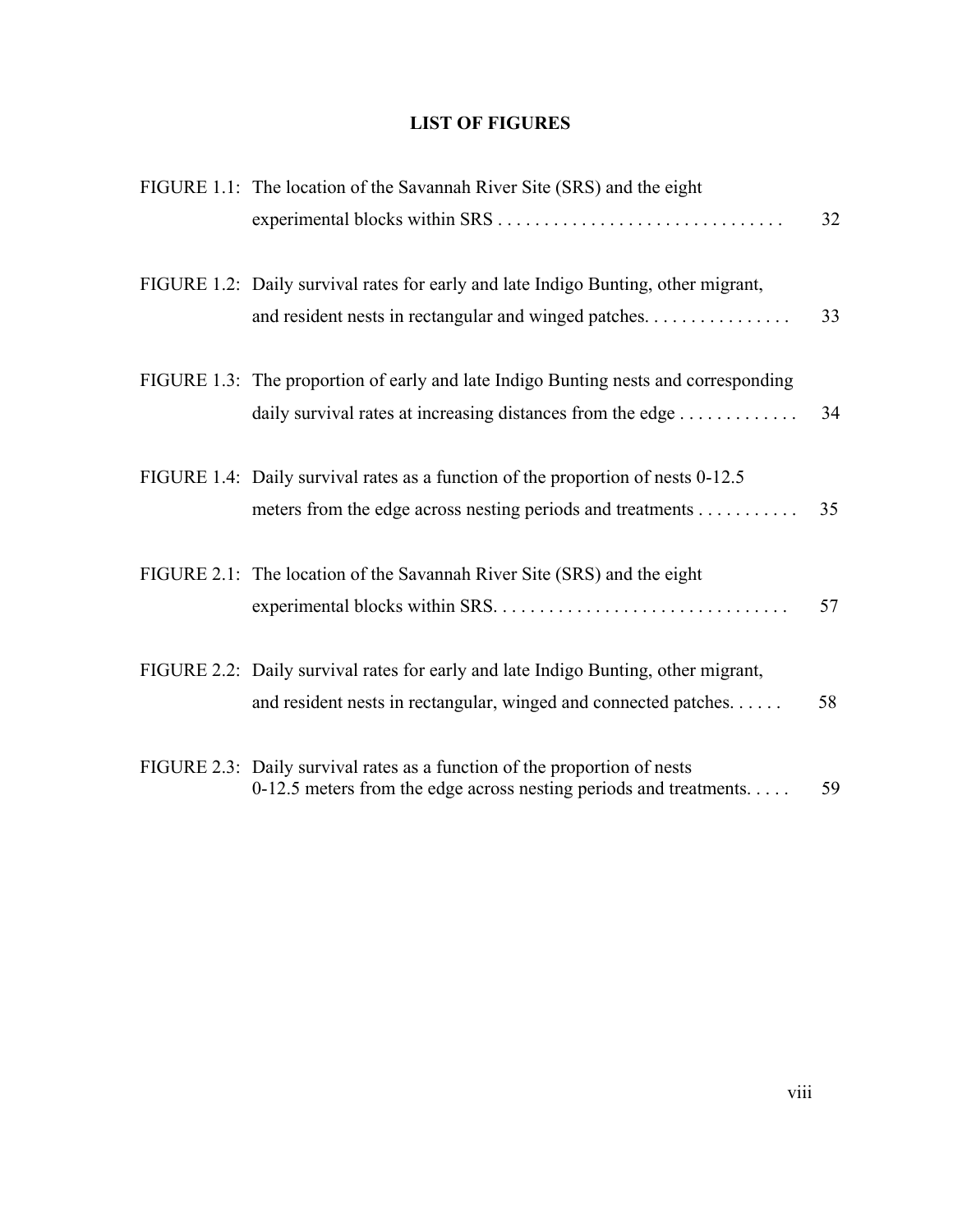**CHAPTER 1:** 

# **THE EFFECT OF PATCH SHAPE ON THE INDIGO BUNTING: EVIDENCE FOR AN ECOLOGICAL TRAP**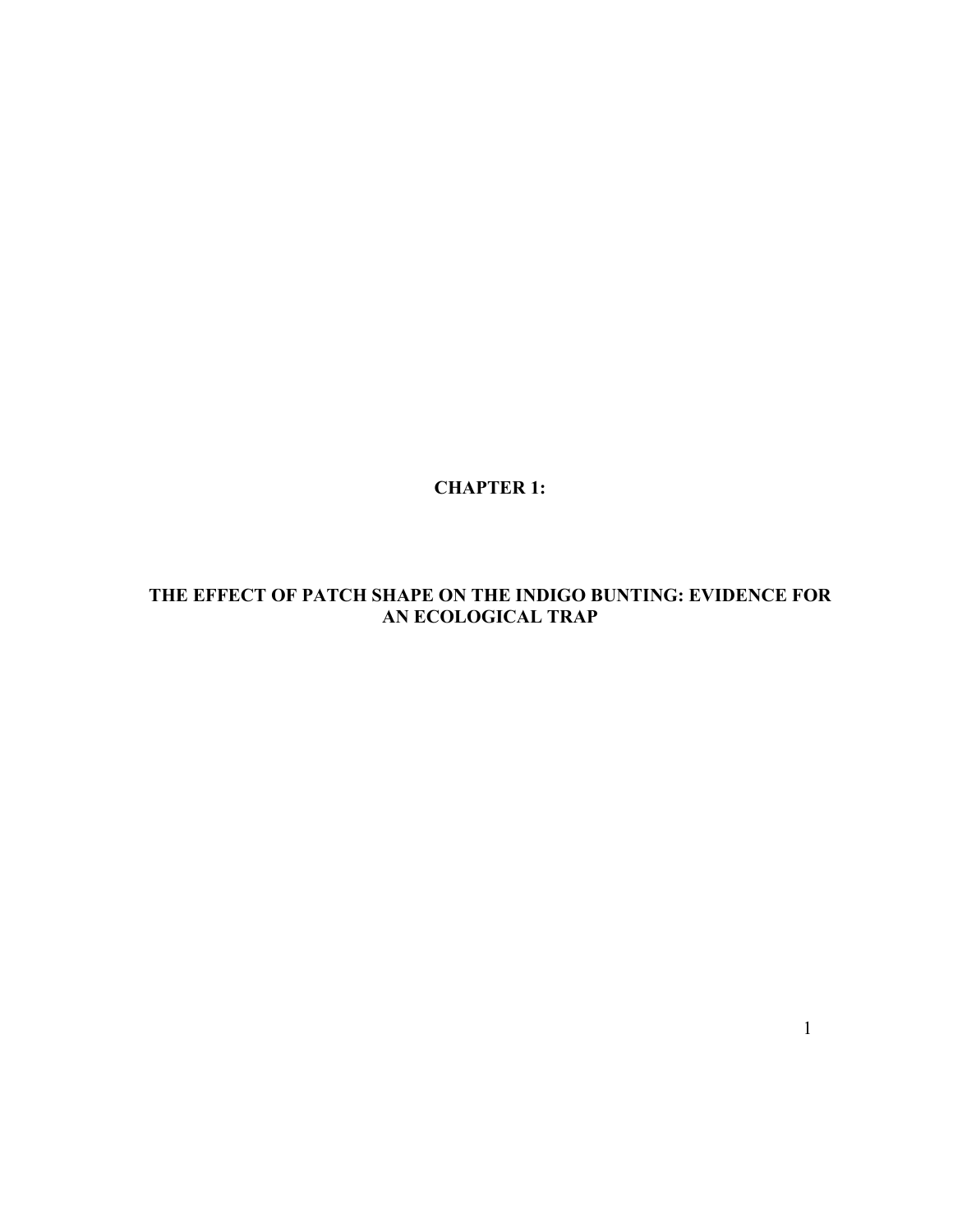### **ABSTRACT**

Habitat fragmentation has led to a widespread increase in the proportion of edge habitat in the landscape. Disturbance-dependent bird species are widely assumed to benefit from these edges. However, anthropogenic edges may concentrate nest predators while retaining historical habitat cues that birds use to select breeding habitat. This may lead birds to mistakenly select dangerous habitat – a phenomenon known as an 'ecological trap'. I experimentally demonstrated how habitat shape, and thus amount of edge, can adversely affect nest site selection and reproductive success of a disturbance-dependent bird species, the Indigo Bunting (*Passerina cyanea*). I did so within a landscape-scale system of equalarea habitat patches that differed in their amount of edge. Indigo Buntings preferentially selected edgy patches, which contained 50% more edge than more compact rectangular patches. Further, buntings fledged significantly fewer young per pair in edgy patches than in rectangular patches. Other resident and migrant breeding bird species did not show evidence for ecological traps, although migrant species qualitatively demonstrated a similar pattern to the Indigo Bunting. These results provide the first experimental evidence that edges can function as ecological traps for at least one Neotropical migrant species.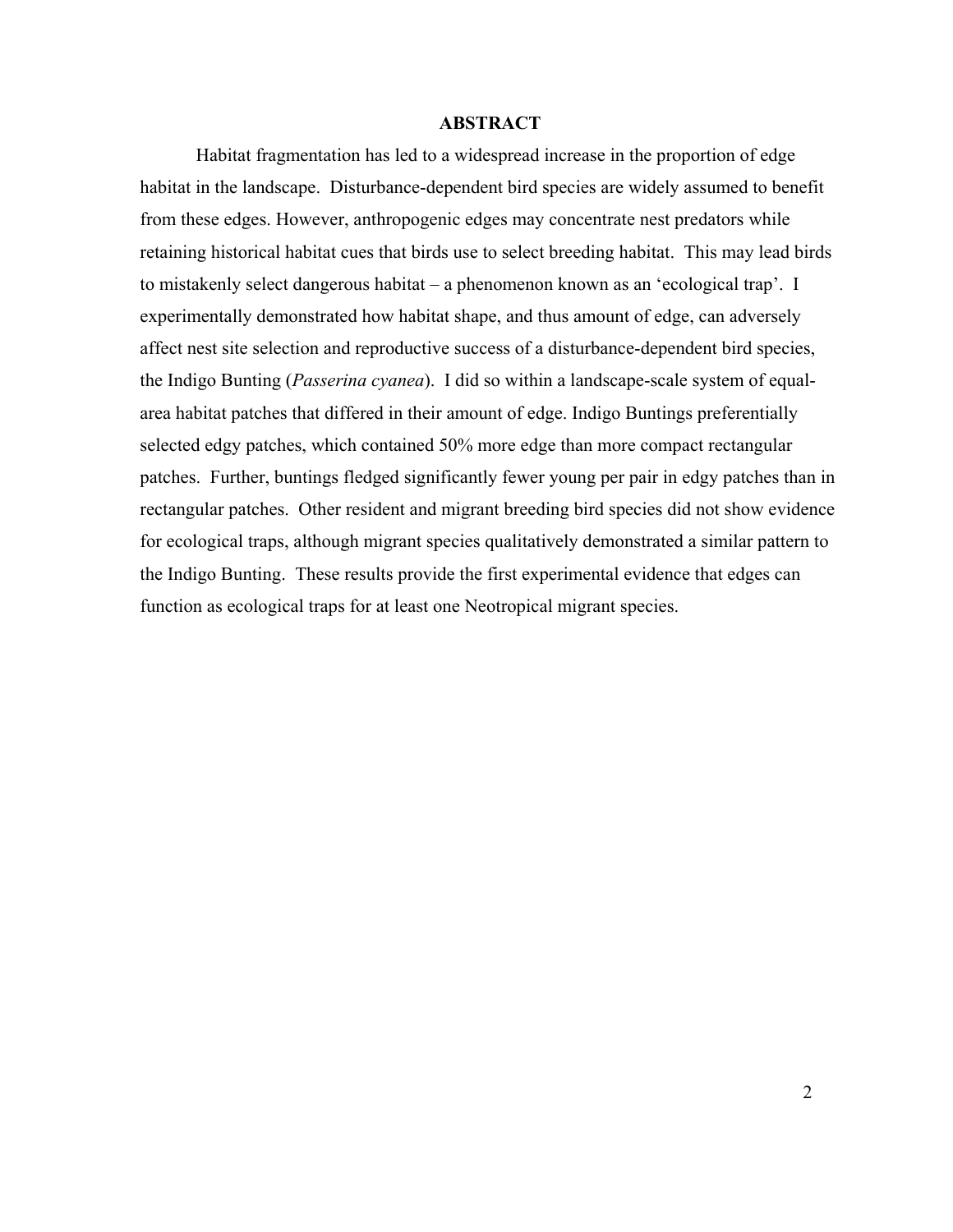#### **INTRODUCTION**

Habitat selection is an adaptive decision that leads to increased fitness and reproductive success (Cody 1985). Through natural selective processes, birds have presumably evolved to associate cues, such as environmental or structural characteristics, with habitat quality (Jaenike and Holt 1991). However, in landscapes increasingly modified by humans, the relationship between habitat cues and quality may be altered. In drastically modified landscapes, traditional cues may become completely decoupled from true habitat quality, and may cause birds to make errors in habitat selection (Schlaepfer et al. 2002, Kristan et al. 2003). This phenomenon was first termed an 'ecological trap' when Gates and Gysel (1978) discovered that anthropogenic edges tended to concentrate breeding birds, leading to density-dependent predation. Since then, numerous studies have addressed the ecological trap hypothesis both theoretically and empirically (reviewed in Battin *in press*). However, few studies have provided convincing support for the trap hypothesis (e.g. Boal and Mannan 1999), possibly because the current methods used to determine the existence of ecological traps are unreliable. In addition, only recently was an appropriate theoretical framework in which to interpret traps developed (Donovan and Thompson 2001, Kristan 2003). In this paper, I overcome prior limitations of assessing ecological traps by providing an experimental and comprehensive evaluation of nest site selection and reproductive success.

 Two fundamental requirements must be met in order to fully satisfy the trap hypothesis: 1) organisms must preferentially select poor quality habitat over available higher quality habitat and 2) organisms must suffer reduced fitness in the preferred habitat (Donovan and Thompson 2001). Satisfying both conditions requires knowledge of speciesspecific behaviors that influence habitat choice. However, habitat-selection behavior is often difficult to measure in the field, forcing ecologists to rely on surrogate measurements for habitat selection. As a result, the first requirement of the ecological trap hypothesis is often violated. For example, many ecologists use breeding bird density as an indicator of habitat quality and thus, of habitat choice. However, density may be a misleading indicator of habitat quality (Van Horne 1983, Vickery 1992, Zanette 2001, Moorman et al. 2002), particularly for organisms that exhibit strong territorial behavior (Fretwell 1972). High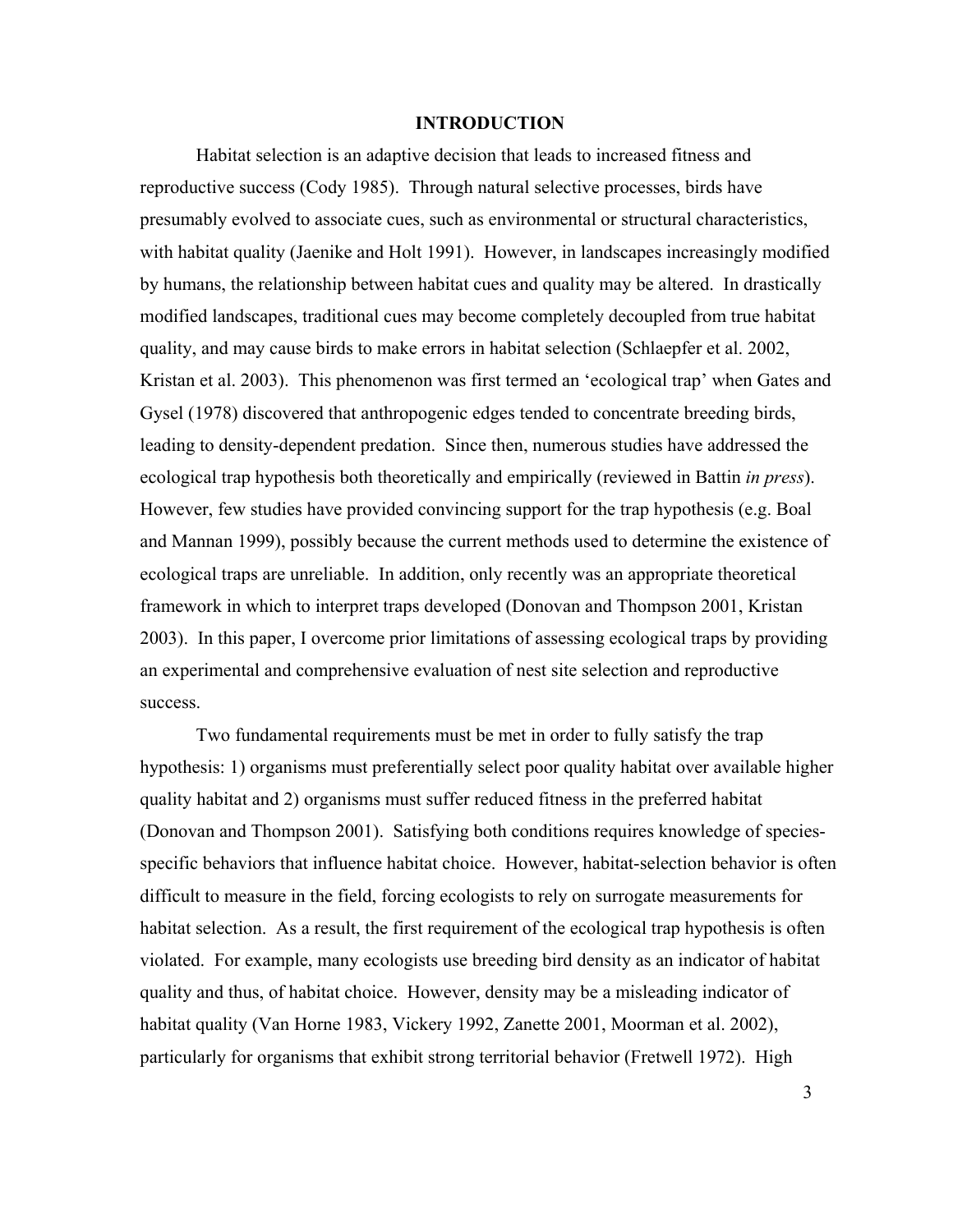densities of birds may result from social interactions that allow dominant individuals to preempt territories in preferred habitats, forcing subdominant individuals into less preferred habitats (Holmes 1996, Zanette 2001). A greater density of birds may therefore denote a habitat sink (Donovan et al. 1995) or an ecological trap and may not accurately reflect habitat preferences.

The distinction between habitat sinks and ecological traps requires knowledge of habitat preferences, and confusing the two may have serious consequences for understanding population viability (Kristan 2003). Unlike ecological traps, source/sink relationships involve adaptive decision-making abilities (Dias 1996), where birds preferentially select high quality habitat until that habitat becomes saturated with individuals (Donovan et al. 1995). Only after quality habitat becomes unavailable will birds select poorer quality habitat. Sources and sinks, therefore, generally tend toward a stable population equilibrium (Pulliam 1988, Kristan 2003). Traps, on the other hand, may function similar to an 'ecological vacuum', continuing to draw individuals from high quality habitat into poor quality habitat (Koko and Sutherland 2001, Kristan 2003). Thus, populations that are unable to adapt to trap habitats may be in danger of extirpation.

Although ecological traps can arise through a number of mechanisms (reviewed in Battin *in press*), the most common assumption is that anthropogenic edges function as traps for birds (Gates and Gysel 1978, Chasko and Gates 1982, Johnson and Temple 1990, Flaspohler et al. 2001). Species that nest along edges often require disturbed habitats and may have historically nested within small, naturally created, and short-lived forest openings or larger stretches of fire-maintained successional habitat (Askins 1998, Hunter et al. 2001). Anthropogenic edges mimic natural disturbances by offering similar vegetative contrast between open and forested habitats, leading birds to preferentially nest along them. However, a number of authors have documented that edges tend to attract more predators and brood parasites than the natural habitats they mimic, creating a risky environment for birds nesting there (Brittingham and Temple 1983, *reviewed in* Paton 1994).

Disturbance-dependent bird species, in particular, often select edge habitats and may thus be the most susceptible avian group to becoming trapped. These birds have been assumed to benefit from the artificial habitats created by human disturbance and as a result,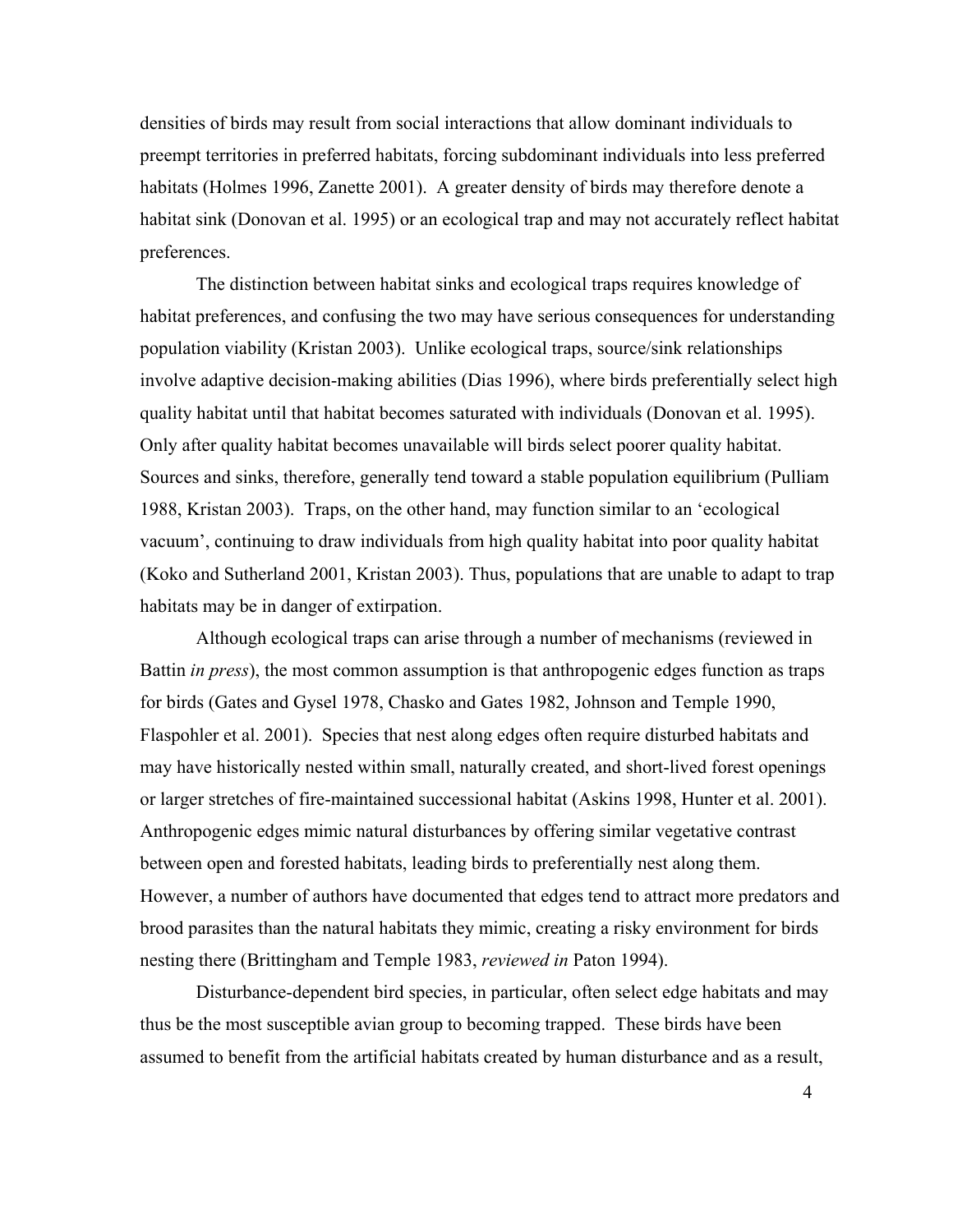are often overlooked in conservation plans (DeGraaf and Yamasaki 2003). However, recent evidence has indicated that many disturbance-dependent bird species are declining at comparable or even faster rates than high-profile forest species (Askins 1993, Peterjohn 1994, Hunter et al. 2001). Although many of these declines have been attributed to habitat loss (Askins 1993, Hunter et al. 2001, DeGraff and Yamasaki 2003), additional influences, such as ecological traps, may further reduce the success of disturbance-dependent bird species.

In this study, I tested the ecological trap hypothesis within experimentally replicated landscapes of small early-successional patches. Each patch was equal in area but differed in shape, and thus, amount of edge. I used these patches to determine if patch shape influences the habitat selection behaviors and reproductive success of species with strong edge preferences, with a focus on responses by the Indigo Bunting (*Passerina cyanea*).

#### **METHODS**

## *Study Site*

This study was conducted within 8 experimentally replicated landscapes at the Savannah River Site, near Aiken, SC, between May and August of 2002 and 2003 (Figure 1.1). Each landscape contained three early successional patches that were created between October 1999 and April 2000 by clearing and burning timber from an area dominated by mature (40-50 year-old) loblolly (*Pinus taeda)* and longleaf (*P. palustris)* pine forest. All patches were equal in area (1.375 ha) but differed in shape between winged and rectangular forms. Winged patches contained 50 percent more edge than rectangular patches. Four of the experimental landscapes, hereafter referred to as blocks, were randomly assigned two winged patches and one rectangular patch while the remaining four blocks were assigned two rectangular patches and one winged patch. Values from the duplicated patch type were averaged for all analyses to produce one treatment measure per block. Blocks were separated by 3 to 30 km across the  $80,000$  ha<sup>2</sup> Savannah River Site. The inter-patch distances and the arrangement of patches with respect to each other within a block were standardized; however, the placement of individual treatments (shapes) within the arrangements was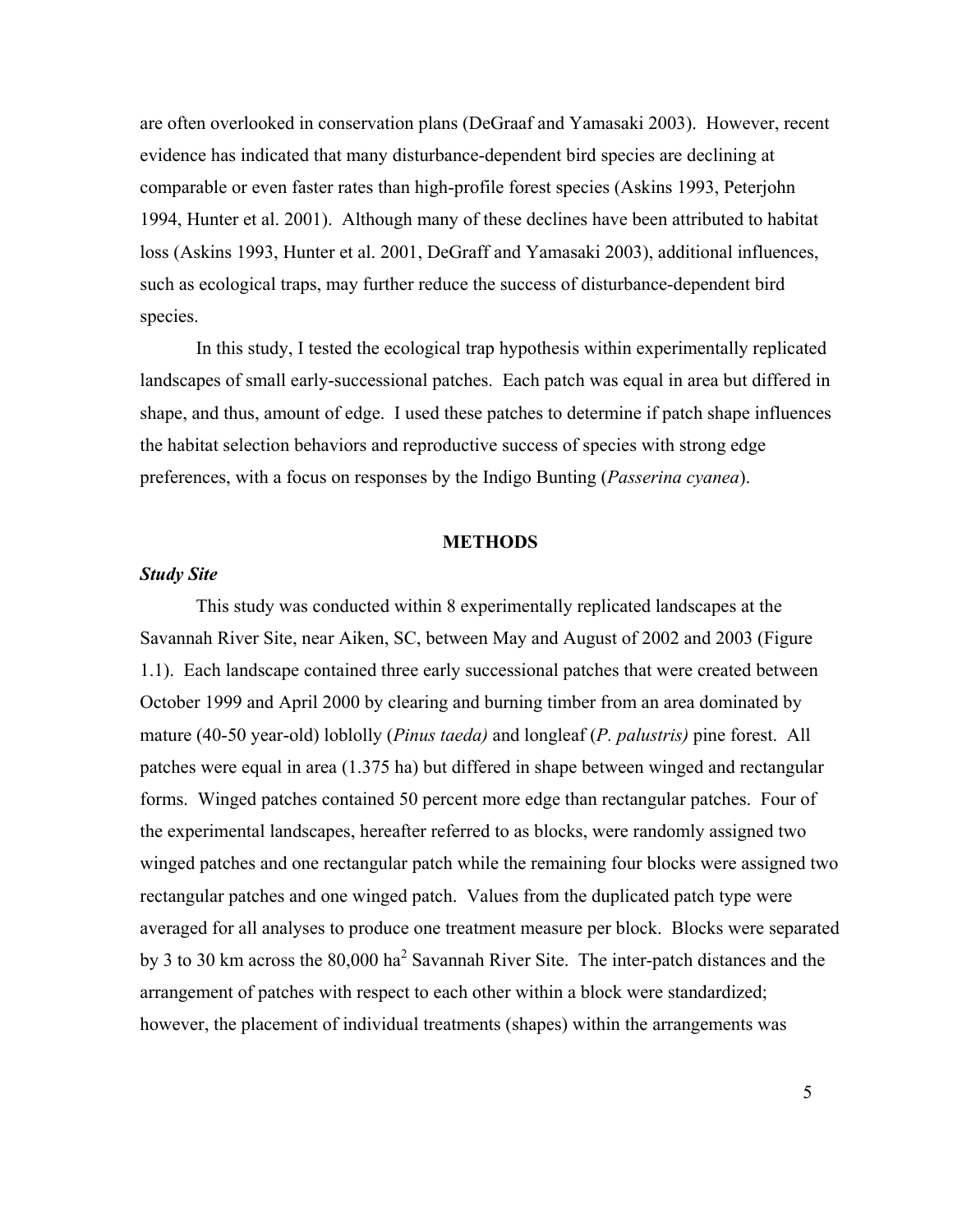randomized. Patches were allowed to succeed naturally after clearing and were entering their third year of succession in the 2002 breeding season.

## *Study Species*

I used the Indigo Bunting (*Passerina cyanea)* as my focal species. Buntings are Neotropical migrant birds known as a traditional 'edge' species, often occupying shrubby habitat along anthropogenic edges and forest canopy gaps (Payne 1992). Males require numerous singing and observation perches for territory defense and will aggressively defend their territories from intruding males (Payne 1992). Older males may replace younger males who preempt them on their breeding territories (Carey and Nolan 1979). Both males and females can begin breeding in their first breeding season and pairs are socially monogamous and multi-brooded (Payne 1989). Females build small open-cup nests in saplings or shrubs approximately 1 m from the ground and typically perform all incubation and brood activities (Payne 1992). Indigo buntings were the most common avian species in my experimental system and, during the breeding season, occupied sites at densities of 1-3 breeding pairs per 1.375 ha patch. Buntings have shown significant declines in many parts of the eastern United States over the past 37 years (Sauer et al. 2003), and their tendency to select edge habitat and build small open-cup nests makes them good models for other Neotropical migrant edge species that may be declining due to anthropogenic landscape alterations.

In addition to my focal species, I also tested how patch shape affected the reproductive success of other birds breeding in the system and if differences exist between the responses of resident and migrant groups. These species included the resident Brown Thrasher (*Toxostoma rufum*), Eastern Towhee (*Pipilo erythrophthalamus*) and Northern Cardinal (*Cardinalis cardinalis*), and the migrant Prairie Warbler (*Dendroica discolor*) and Blue Grosbeak (*Guiraca caerulea*). Both migrant species build open-cup nests similar in form and placement to those of the Indigo Bunting. All resident species generally build larger and more coarsely constructed nests most often placed near the center of dense shrubs (personal observation). I monitored nest success and collected indirect measurements of habitat selection (nest abundance, distance of nests from the nearest edge) for non-focal species but did not measure patch preference behavior or habitat characteristics (food, nestlevel vegetation) for these species.

 $\sim$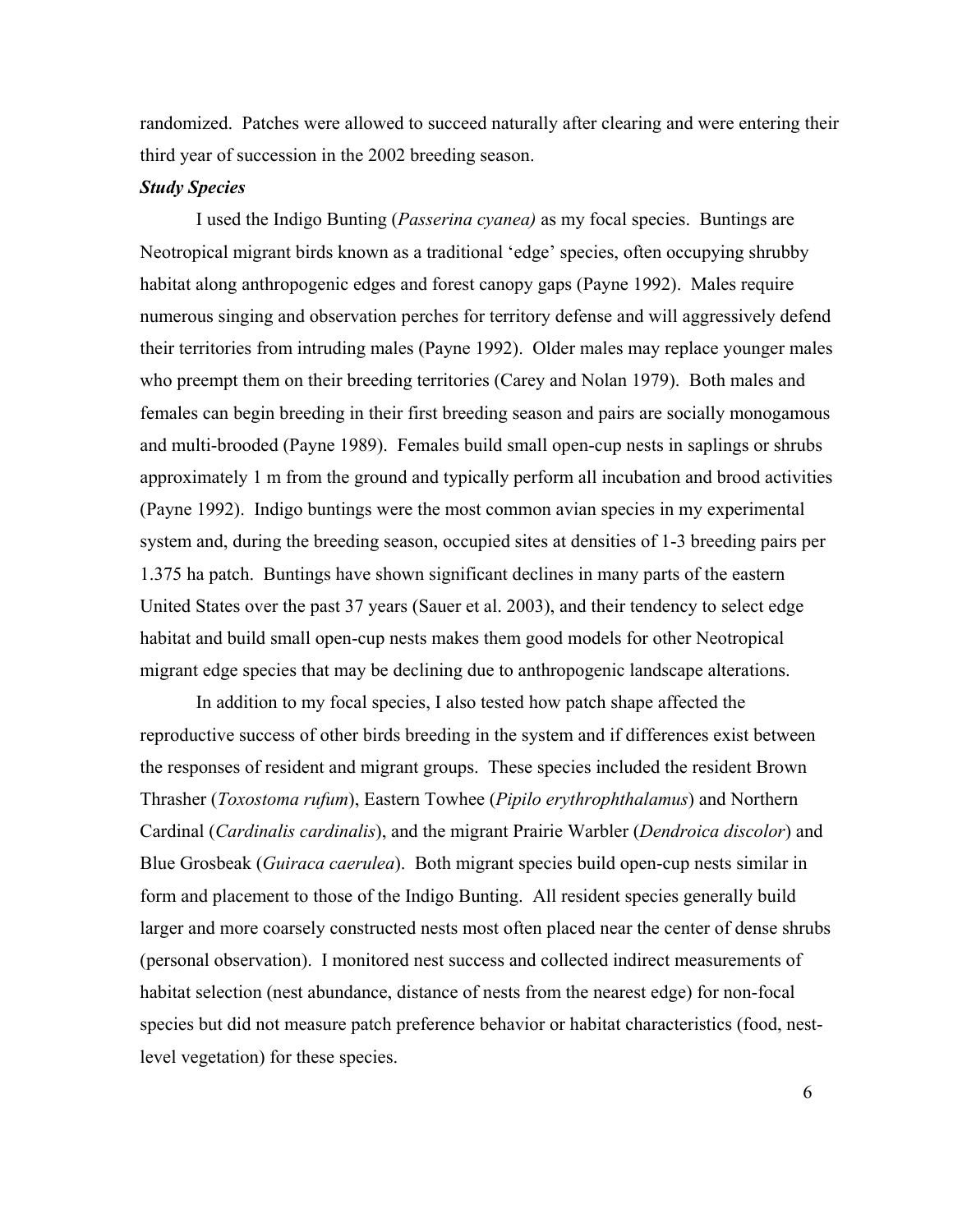### *Breeding Bird Abundance*

Male Indigo Buntings arrive on southeastern breeding grounds in late April to early May and immediately begin establishing territories (Taber and Johnston 1968). Between May 5 and June 15, 2002 and 2003, I identified the territories of all males occupying the study sites by mapping the locations of singing individuals in 20-minute intervals over the course of six successive weeks. I plotted all movements onto gridded maps of each patch at a resolution of 12 m. One block was visited each day and the order in which individual patches were visited was randomized to avoid temporal bias in detectability. Mapping was conducted only in fair weather starting shortly before sunrise and terminating before 0830. Only males that were seen or heard inside the patch were included in the counts. I determined male abundance in each treatment by averaging individual counts across the sixweek sampling period. Because detectability was high (~85% based on the maximum number of males) and territories were generally well-defined, I used nest abundance to determine female abundance. The total number of unique females was determined by counting the maximum number of simultaneously active nests in each patch. Abundance estimates for males and females were tested for normality and a paired t-test was used to compare average abundance between treatments. Nest abundance data (across nesting periods) were checked for normality using a Shapiro-Wilk test and then analyzed for treatment effects using ANOVA with year as a repeated measure.

I analyzed nest abundance between treatments for non-focal species using the same methods outlined above. Square root transformations were used when necessary to normalize the data. I divided all non-focal species into resident and migrant categories and conducted separate analyses for individual species and migratory groups.

## *Age Structure*

To simplify identification of current and returning male buntings, I captured and banded approximately 80% and 78% of known territory holders in 2002 and 2003, respectively. I used mist nets and a playback tape of Indigo Bunting song placed in known territories to attract and capture males. All captured individuals were uniquely banded with distinct color combinations and one U.S. Fish and Wildlife Service band. Equal numbers of birds were captured in each treatment.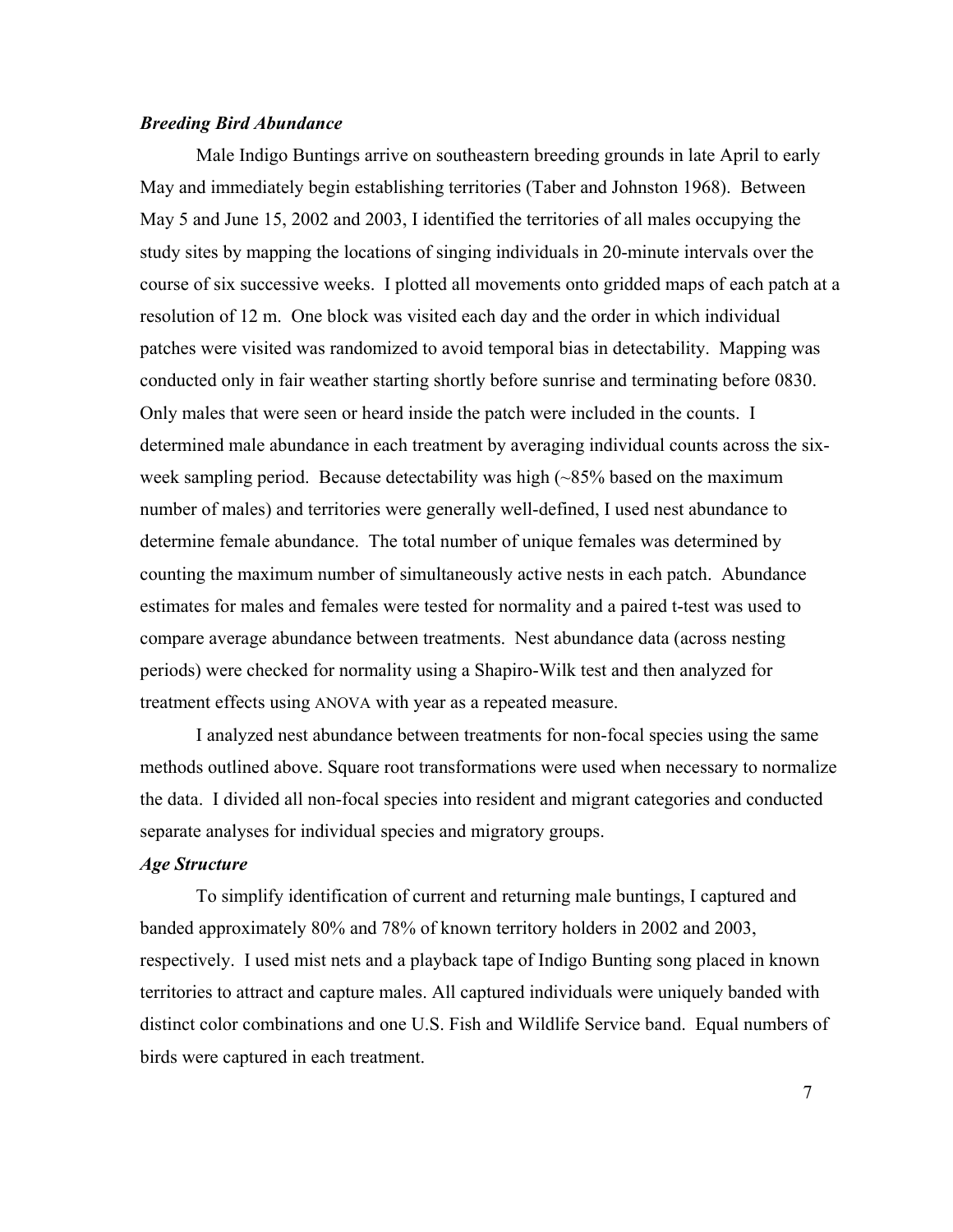Since age structure is often an indicator of habitat quality (e.g. Holmes et al. 1996, Pärt 2001), all captured males in 2003 were classified as second-year (SY) and after-secondyear (ASY) at the time of banding. Plumage characteristics or banded status were used to determine ages and the same observer aged all birds. ASY birds have uniformly blue plumage, while SY birds often have less saturated coloration and/or brown feathers intermixed on the upper body and greater primary coverts (Taber and Johnston 1968, Payne 1992). I used the percent of ASY individuals in each treatment as a measure of patch preference. I calculated this percent from all 'captured' birds, either through net captures or through visual confirmation of bands or age status. Unbanded birds whose age could not be verified were excluded from the analysis as were blocks that did not contain at least one bird of known age in each treatment. I arcsine transformed proportions prior to analysis, and the percent of ASY males in each treatment was compared with a paired t-test. I analyzed the proportion of banded males from 2002 that returned to each treatment in 2003 with a Chi Square test.

### *Reproductive Success*

I systematically searched each patch for nests of all species on a 4-day rotating cycle by walking transects between evenly spaced (25 m apart) PVC markers. For Indigo Buntings, the maximum number of possible nests per patch was determined as the total number of singing males per patch. I used a combination of behavioral cues and systematic searches of potential nest substrates to locate nests. Each patch was searched for approximately one hour and I took care to alter my course to reduce the creation of trails that might be used by predators. All nests were marked by placing flagging tape at least 10 m from the nest, and active nests were monitored every 2 to 4 days to determine nest fate. The contents of each nest were recorded whenever possible during each visit. Successful nests were defined as any nest that fledged at least one host young. Predation was assumed if the contents of the nest disappeared any time before the estimated fledge date.

To examine temporal differences in nest survival for all species, I distinguished the 'early' from the 'late' nesting period, which corresponded closely to the first and second brood of the Indigo Bunting. I was able to track and determine brood status for 89% of Indigo Bunting nests, and used the timing of these nest attempts to assign brood status to any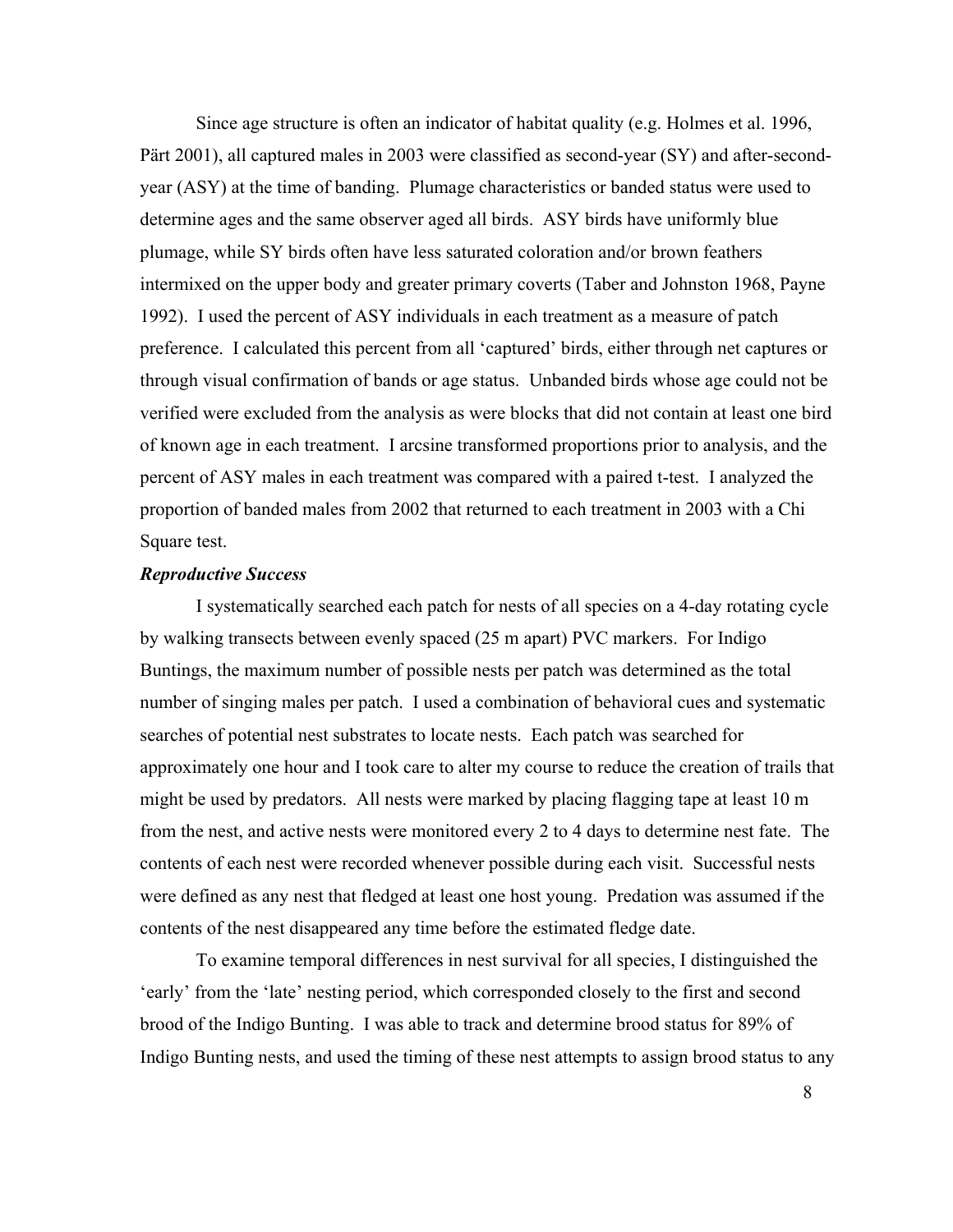unknown nests, such that nests initiated before June  $15<sup>th</sup>$  belonged to brood one (early nests) and those initiated after this date to brood two (late nests). Because I was primarily interested in temporal patterns in nest predation, I used this definition for all other species as well, although it may not accurately describe nesting cycles.

I used the standard Mayfield method (1975) to calculate daily survival rates (DSR) for the early and late nesting period for each treatment within a block for all species. Daily survival rates did not differ between years for any species so all nests were pooled for analyses. Separate survival rates were calculated for the incubation and nestling periods to determine whether stage-specific factors influenced nesting success. However, stages did not differ significantly from each other, so I report only total daily survivorship. I compared daily survival rates using ANOVA. Analysis of variance calculates an error term from the variation among blocks rather than from variation within pooled samples. By controlling for block effects, I was better able to test for true differences in survival rates between treatments. In each analysis, I weighted each treatment within a block by the number of representative nests to adjust for estimates based on small sample sizes. Sample sizes were too small to compare daily survival rates of non-focal species independently, thus only migrant and resident groups are reported. I calculated total nest success (TNS) for each nesting period with the following equation:

$$
TNS = DSRn \qquad (1)
$$

where *n* equals the total length of the nesting period. For resident and migrant groups, I set *n* equal to the average nesting period length for all species within a group (residents:  $n = 23$ , migrants:  $n = 21$ ).

I estimated total seasonal fecundity in winged and rectangular patches by calculating the total number of fledglings produced in each treatment within a block and dividing that number by the corresponding number of breeding females in each treatment within a block. I used a one-tailed ANOVA to test directional predictions of seasonal fecundity based on daily survival rates in each treatment. To determine if survival rates varied with distance from the edge, I calculated Mayfield daily survival rates for nests in four distance categories (0-12.5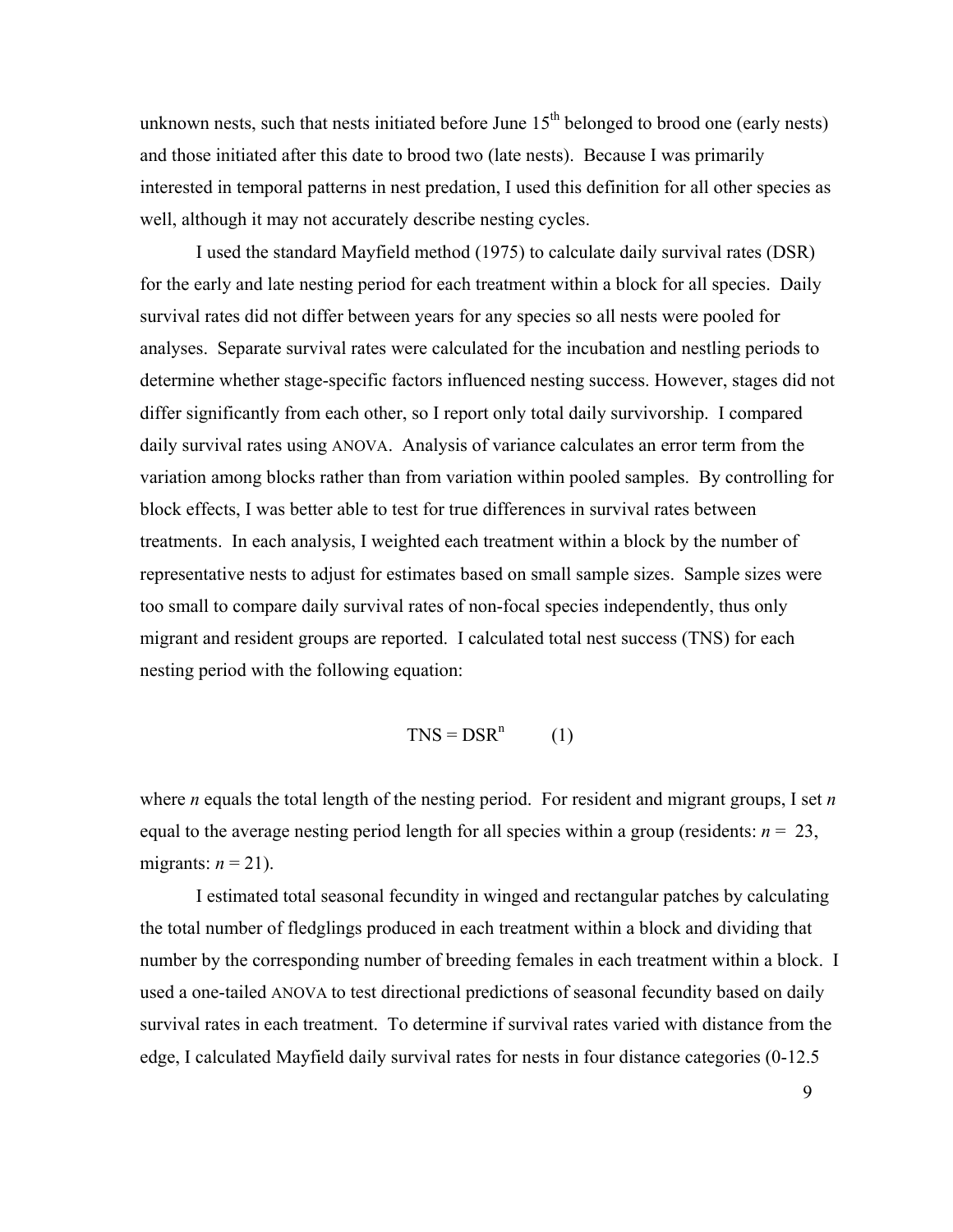m, 12.6-25 m, 25.1-37.5 m, 37.6-50 m) and then regressed these DSRs against distance to the edge. The total clutch size, proportion of eggs hatched, and number of young fledged per successful nest each year were compared using ANOVA.

#### *Vegetation and Habitat Covariates*

*Nest Characteristics*: The distance a nest is placed from the edge can impact its risk of predation and this distance may vary with patch shape. At small patch sizes, such as in this system, a greater proportion of habitat exists near the edge, which may allow more than one edge to influence nest success. To test this, I measured the distance to the two closest edges of all nests known to have contained eggs. I then averaged these distances to quantify the potential effect of edges on nests.

To determine whether birds selected nest sites closer to the edge in winged than in rectangular patches, we compared the average distance from each nest to the two closest edges between treatments using ANOVA. Separate analyses were conducted for each species group. In addition, since winged patches inherently contained more edge habitat than rectangular patches, I also determined whether nests were closer to the edge than would be expected based on habitat availability. I calculated the average distance of all grid cells in a patch to their nearest two edges and then compared this value to the observed placement of nests by analyzing overlap in 95% confidence intervals. Years did not differ for any species group so only pooled results are presented.

*Food Availability*: To test for treatment effects on food availability and nestling fitness, I obtained measures of relative food abundance in each treatment through video analysis of bunting nests in 2002. I determined provisioning rates for each nest on the third day after hatching over an 8 h period. I also measured nestling weights at this time and continued to measure them in 2003. To ensure consistency in comparisons, all weights were taken between 0600 and 0900 and taping always began before 0700. The camera system consisted of hand-held camcorders (Sony CCD-TRV108 Hi8) erected on tripods approximately 3 m from the nest and camouflaged with a cryptic plastic casing and natural vegetation. Videotapes recorded all nest activities for 4 h and were then replaced. The second taping period always began between 1100 and 1230. I determined the average number of provisioning events, adjusted for the number of nestlings in each nest, across the 8 h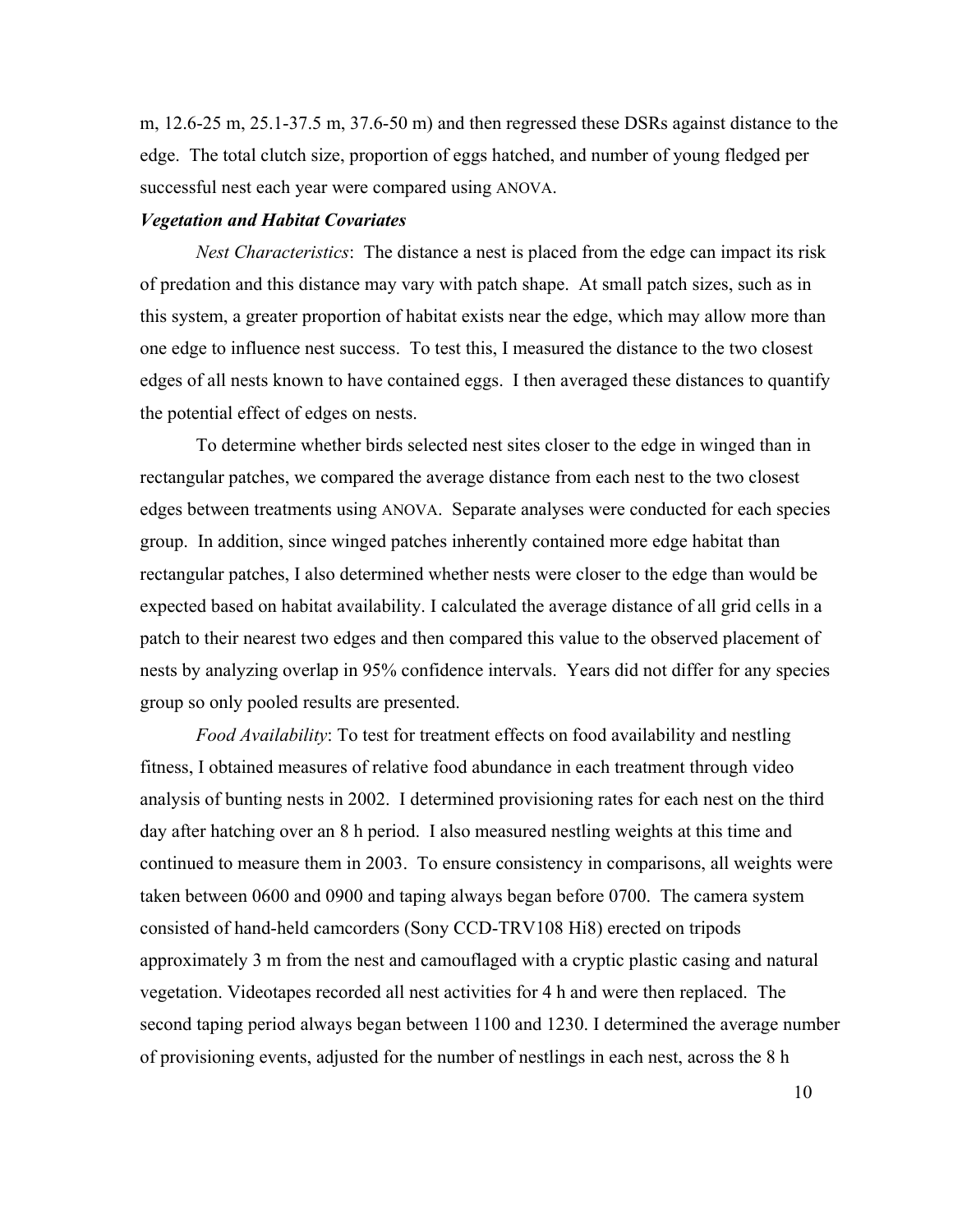period, as well as the average amount of time spent at the nest. For each provisioning visit, I recorded the size of the prey items as small  $(< 1$  bill-full), medium  $(-1-2)$  bill-fulls) or large (>2 bill-fulls) when possible.Provisioning rates, the total time spent at the nest per hour and the total number of small, medium and large prey items brought to the nest per hour were compared using ANOVA.

*Nest-site characteristics*: For all Indigo Bunting nests in 2002 and all early nests in 2003, I assessed nest-level vegetation characteristics using an adaptation of the BBIRD Program protocol (Martin et al. 1997). Using each nest as the center point, I delineated a 5-m radius circle (.008 ha<sup>2</sup>) nested within an 11.3-m (.04 ha<sup>2</sup>) radius circle with a tape measure. Within each 5-m plot, I estimated the percent cover of grasses, forbs, shrubs, slash, bare ground, leaf cover and total green cover. I also counted the number of vertical stems for all woody species in three height classes (50 cm-1 m, 1-3 m, and  $>3$  m). Woody species below 50 cm in height were not included in the stem counts and those with a diameter at breast height greater than 8 cm were classified as trees, which I recorded in the 11.3-m plot. This definition was set to distinguish suitable nesting substrates (shrubs) from unsuitable ones (trees) in which buntings were never observed to nest. Size classes of trees were not differentiated, as most trees were same-age Loblolly or Longleaf pines. To determine if patch shape affected the quality or abundance of preferred nest sites, I compared nest plots to unused random plots within each male's territory. Random plots were chosen through a random generation of numbers that corresponded to a 12.5 x 12.5 m grid cell and were equal in area to nest plots. I measured the same habitat variables in both nest and random plots and tested for treatment effects using ANOVA. All plots were measured between late June and mid-July in 2002 and 2003. A correlation analysis revealed that the total percent of green cover, leaf cover and slash were highly intercorrelated with other variables and were dropped from the analyses.

*Patch-level vegetation:* I compared patch-level vegetation between treatments in 2002 using existing 3x3 m vegetation plots from an unrelated project (Damschen, *unpublished methods*). Vegetation plots had a standardized distribution within patches with 22 located along edges (< 25 m from the edge) and 12 located within the patch interior (> 25 m from the edge). The total area surveyed equaled 23% of each patch. Similar to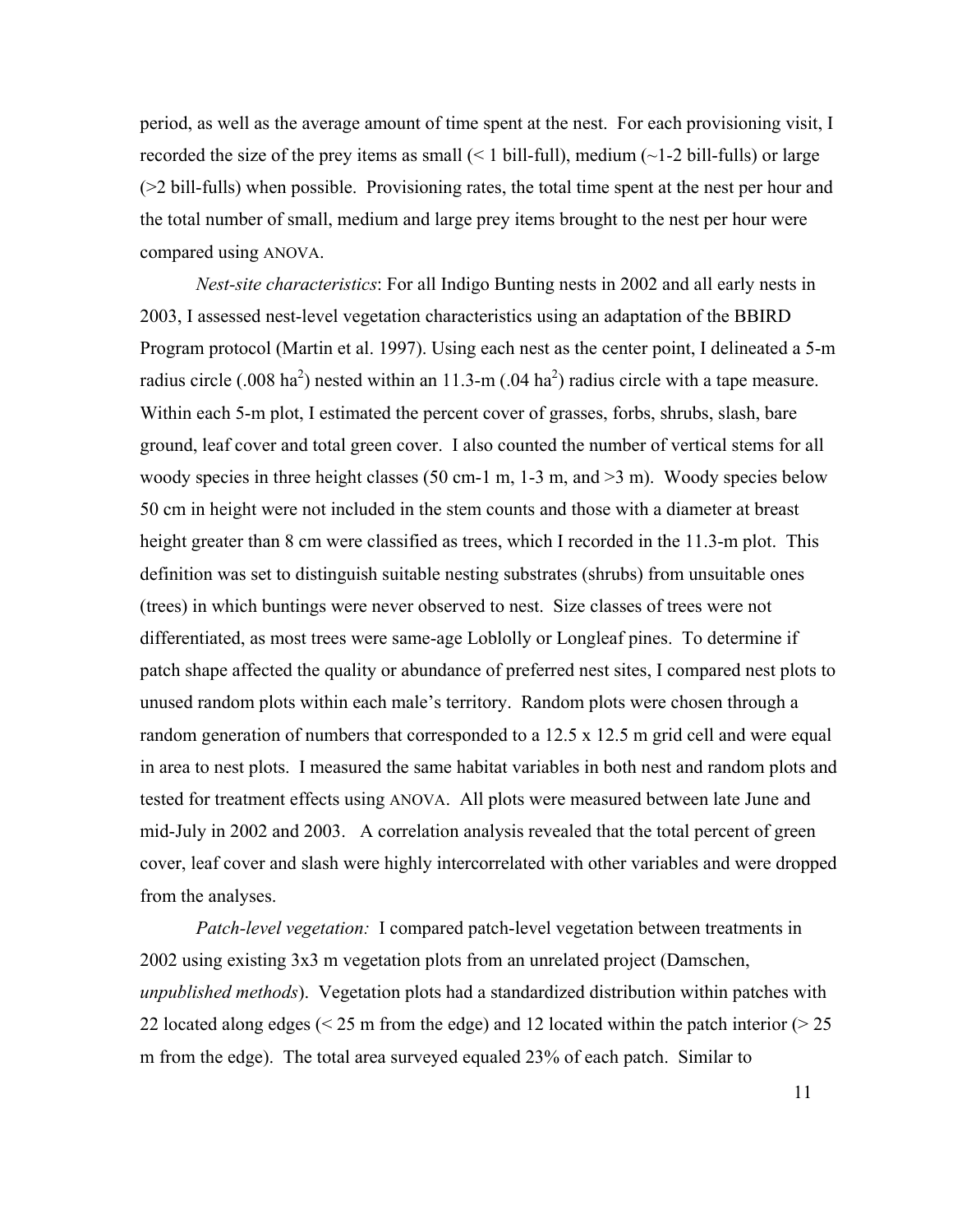measurements in nest plots, I recorded the number of woody stems in three height classes within each plot. However, I did not record percent cover information, as I was more concerned with gross habitat features than microhabitat features. All plots were measured within a 2-week period in mid-July, 2002 and vegetation variables were compared between treatments using ANOVA. I used a sequential Bonferroni correction to control for inflation of Type I error rates for all vegetation comparisons (Quinn and Keough 2002). All statistical analyses were performed using SAS version 8.1 (SAS Institute 2000).

#### **RESULTS**

## *Patch Preference*

The abundance of male and female Indigo Buntings did not differ between treatments. However, a significantly greater proportion of ASY males established territories in winged than in rectangular patches ( $t = 3.95$ ,  $df = 5$ ,  $P < 0.01$ ). This trend was consistent across all blocks. Furthermore,  $53\%$  ( $n = 19$ ) of birds banded in winged patches returned to wings but only 28% ( $n = 18$ ) of birds banded in rectangular patches returned to rectangles, a marginally significant trend ( $\chi^2$  = 3.42, df = 1, *P* = 0.067). All birds returned to the patch in which they were banded with the exception of one male that moved from a rectangular patch to a winged patch.

## *Reproductive Success*

*Indigo Buntings*: I located 106 Indigo Bunting nests in winged and rectangular patches over the course of two years. Predation was the primary cause of nest failure (83.6%), followed by abandonment (10.5%) and cowbird parasitism (5.5%). Abandoned nests  $(n = 6)$  were not included in nest success analyses. Nest abundance did not differ significantly between treatments but there was a significant block effect ( $F_{9,14} = 6.40$ ,  $P =$ 0.01). Daily survival rates were significantly lower in winged than in rectangular patches  $(F_{9,11}= 9.92, P < 0.01)$  in the early nesting period but did not differ between treatments in the late nesting period (Table 1.1, Figure 1.2). Daily survival rates dropped significantly in the late nesting period for rectangular patches  $(F<sub>7,4</sub> = 8.76, P = 0.04)$  but did not differ between nesting periods in winged patches. Overall, buntings in winged patches produced significantly fewer fledglings per female each season than corresponding females in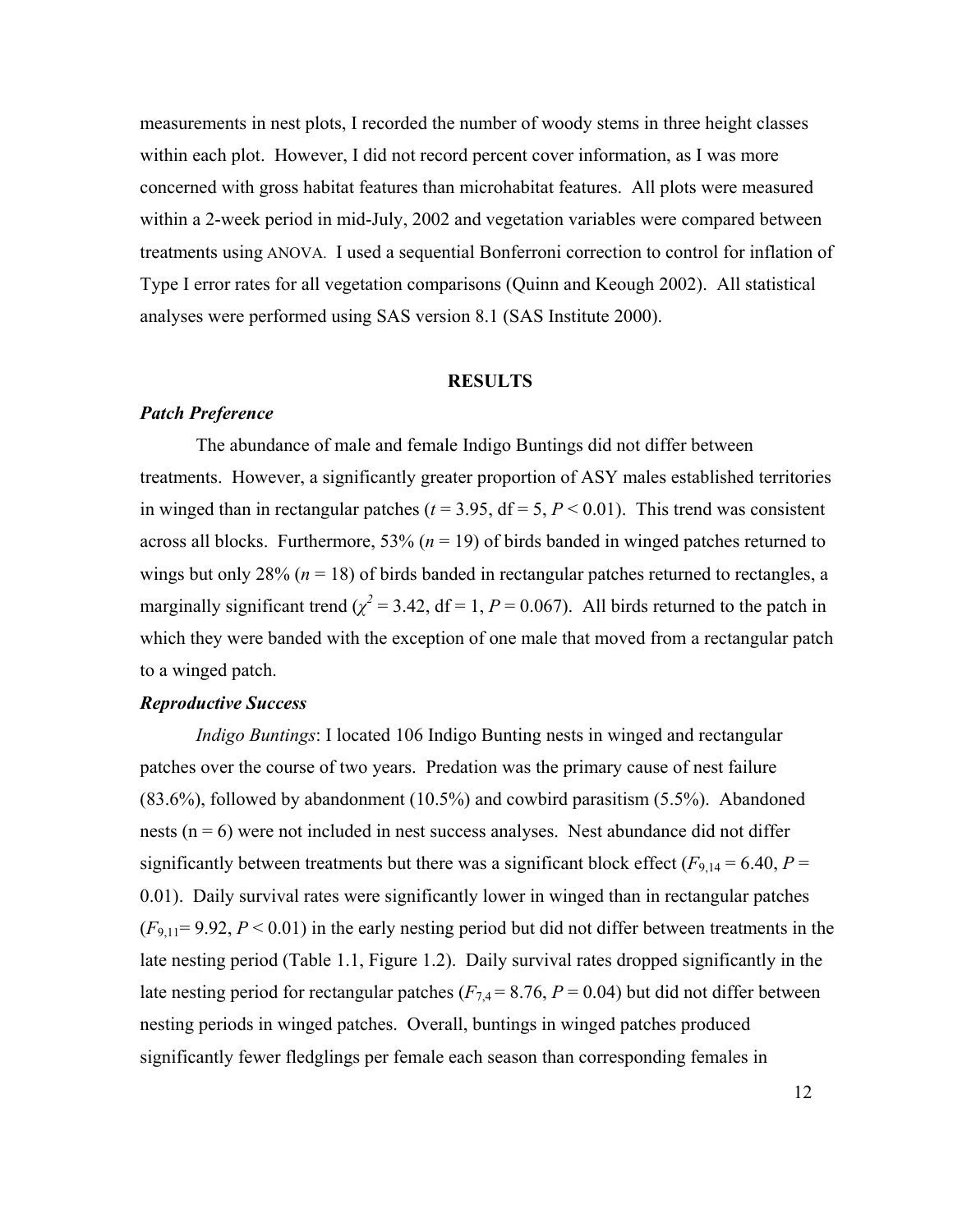rectangular patches  $(F_{9,13} = 3.73, P = 0.038)$  (Table 1.1). There were no differences in clutch size, proportion of eggs hatched, or the number of fledglings per successful nest between treatments but all were lower in the late nesting period (Table 1.2).

*Other Species*: I included 83 resident nests (Brown Thrasher [*n*=29], Eastern Towhee [*n* = 40], Northern Cardinal [*n* =14]), and 31 migrant nests (Blue Grosbeak [*n* = 19], Prairie Warbler  $[n = 12]$ ) in nest success analyses. Nest abundance did not differ between treatments for any species. Daily survival rates did not differ between treatments or between early and late nests for either migrants or residents (Table1.1, Figure 1.2). Migrants qualitatively exhibited a similar pattern as Indigo Buntings, with daily survival rates higher in rectangular patches in the early nesting period but lower in the late nesting period. Similarly, total seasonal fecundity for migrants was numerically higher in rectangular than in winged patches, but this difference was not significant (Table 1.1). Resident species showed no treatment effect but did experience generally lower overall daily survival rates than migrants and buntings in both treatments, although the difference between residents and buntings in rectangular patches in the early nesting period was the only significant difference  $(F_{9,12} =$ 5.23, *P* = 0.04) (Table 1.1, Figure 1.2).

## *Nest Placement*

*Indigo Buntings*: Indigo Buntings nested significantly closer to the edge in winged than in rectangular patches, but not significantly closer than expected based on habitat availability (Table 1.3). Nest number was negatively correlated  $(R^2 = 0.71, P \le 0.01)$  with distance from the edge in winged patches in both nesting periods, while rectangular patches showed no significant relationship in the early nesting period, a marginally significant relationship in the late nesting period and a significant negative relationship when nesting periods were combined  $(R^2 = 0.68, P = 0.01)$ . The proportion of nests in each distance category corresponded to the expected proportions based on habitat availability in winged patches (Figure 1.3A,B). Nest proportions in rectangular patches did not correspond as closely with expected patterns, particularly in the late nesting period, where a significantly greater proportion of birds nested near the edge (0-12.5 m) than expected (Figure 1.3A,B).

The combined (across nesting periods) daily survival rates per treatment were significantly and positively related to distance from the edge in winged patches ( $R^2 = 0.79$ , *P*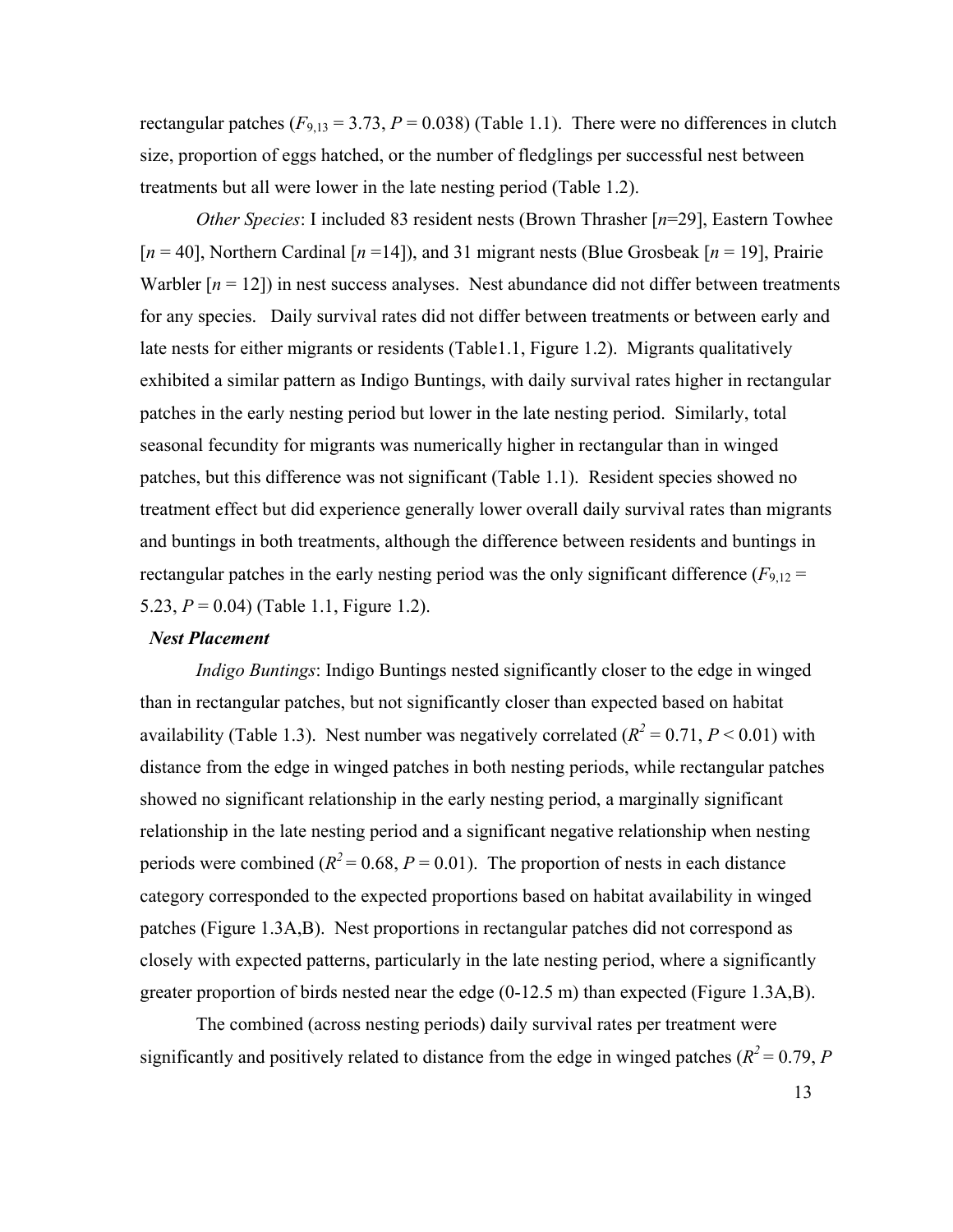$= 0.02$ ) but not in rectangular patches (Figure 1.3C). The importance of nest location on daily survival rates is demonstrated by the significant negative relationship across treatments and nesting periods between the proportion of total nests near  $(\leq 12.5 \text{ m})$  the edge and the corresponding daily survival rates (Figure 1.4). No relationship existed beyond 12.5 m from the edge, where the number of nests in each group began to converge. In the early nesting period, winged patches supported a greater proportion of nests near the edge than did rectangular patches and experienced the lowest daily survival rate. Conversely, the greatest proportion of nests located near the edge in the late nesting period was found in rectangular patches, which experienced lower daily survival rates than winged patches. Regardless of treatment or nesting period, nests closest to the edge were subject to the highest predation rates.

*Other Species*: Migrant species (excluding Indigo Buntings) nested closer to the edge in winged than in rectangular patches and this distance was closer than expected (Table 1.3). Resident species exhibited a similar but insignificant trend and did not nest closer to the edge than expected in either treatment (Table 1.3).

### *Vegetation*

Although center plots contained more total woody stems than edge plots in winged patches, the combined patch-level vegetation did not differ between winged and rectangular patches for any measure (Table 1.4). At the nest level, Indigo Buntings selected similar nest sites in winged and rectangular patches; nest plots did not differ between treatments for any vegetation measures. However, there were some year effects, which were likely a result of succession. Nest plots contained fewer small (0.5-1 m) woody stems and more tall woody stems in 2003 than in 2002 in both treatments and a greater percent shrub cover and lower percent bare cover in winged patches between years. In winged patches, Indigo Buntings chose nest sites with significantly more medium (1-3 m) stems than in corresponding random plots  $(F_{9,86} = 8.99, P < 0.01)$  but no differences existed in rectangular patches. Nest plots did not otherwise differ from random plots.

## *Food Availability*

Video data from the 2002 breeding season revealed that Indigo Buntings spent an equal amount of time at the nest in winged and rectangular patches (Table 1.5). The number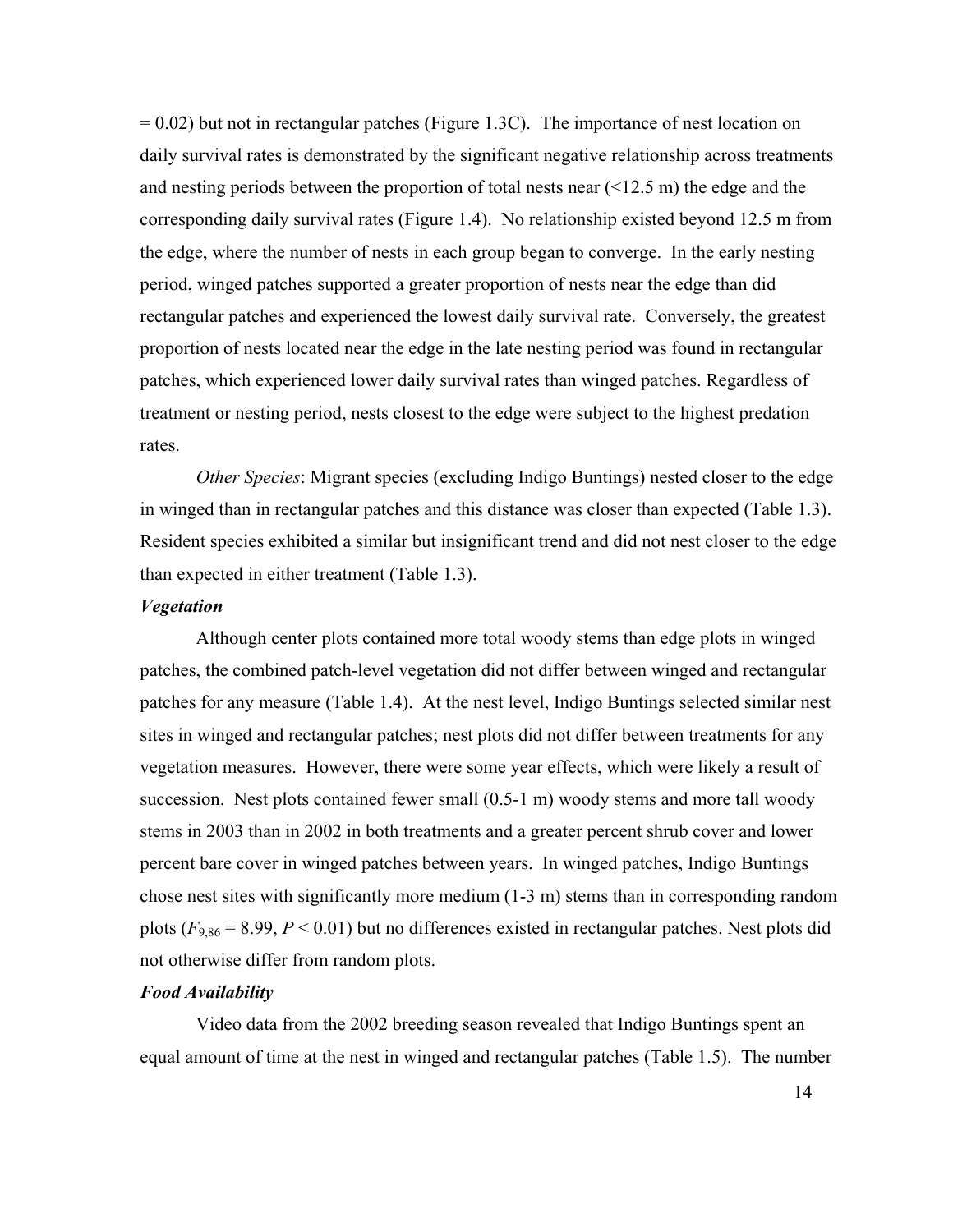of trips to the nest and the total number of prey items brought to the nest per hour also did not differ between treatments. Females brought an equal number of small and large prey to the nest in both treatments but brought significantly more medium-sized prey items to nests in rectangular patches. This result may account for the significantly higher nestling weights in rectangular than in winged patches in 2002. Provisioning rate data were unavailable for the 2003 breeding season, but I continued to measure nestling weights and found no differences between treatments or across years. However, weights were significantly higher in 2003 for both treatments (Rectangular:  $F_{7,10} = 6.10$ ,  $P = 0.03$ ; Winged:  $F_{7,17} = 15.81$ ,  $P = 0.001$ ), perhaps due to a greater abundance of preferred prey items associated with an unusually mild and wet summer.

#### **DISCUSSION**

This study demonstrates that patches with more complex shapes can function as ecological traps for at least one Neotropical migrant bird species. Indigo Buntings experienced significantly higher predation rates in winged patches early in the season and significantly lower seasonal fecundity compared to rectangular patches, where females produced over 52% more fledglings on average than females in winged patches. Despite experiencing relatively low reproductive success in winged patches, Indigo Buntings still preferentially selected these patches, providing evidence that winged patches are functioning as ecological traps.

Conversely, winged patches did not function as ecological traps for resident species or the other migrant species in my system. Reproductive success in both treatments was nearly equal for resident species, while other migrants qualitatively exhibited similar patterns to Indigo Buntings in both daily survival rates and seasonal fecundity. However, I could not draw solid conclusions about migrant responses to patch shape due to small sample sizes and the lack of habitat selection information.

## *Patch Preference*

More ASY male buntings established territories in, and a greater proportion of banded individuals returned to, winged patches. It remains unclear why buntings preferred winged patches, as vegetation analysis indicated no consistent differences among treatments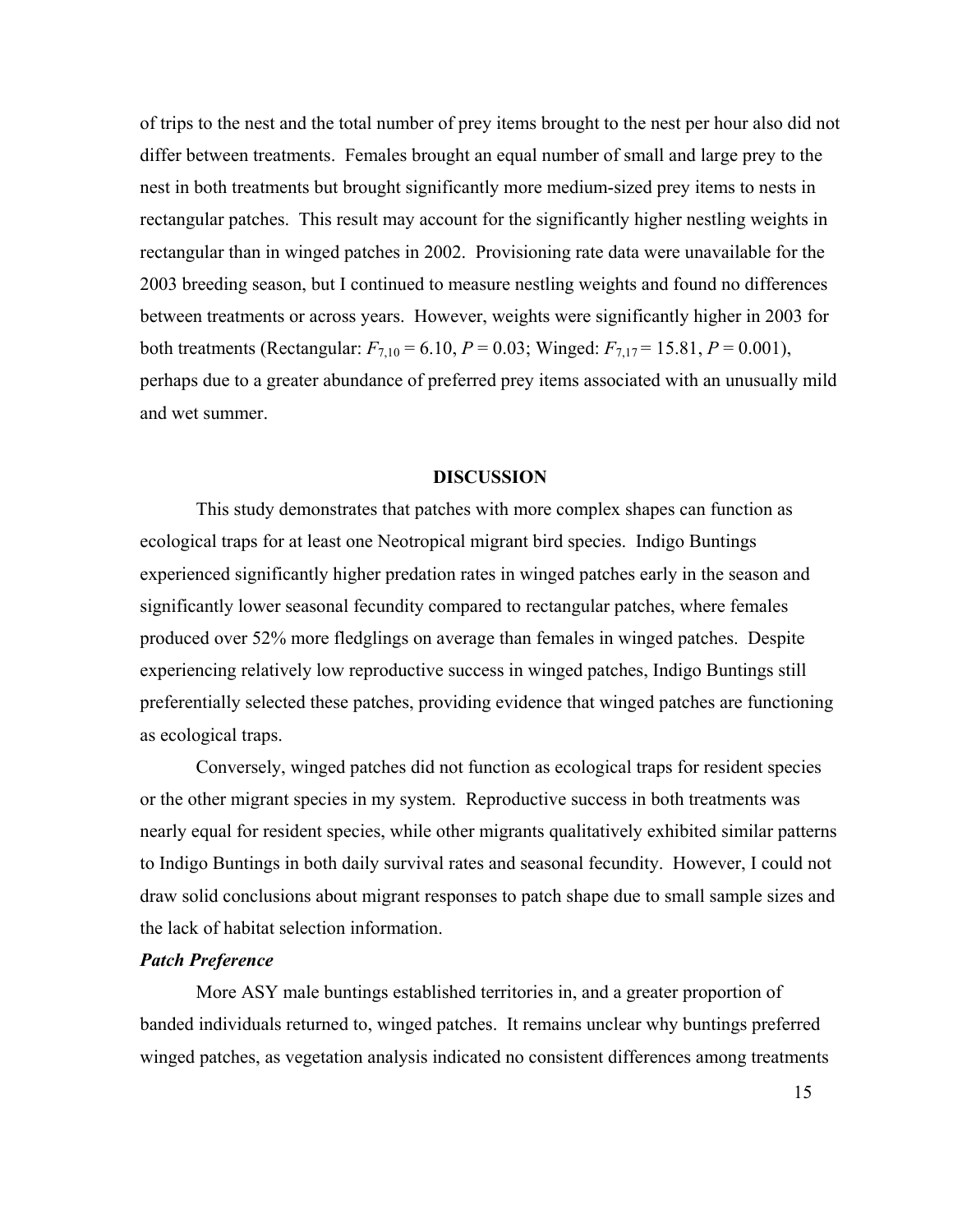in patch-level vegetation or the suitability of nest microhabitats. Females in winged patches selected nest plots with more medium woody stems (1-3 m tall) than corresponding random plots, but nest plots did not differ from random plots in rectangular patches. This result may suggest that fewer nest substrates (medium stems) are available, overall, in winged patches, but this apparently did not negatively influence habitat choice. Food availability was also not a predictor of patch preference. Nestling weights were higher in rectangular than in winged patches in 2002, perhaps due to an increase in the availability of medium-sized prey items, such as certain Orthopterans. If food were a primary cue for buntings, I would expect more returning males to select rectangular patches, but this was not the case. The structure of winged patches may indicate a greater abundance of food for buntings, when in fact winged patches offer equal or less food than rectangular patches. Alternatively, food availability, may convey less information about fitness for Indigo Buntings than other habitat features, as several studies of other species have shown (e.g. Martin and Roper 1988, Orians and Wittenberger 1991, Steele 1993).

Because treatments do not obviously differ in any other way, buntings must be responding to something inherent in patch shape. Indigo Buntings are known to respond positively to edges, so the increased amount of edge in winged patches may simply send a stronger stimulus to males. In addition, my behavioral observations suggest that buntings are responding to particular features of patch shape. Unlike rectangular patches, winged patches contain two convex corners at the entrance to each 'wing'. These corners may be attractive to male buntings as elevated and conspicuous song perches from which they can defend their territories. Indeed, I frequently observed males using these corner perches for singing and territory defense against intruding males. This observation is consistent with a study by Kroodsma (1984) who concluded that the availability of song perches was an important determinant of territory selection for Indigo Buntings and other early-successional bird species.

## *Reproductive Success*

Indigo Buntings experienced significantly higher predation rates in winged patches during the first half of the breeding season, while birds nesting in rectangular patches initially experienced relatively low predation rates. However, predation pressure increased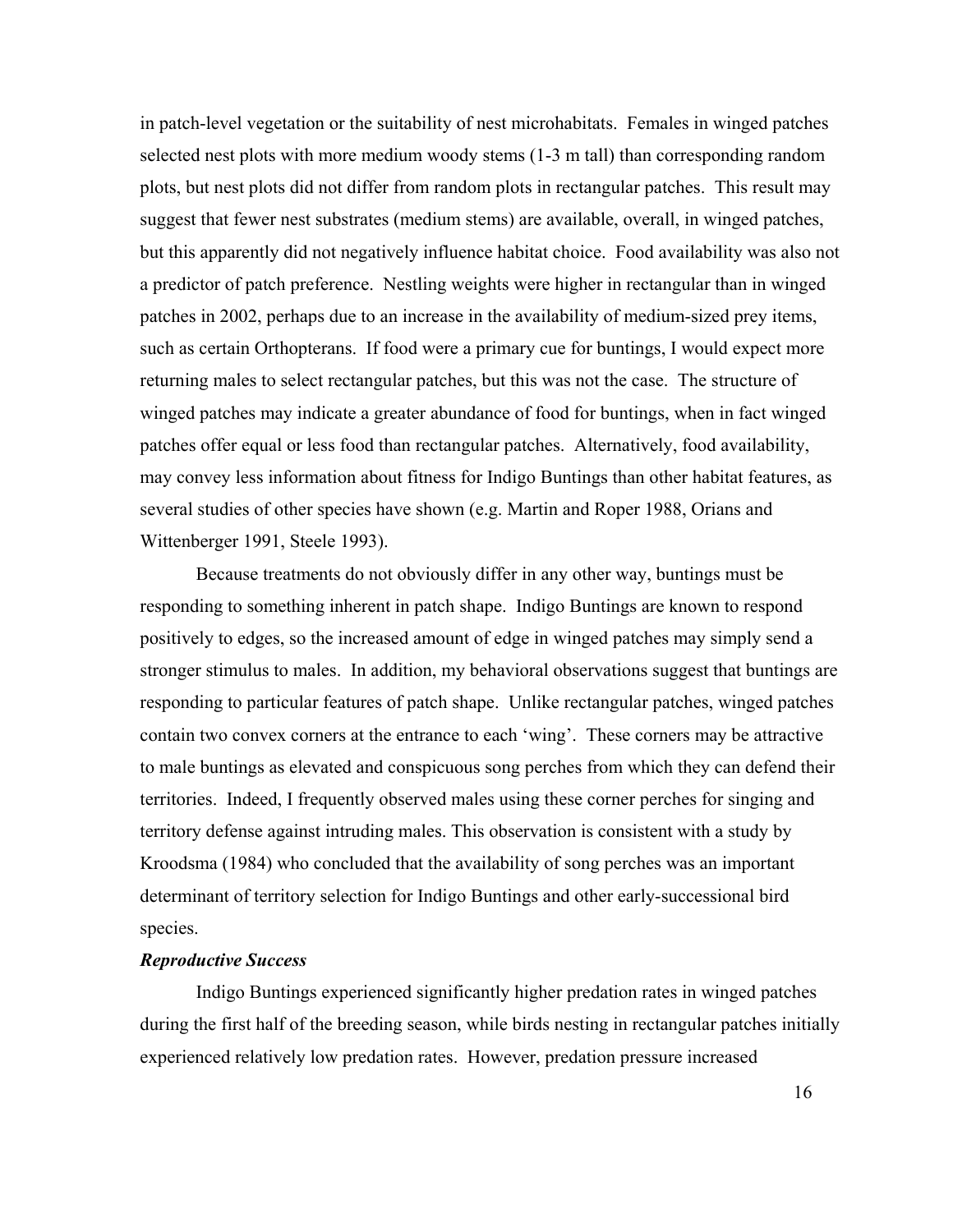significantly in rectangular patches in the late nesting period. Temporal and spatial differences in predation rates were likely driven by physical and behavioral factors affected by patch shape. My results indicate that the proportion of nests near the edge was the primary cause of differential predation rates between treatments and that patch shape can drive nest location. Indigo Buntings generally selected nest sites in response to available habitat, most noticeably in the early nesting period. Because winged patches inherently contained more edge habitat, they supported greater proportions of nests near the edge early in the breeding season. The reduced availability of edge habitat in rectangular patches prevented such high proportions of birds from selecting areas along edges. Thus, predators could concentrate their activities in winged patches where the prey reward close to the edge was highest and they could maximize efficiency (Martin 1988).

Similarly, the proportion of nests in edge habitat can also explain the observed trends in rectangular patches. Contrary to their expected distribution, a greater proportion of nests occurred near the edge in rectangular than in winged patches in the later nesting period. This increase may have been driven by successful nesters further away from the edge not attempting a second nest or by birds relocating to seemingly more attractive nest sites closer to the edge in the late nesting period. Regardless of the mechanism, birds nesting in rectangular patches experienced a significant increase in predation rate in the late nesting period. These results are consistent with Gates and Gysel's (1978) conclusion that edges can concentrate birds and their predators.

By influencing adult behavior, patch shape may have further contributed to differential predation rates. In winged patches, male courtship activity early in the season around corner perches near the entrance to each 'wing' may have attracted more predators to nest areas. Although I do not know the exact identity of the predator community, I observed corvids (Blue Jay (*Cyanocitta cristata*)*,* American Crow (*Corvus brachyrhynchos*)), raptors (Red-shouldered Hawk (*Buteo lineatus*)*,* American Kestrel (*Falco sparverius*)), and several snake species throughout my study. The condition of some depredated nests suggests that medium-sized mammals such as raccoons (*Procyon lotor*) or opossums (*Didelphis virginiana*) were also present. However, most evidence indicates that snakes, primarily the Black Rat Snake (*Elaphe obsoleta*), had a disproportionate influence on nesting success,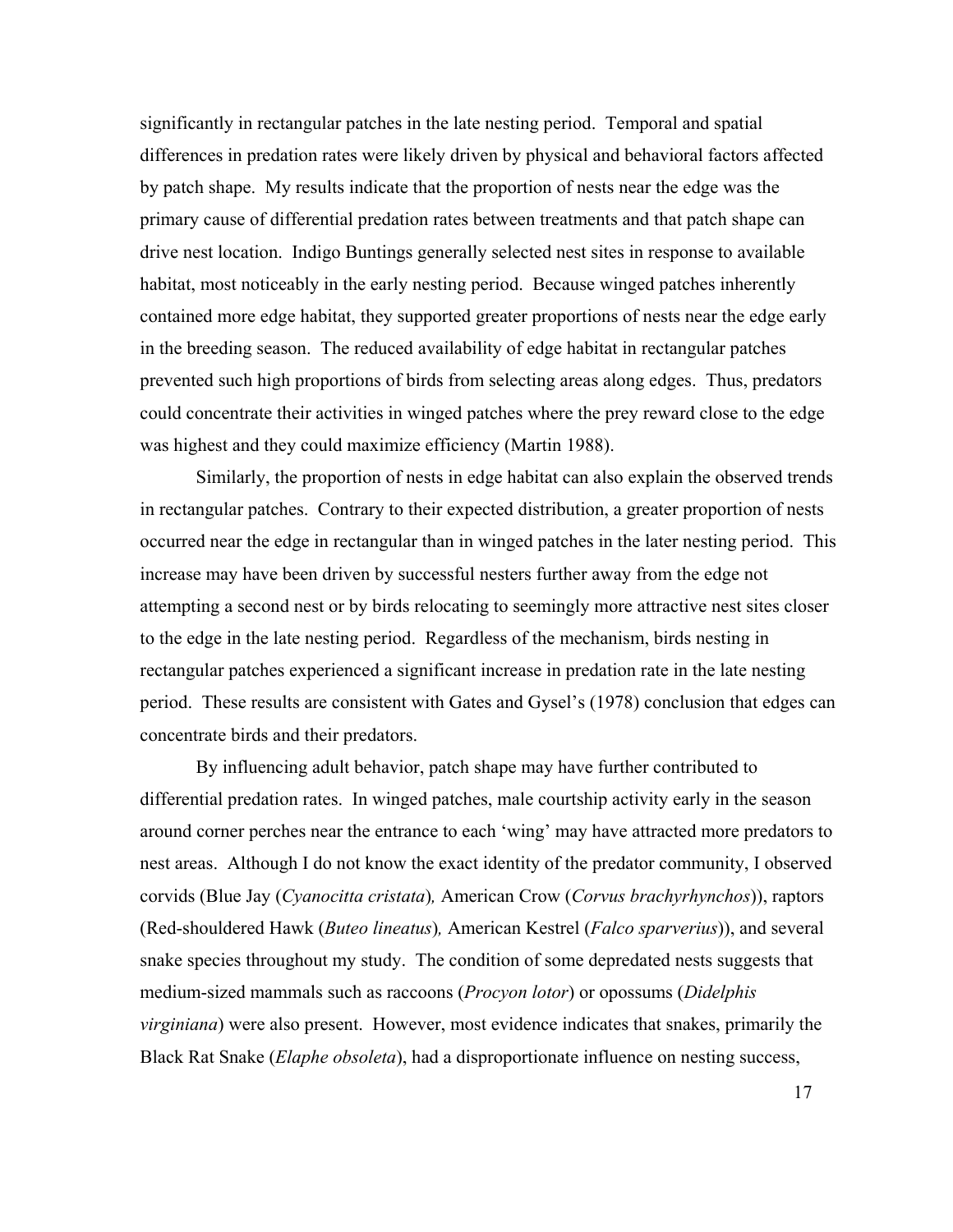consistent with other open-habitat studies (Thompson and Burhans 2003). I frequently observed snakes resting in small shrubs similar to those in which nests were located. In addition, most nests were undisturbed and the contents cleanly removed, characteristic of snake predation (Thompson et al. 1999). Snakes are particularly active songbird predators during the breeding season (Fitch 1963), and previous work has indicated that snakes prefer edge habitats (Durner and Gates 1993, Blouin-Demers 2001) and can respond to adult activity near nest sites when searching for prey (Mullin et al. 1998). These tendencies are consistent with the differential predation rates observed in winged and rectangular patches in this study.

### *Ecological Traps*

To clearly identify an ecological trap and to distinguish traps from sinks, researchers must demonstrate that birds preferentially select poor quality habitats over available, higher quality habitats. In this study, Indigo Buntings showed a clear preference for winged patches, despite experiencing significantly lower reproductive success there. Thus, winged patches are likely functioning as ecological traps. To determine whether rectangular patches were functioning as population sources, I calculated a population growth rate using my fecundity estimates and adult survival estimates from the literature as detailed in Flaspohler et al. (2001). I computed juvenile survivorship to be one half of adult survivorship, consistent with studies for other Neotropical migrant landbirds (Temple and Cary 1988, Thompson 1993, Donovan et al. 1995). According to this estimate, both treatments are functioning as sinks. However, the only available estimates of adult survival for the Indigo Bunting in the literature  $(\sim .56)$  were based solely on band returns and did not incorporate dispersal probabilities (Payne 1989) likely leading to a negative bias. In addition, juvenile survival cannot necessarily be assumed to be equal in each treatment (Garnet 1981, Arcese and Smith 1985). If I assume a moderate adult survival rate of .66 and maintain equal fledgling survivorship in each treatment, rectangular patches become sources and winged patches remain traps. Studies that determine true adult and juvenile survivorship would be a valuable avenue of future research for understanding ecological traps.

Indigo Buntings in rectangular patches produced over 52% more fledglings per female than bunting pairs in winged patches.Low seasonal fecundity occurred in winged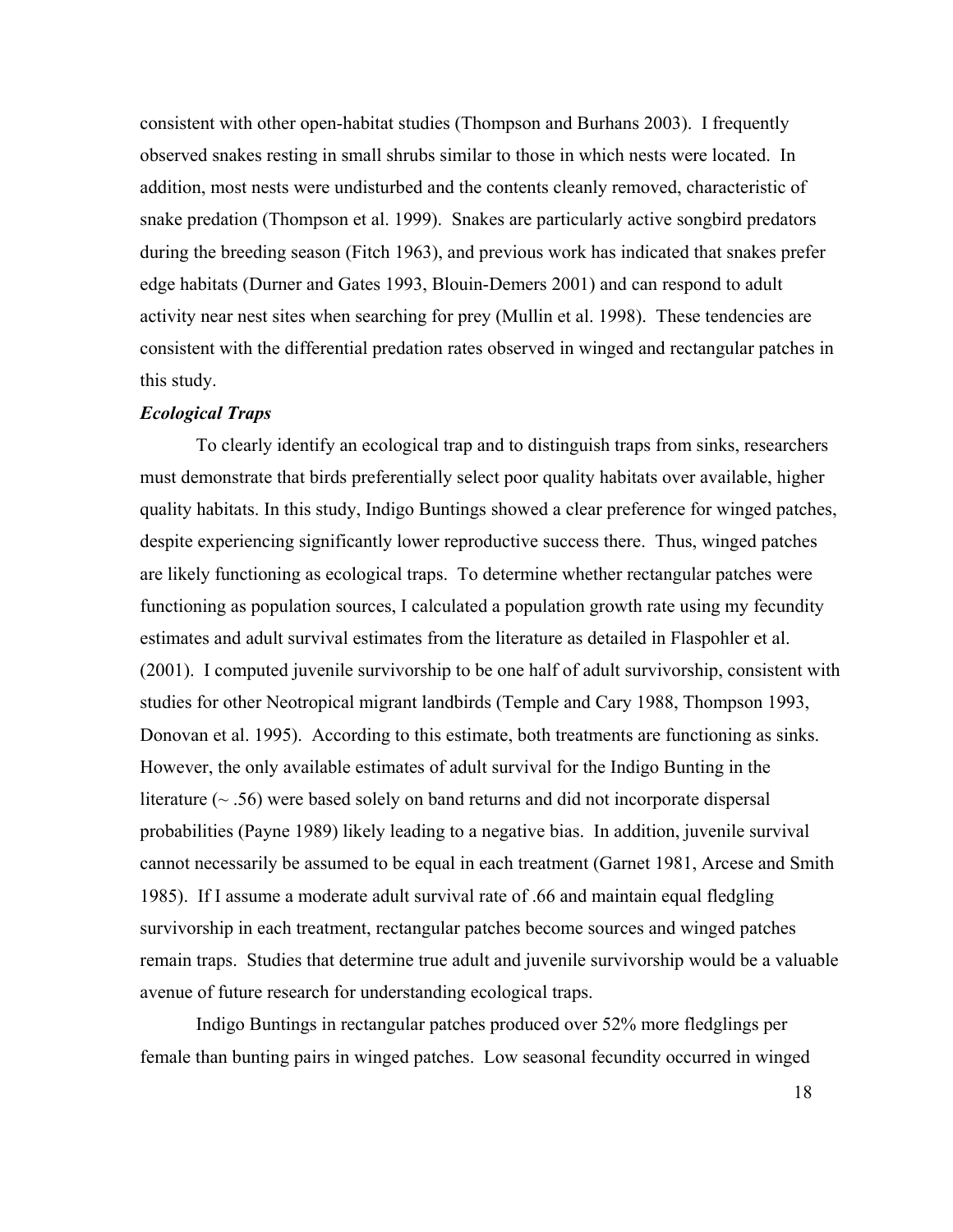patches despite the significant late-season increase in predation rates in rectangular patches that could have theoretically countered early reproductive deficits in winged patches. This result suggests that the timing of predation pressure is important and that early-season mortality has a greater biological impact than late-season mortality. Elevated predation pressure early in the season can potentially impact all members of the population, since all females are theoretically breeding at this time. However, only a fraction of these females typically initiates a second brood. Even if predation pressure is relaxed later in the season, populations may not be able to compensate for nest losses because fewer females are renesting. Conversely, the impact of a late-season increase in predation, such as occurred in rectangular patches, may be less severe because most females (59% in this study) have already fledged nests successfully. Similarly, Morrison and Bolger (2002) demonstrated that an early-season suppression of snake predation allowed more Rufous-crowned Sparrows (*Aimophila ruficeps*) to successfully fledge multiple broods than in years when predation was high throughout the nesting season. In my study, female buntings in winged patches were apparently unable to ameliorate the effects of relatively high early-season predation rates and subsequently suffered lower seasonal fecundity. Furthermore, a greater proportion of total successful nests were produced late in the season in winged than in rectangular patches. Fewer dominant individuals are typically produced in later broods (Garnet 1981, Arcese and Smith 1985) and subdominance has been shown to reduce post-fledging or winter survival (Kikkawa 1980, Baker et al. 1981, Garnet 1981). These conditions may lower annual survival rates for juveniles produced in winged patches.

If preferences were adaptive, Indigo Buntings should select rectangular patches, where the probability of reproducing successfully at least once is high and where nestling fitness may be higher. However, despite consistently poor nest success early in the season in both years of this study, males preferentially returned to winged patches. Thus, the oldest and most experienced individuals, who should be fledging the most young (Holmes et al. 1996), were actually producing fewer offspring than the younger and less experienced individuals in the population.

The apparent maladaptive decision-making of Indigo Buntings conflicts with previous work that documents the ability of birds to learn from past reproductive experiences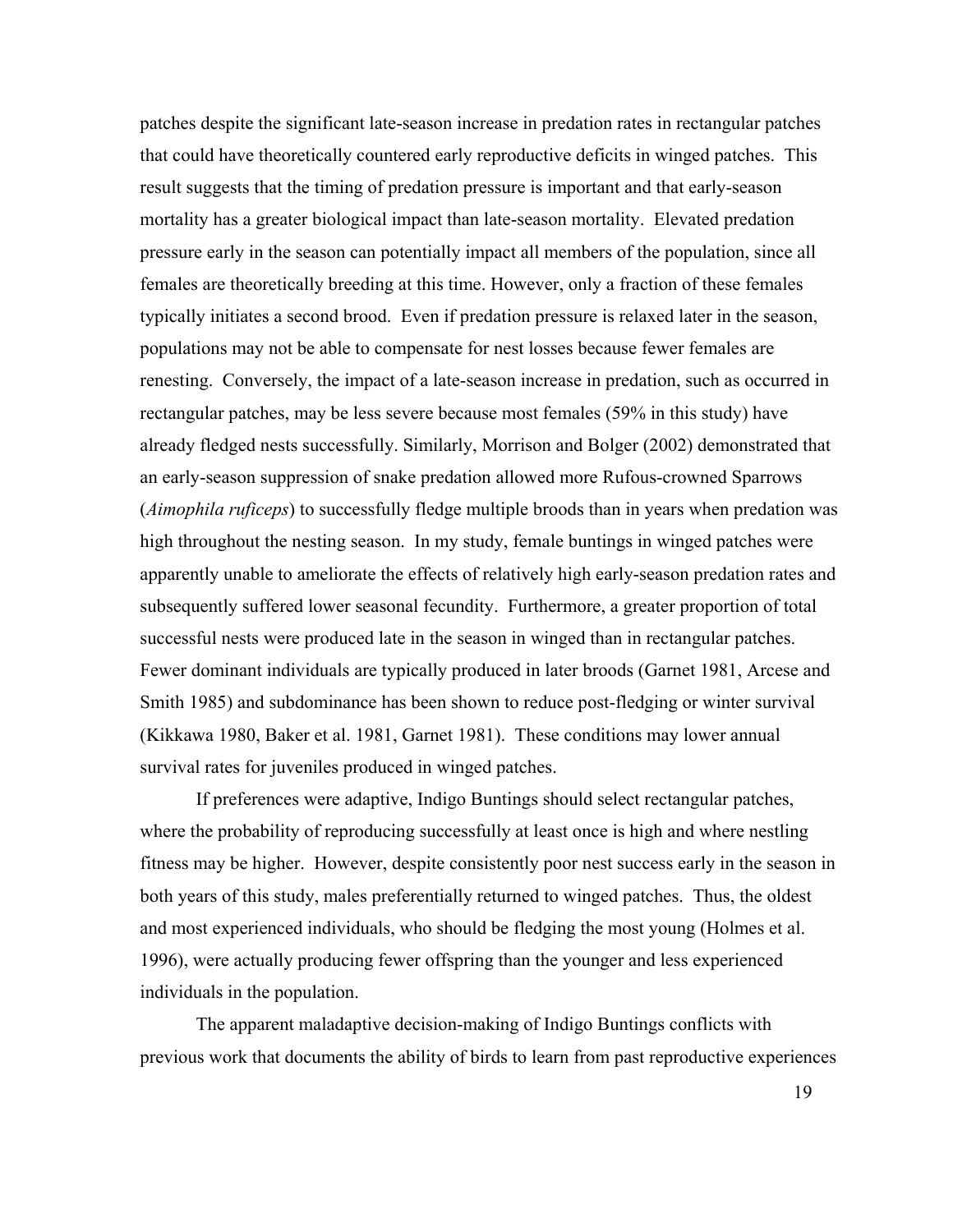(Pinkowski 1979, Herlugson 1981, Dow and Fredga 1983). Thus, it remains unclear why buntings did not respond to seemingly clear indicators of fitness. Payne and Payne (1993) found that neither older male nor female Indigo Buntings dispersed in response to previous nesting success. In addition, dispersing individuals did not achieve greater reproductive success than birds returning to previous territories. This suggests that buntings are incapable of recognizing or responding to increases in predation pressure, possibly because it was often unnecessary to do so in historical breeding habitat. Prior to widespread anthropogenic influences, bunting habitat was frequently disturbed and may have supported relatively small predator populations (Suarez et al. 1997). Evolved responses to predation may have been less advantageous than responses to persistent and reliable habitat features, such as vegetation structure, for bird species occupying this type of habitat. However, anthropogenic edges that mimic historical vegetation structure but support large predator populations have become increasingly common in modern fragmented landscapes. Evolved, adaptive behaviors to historical habitats may now lead Indigo Buntings to mistakenly select poor quality habitat and then not recognize when dispersal is advantageous.

I recognize that my interpretation of these results relies on some critical assumptions. For instance, I did not know the age structure of females in this study system and cannot assure a similar response and age structure of females as males; however, strong correlations between the ages of males and females within a pair exist for many species, including Indigo Buntings (Payne and Payne 1993, Holmes et al. 1996, Nol and Smith 1987, Pärt 2001). In addition, I did not have banded females, but instead relied on nest abundance and timing to determine female abundance. Although this method is not as accurate as counting banded females, the placement and timing of most nests was generally predictable such that I could confidently assign most nests to a female. We also do not know the impacts of patch shape on adult fitness beyond the breeding season and have assumed the impacts on juvenile fitness. Selecting winged patches may be an adaptive decision if adult or juvenile fitness is somehow elevated by occupying this treatment. However, the fitness benefits to adults would have to outweigh the relatively low daily survival rates of eggs and nestlings, the consequent reduction in seasonal fecundity, as well as possibly poorer nestling fitness in winged patches to overcome the effects of this ecological trap.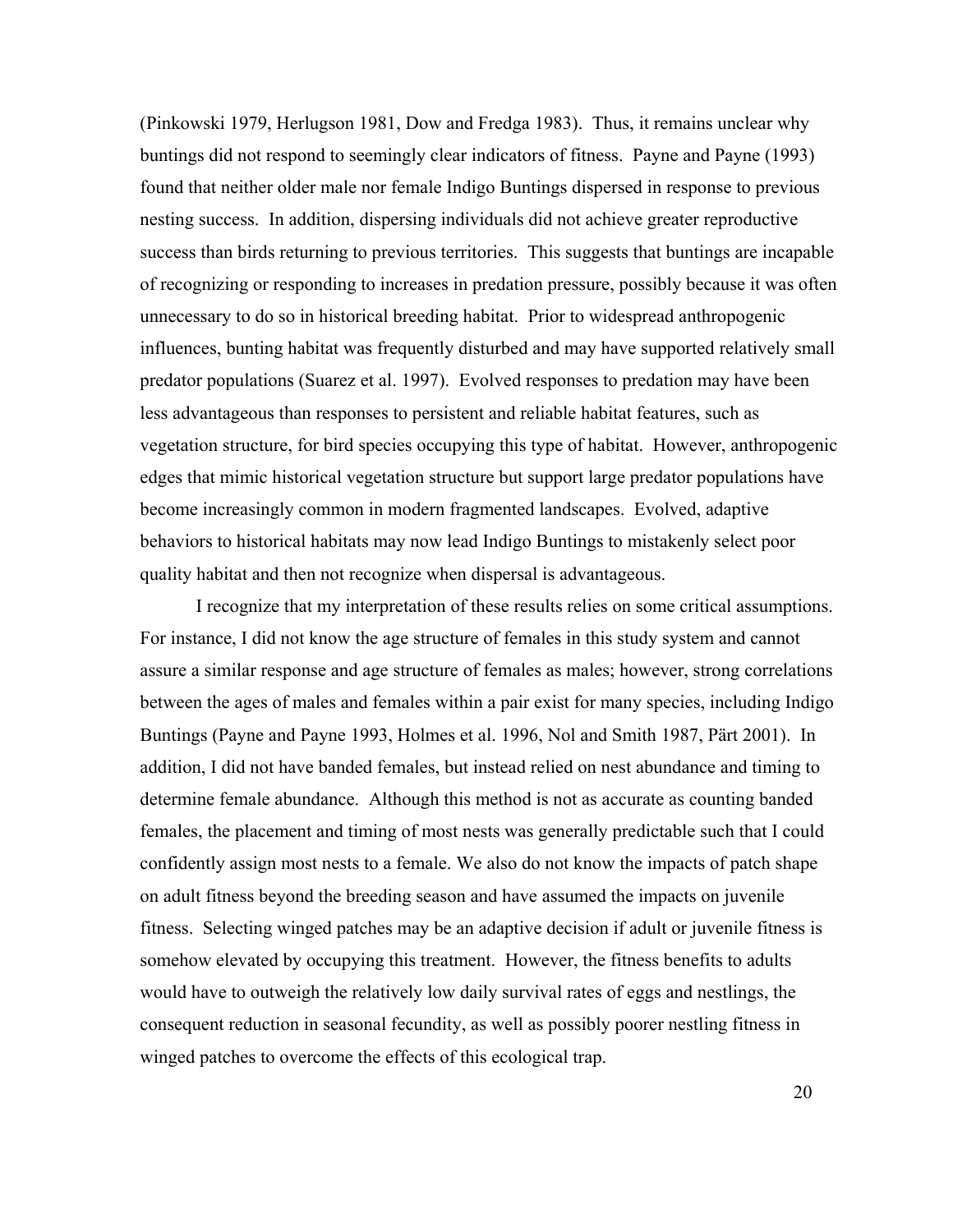## *Implications for Management*

This study demonstrates the importance of incorporating landscape-level behavioral responses of birds into conservation and management plans. If behavioral components are excluded and habitat quality is determined solely through abundance estimates, traps may remain undetected, creating a potentially dangerous situation for some breeding bird populations. Small or threatened populations (Kristan 2003), species that exhibit strong site fidelity (Purcell and Verner 1998), or species that are unable to recognize or respond to predation threats (Indigo Buntings) may be particularly vulnerable to the harmful effects of ecological traps. For Indigo Buntings, ecological traps could be avoided by creating patches with simple shapes that retain habitat quality but do not contain attractive but risky features, such as convex corners, from which singing birds are most conspicuous. In addition, this study was conducted within a primarily forested landscape where predation pressure and parasitism rates are often lower than in agricultural landscapes (Brittingham and Temple 1983, Thompson et al. 2000, Moorman et al. 2002). Brood parasites may exploit prominent perch points along edges to locate hosts (Brittingham and Temple 1983, Yahner 1987). Thus, in agricultural landscapes where parasitism is an additional source of mortality, and where edge-effects may be more severe, the effects of ecological traps may be amplified. This study also revealed that the ability to double-brood may determine the severity of ecological traps, supporting results from a previous modeling study (Donovan and Thompson 2001). Had Indigo Buntings been incapable of producing a second brood, the difference between treatments would have been even more pronounced. Therefore, ecological traps may impose a significantly greater risk on single-brooded species than on double-brooded or relatively abundant species such as the Indigo Bunting. However, in years where low food supplies or other environmental factors prevent renesting for double-brooded species, trap effects may be equally severe. Future studies should incorporate season-long nest monitoring programs to accurately assess the impact of habitat choice on seasonal reproductive output. But perhaps most importantly, land managers and conservation biologists should work to understand and identify important behavioral mechanisms that might lead to ecological traps for a variety of species.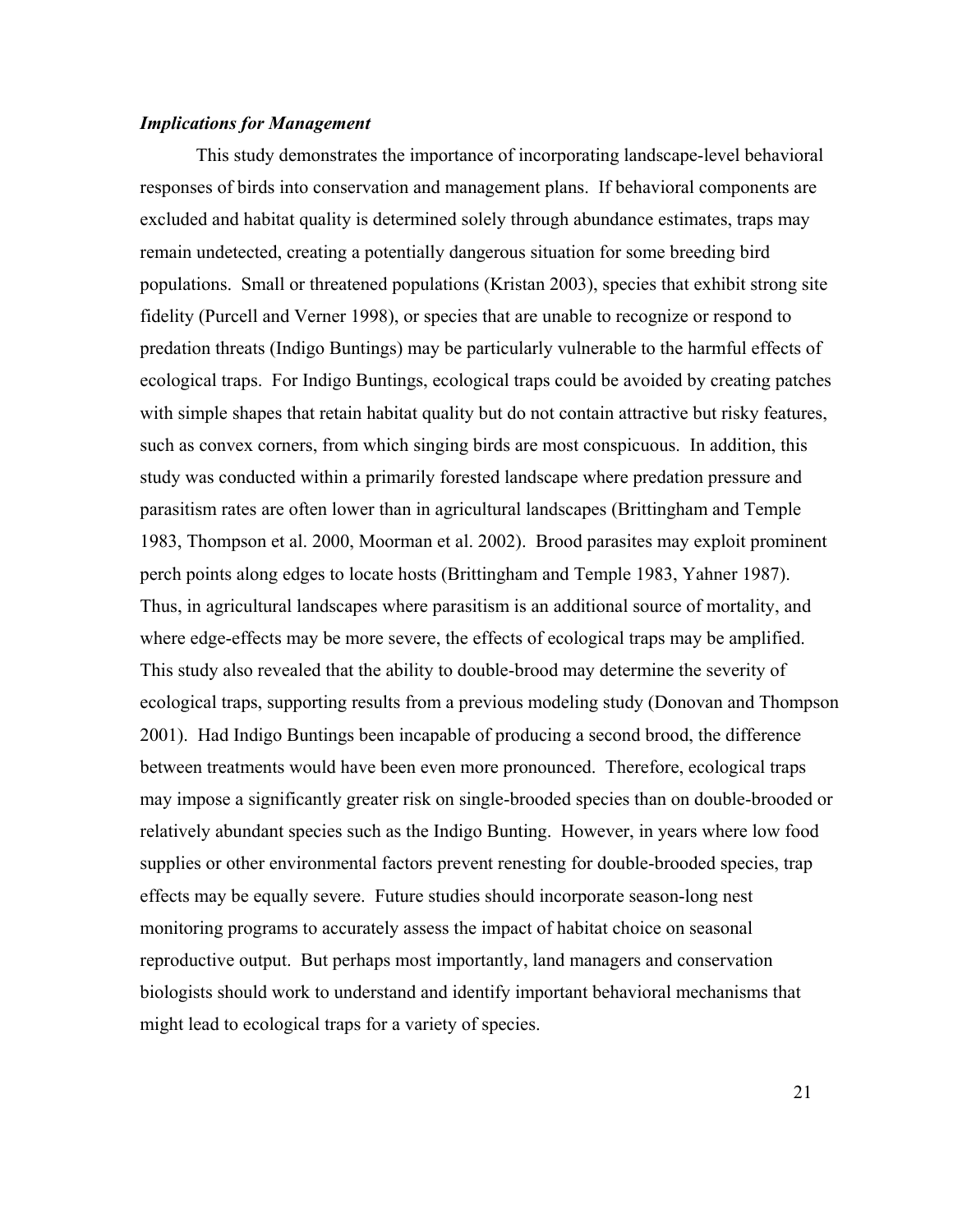## *LITERATURE CITED*

Arcese, P and J. N. M. Smith. 1985. Phenotypic correlates and ecological consequences of dominance in song sparrows. Journal of Animal Ecology **54**: 817-830.

Askins, R.A. 1993. Population trends in grassland, shrubland, and forest birds in eastern North America. Current Ornithology **11:** 1-34.

Askins, R.A. 1998. Restoring forest disturbances to sustain populations of shrubland birds. Restoration and Management Notes **16**: 166-173.

Baker, M.C., C.S. Belcher, L.C. Deutsch, G.L. Sherman and D.B. Thompson. 1981. Foraging success in junco flocks and the effects of social hierarchy. Animal Behaviour **29:** 137-142.

Battin, James. When good animals love bad habitats: ecological traps and the conservation of animal populations. Conservation Biology. In press.

Blouin-Demers, G. and P.J. Weatherhead. 2001. Habitat use by black rat snakes (*Elaphe obsoleta obsoleta*) in fragmented forests. Ecology **82**: 2882-2896.

Boal, C.W. and R.W. Mannan. 1999. Comparative breeding ecology of Cooper's hawks in urban and exurban areas of southeastern Arizona. Journal of Wildlife Management **63**: 77-84.

Brittingham, M.C. and S.A. Temple. 1983. Have cowbirds caused forest songbirds to decline? Bioscience **33**: 31-35.

 Carey, Michael and V. Nolan Jr. 1979. Population dynamics of indigo buntings and the evolution of avian polygyny. Evolution. **33**: 1180-1192.

 Chasko, G.G. and E.J. Gates. 1982. Avian habitat suitability along a transmission-line corridor in an oak-hickory forest region. Wildlife Monographs **82**: 1-41.

 Cody, M.L., editor. 1985. Habitat selection in birds. Academic Press, New York, New York, USA.

 DeGraaf, R.D. and M. Yamasaki. 2003. Options for managing early-successional forst and shrubland bird habitats in the northeastern United States. Forest Ecology and Management **185**: 179-191.

 Dias, P.C. 1996. Sources and sinks in population biology. Trends in Ecology and Evolution **11**: 326-330.

Donovan, T.M., F.R. Thompson III, and J. Faaborg. 1995. Reproductive success of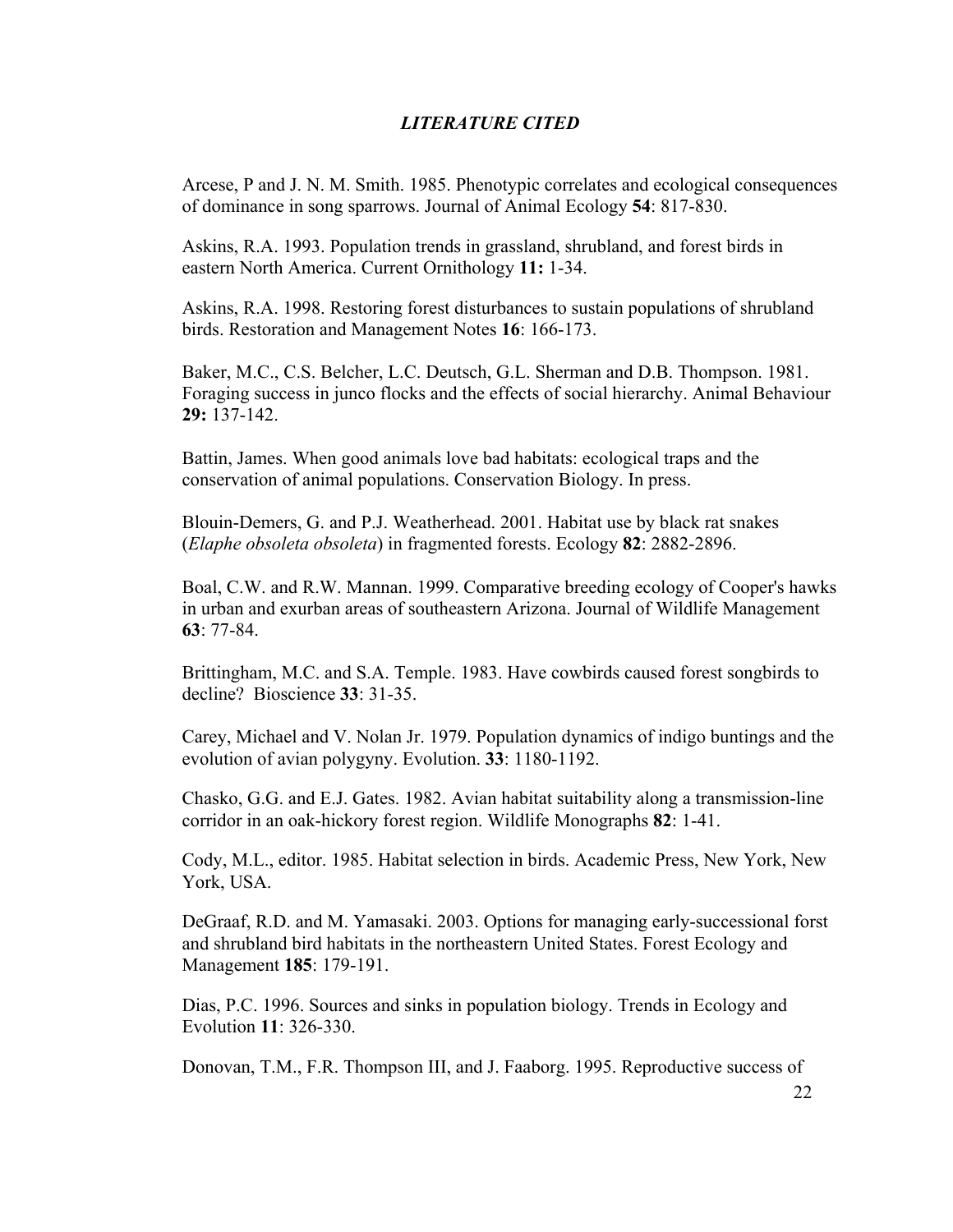migratory birds in habitat sources and sinks. Conservation Biology **9**: 1380-1395.

 Donovan, T.M. and F.R. Thompson III. 2001. Modeling the ecological trap hypothesis: a habitat and demographic analysis for migrant songbirds. Ecological Applications **11**: 871-882.

 Dow, H. and S. Fredga. 1983. Breeding and natal dispersal of the goldeneye, *Bucephala clangula*. Journal of Animal Ecology **52**: 681-695.

 Durner, G.M. and J.E. Gates. 1993. Spatial ecology of black rat snakes on Remington Farms, Maryland. Journal of Wildlife Management **57**: 812-826.

Ehrlich, P. R., D. S. Dobkin and D. Wheye. 1988. The Birder's Handbook: A Field Guide to the Natural History of North American Birds. Simon and Schuster, New York, New York, USA.

Fitch, H.S. 1963. Natural history of the black rat snake (*Elaphe o. obsoleta*) in Kansas. Copeia **4**: 649-658.

 Flaspohler, D.J., S.A. Temple, and R.N. Rosenfield. 2001. Species-specific edge effects on nest success and breeding bird density in a forested landscape. Ecological Applications **11**: 32-46.

Fretwell, S. 1972. Populations in a Seasonal Environment. Princeton University Press, Princeton, New Jersey, USA.

Garnet, M.C. 1981. Body size, its heritability and influence on juvenile survival among great tits, *Parus major*. Ibis **123:** 31-41.

Gates, J.E. and L.W. Gysel. 1978. Avian nest dispersion and fledging success in fieldforest ecotones. Ecology **59**: 871-883.

Herlugson, C.J. 1981. Nest site selection in mountain bluebirds. Condor **83**: 252-255.

 Holmes, R.T., P.P. Marra, and T.W. Sherry. 1996. Habitat-specific demography of breeding black-throated blue warblers (*Dendroica caerulescens*): implications for population dynamics. Journal of Animal Ecology **65**: 183-195.

 Hunter, W.C., D.A. Buehler, R.A. Canterbury, J.L. Confer, and P.B. Hamel. 2001. Conservation of disturbance-dependent birds in eastern North America. Wildlife Society Bulletin **29**: 440-455.

 Jaenike, J. and R.D. Holt. 1991. Genetic variation for habitat preference: evidence and explanations. The American Naturalist **137**: S67-S90.

Johnson, R.G. and S.A. Temple. 1990. Nest predation and brood parasitism of tallgrass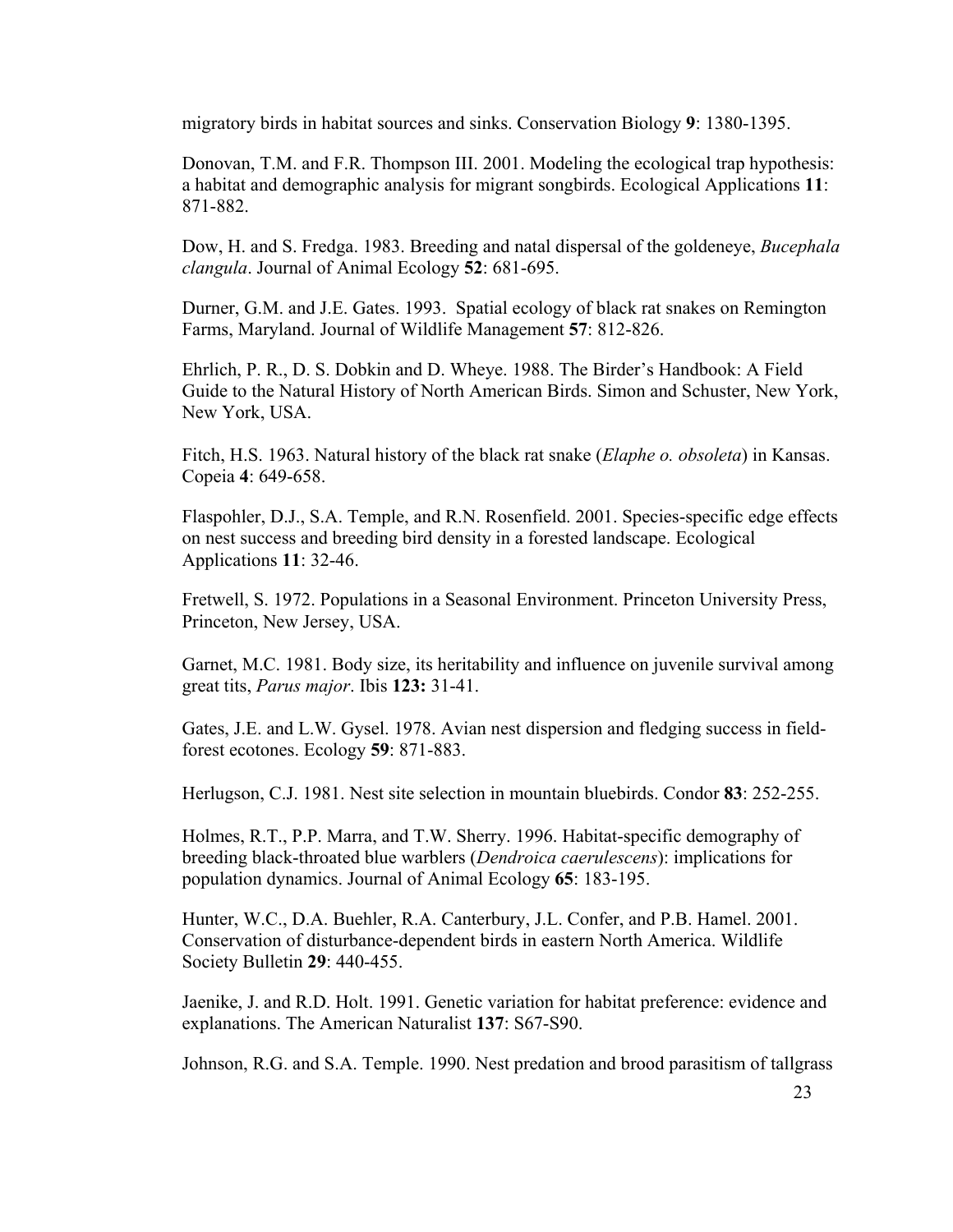prairie birds. Journal of Wildlife Management **54**: 106-111.

 Kikkawa, J. 1980. Winter survival in relation to dominance classes among silvereyes *Zosterops lateralis chlorocephala* of Heron Island, Great Barrier Reef. Ibis **122**: 437- 446.

 Kokko, H. and W.J. Sutherland. 2001. Ecological traps in changing environments: ecological and evolutionary consequences of a behaviourally mediated Allee effect. Evolutionary Ecology Research **3**: 537-551.

 Kristan, W.B. III. 2003. The role of habitat selection behavior in population dynamics: source-sink systems and ecological traps. Oikos **103**: 457-468.

 Kroodsma, R.L. 1984. Ecological factors associated with degree of edge effect in breeding birds. Journal of Wildlife Management **48**: 418-425.

 Martin, T.E. 1988. On the advantage of being different: nest predation and the coexistence of bird species. Proceedings of the National Academy of Science, USA **85**: 2196-2199.

Martin, T.E. and J.J. Roper. 1988. Nest predation and nest-site selection of a western population of the hermit thrush. Condor **90**: 51-57.

 Martin, T.E., C.R. Paine, C.J. Conway, W.M. Hochachka, D. Allen, and W. Jenkins. 1997. BBIRD Field Protocol. Montana Cooperative Wildlife Research Unit, University of Montana, Missoula, Montana, USA.

Mayfield, H.F. 1975. Suggestions for calculating nest success. Wilson Bulletin **87**: 456- 466.

 Moorman, C. E., D. C. Guynn Jr., and J. C. Kilgo. 2002. Hooded warbler nesting success adjacent to group-selection and clearcut edges in a southeastern bottomland forest. Condor **104**: 366-377.

Morrison, S.A. and D.T. Bolger. 2002. Variation in a sparrow's reproductive success with rainfall: food and predator-mediated processes. Oecologia **133**: 315-324.

 Mullin, S.J., R.J. Cooper, and W.H.N. Gutzke. 1998. The foraging ecology of the gray rat snake (*Elaphe obsoleta spiloides*). III. Searching for different prey types in structurally varied habitats. Canadian Journal of Zoology **76**: 548-555.

Nol, E. and J.N.M. Smith. 1987. Effects of age and breeding experience on seasonal reproductive success in the song sparrow. Journal of Animal Ecology **56**: 301-313.

 Orians, G.H. and J.F. Wittenberger. 1991. Spatial and temporal scales in habitat selection. The American Naturalist **137**: S29-S49.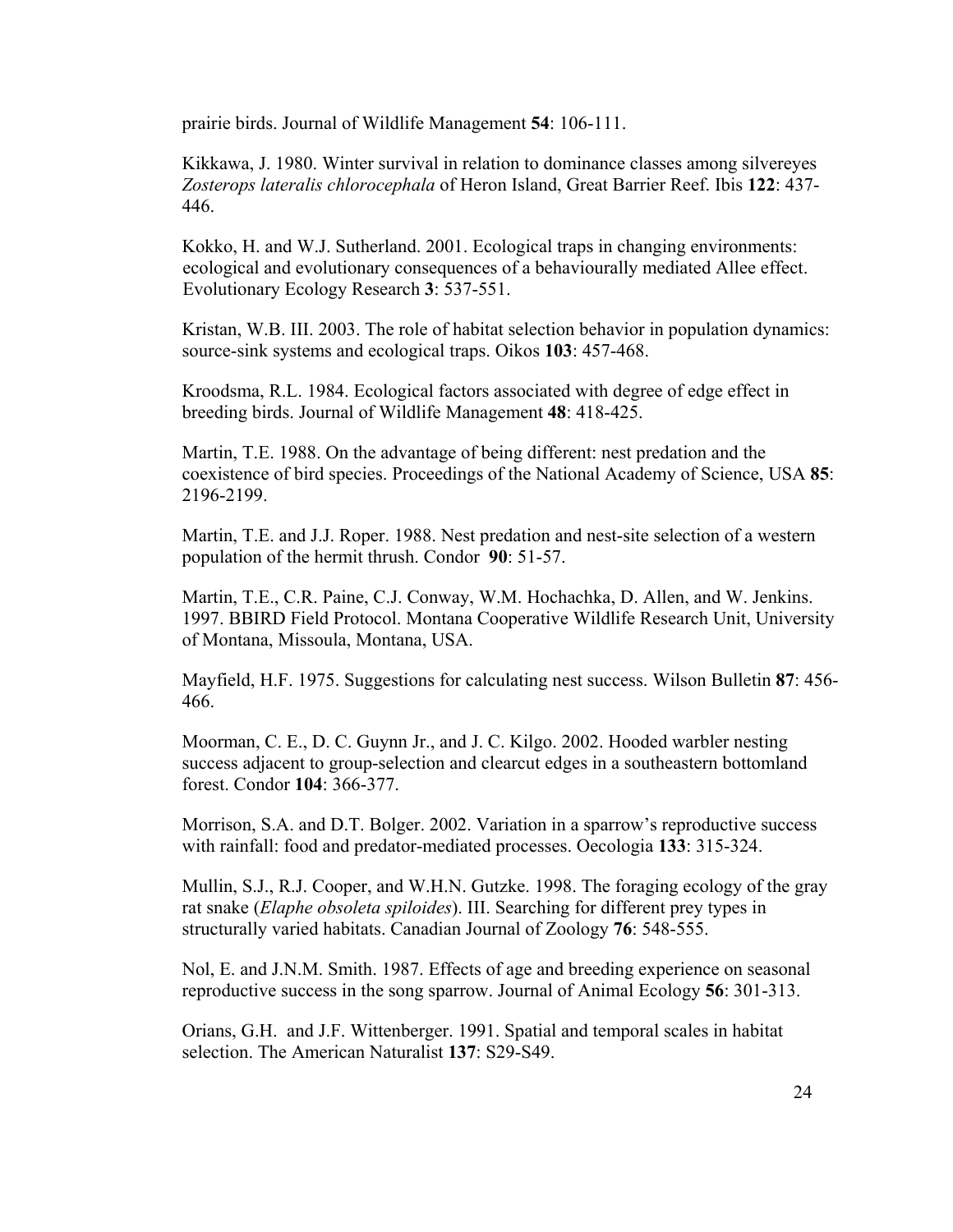Pärt, T. 2001. The effects of territory quality on age-dependent reproductive performance in the northern wheatear, *Oenanthe oenanthe*. Animal Behaviour **62**: 379- 388.

Paton, P.W. 1994. The effect of edge on avian nest success: how strong is the evidence? Conservation Biology **8**: 17-26.

Payne, R.B. 1989. Indigo Bunting. Pages 153-172 *in* I. Newton, editor. Lifetime Reproduction in Birds. Academic Press Inc, San Diego, USA.

 Payne, R. B. 1992. Indigo Bunting. No.4 i*n* A. Poole, P. Stettenheim, F. Gill, editors. The Birds of North America: Life Histories for the 21<sup>st</sup> Century. Academy of Natural Sciences. Philadelphia, Pennsylvania, USA.

Payne, R.B. and L.L. Payne. 1993. Breeding dispersal in indigo buntings: circumstances and consequences for breeding success and population structure. Condor **95**: 1-24.

Peterjohn, B.G. 1994. The North American breeding bird survey. Birding **26**: 387-398.

Pinkowski, B.C. 1979. Nest site selection in eastern bluebirds. Condor **81**: 435-436.

 Pulliam, R.H. 1988. Sources, sinks, and population regulation. The American Naturalist **132**: 652-661.

 Purcell, K.L. and J. Verner. 1998. Density and reproductive success of California towhees. Conservation Biology **12**: 442-450.

 Quinn, G.P. and M.J. Keough. 2002. Experimental Design and Data Analysis for Biologists. Cambridge University Press, Cambridge, UK.

 SAS Institute. 2000. SAS user's guide. Version 8.1. SAS Institute, Cary, North Carolina, USA.

 Sauer, J. R., J. E. Hines, and J. Fallon. 2003. The North American Breeding Bird Survey, Results and Analysis 1966 - 2002. Version 2003.1*,* USGS Patuxent Wildlife Research Center*,* Laurel, MD.

 Schlaepfer, M.A., M.C. Runge, and P.W. Sherman. 2002. Ecological and evolutionary traps. Trends in Ecology and Evolution **17**: 474-480.

 Steele, B.B. 1993. Selection of foraging and nesting sites by black-throated blue warblers: their relative influence on habitat choice. Condor **95**: 568-579.

Suarez, A.V., K.S. Pfennig, and S.K. Robinson. 1997. Nesting success of a disturbance-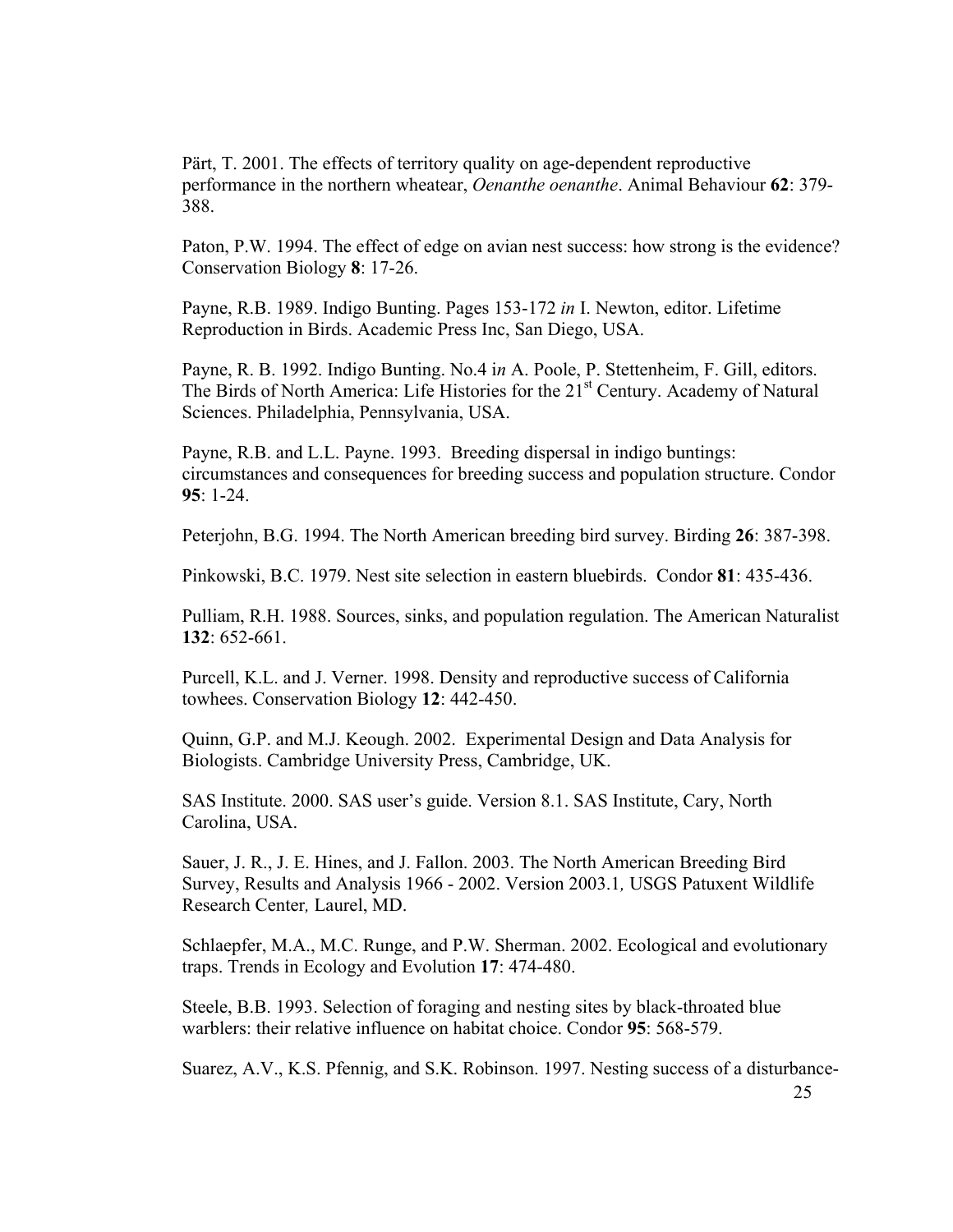dependent songbird on different kinds of edges. Conservation Biology **11**: 928-935.

Taber, W. and D.W. Johnston. 1968. *Passerina Cyanea*: Indigo Bunting. *In* O.L. Austin Jr.. Life Histories of North American Cardinals, Grosbeaks, Buntings, Towhees, Finches, Sparrows, and Allies. Smithsonian Institution Press, Washington, D.C. USA.

Temple, S.A. and J.R. Cary. 1988. Modeling dynamics of habitat-interior bird populations in fragmented landscapes. Conservation Biology **2**: 340-347.

Thompson, F.R., III. 1993. Simulated responses of a forest-interior bird population to forest management options in central hardwood forests of the United States. Conservation Biology **7**: 325-333.

Thompson, F.R., III. W. Dijak, and D.E. Burhans. 1999. Video identification of predators at songbird nests in old fields. Auk **116**: 259-264.

Thompson, F.R., III. S.K. Robinson, T.M. Donovan, J.R. Faaborg, and D.R. Whitehead and D.R. Larsen. 2000. Biogeographic, landscape, and local factors affecting cowbird abundance and host parasitism levels. Pages 271-279 *in* J.N.M. Smith, T.L. Cook, S.I. Rothstein, S.K. Robinson and S.G. Sealy, editors. Ecology and Management of Cowbirds and Their Hosts. University of Texas Press, Austin TX.

Thompson, F.R. and D.E. Burhans. 2003. Predation of songbird nests differs by predator and between field and forest habitats. Journal of Wildlife Management **67**: 408-416.

Van Horne, B. 1983. Density as a misleading indicator of habitat quality. Journal of Wildlife Management **47**: 893-901.

Vickery, P.D., M.L. Hunter, and J.V. Wells. 1992. Is density an indicator of breeding success? Auk **109**: 706-710.

Yahner, R.H. 1987. Use of even-aged stands by winter and spring bird communities. Wilson Bulletin **99**: 218-232.

Zanette, L. 2001. Indicators of habitat quality and the reproductive output of a forest songbird in small and large fragments. Journal of Avian Biology **32**: 38-46.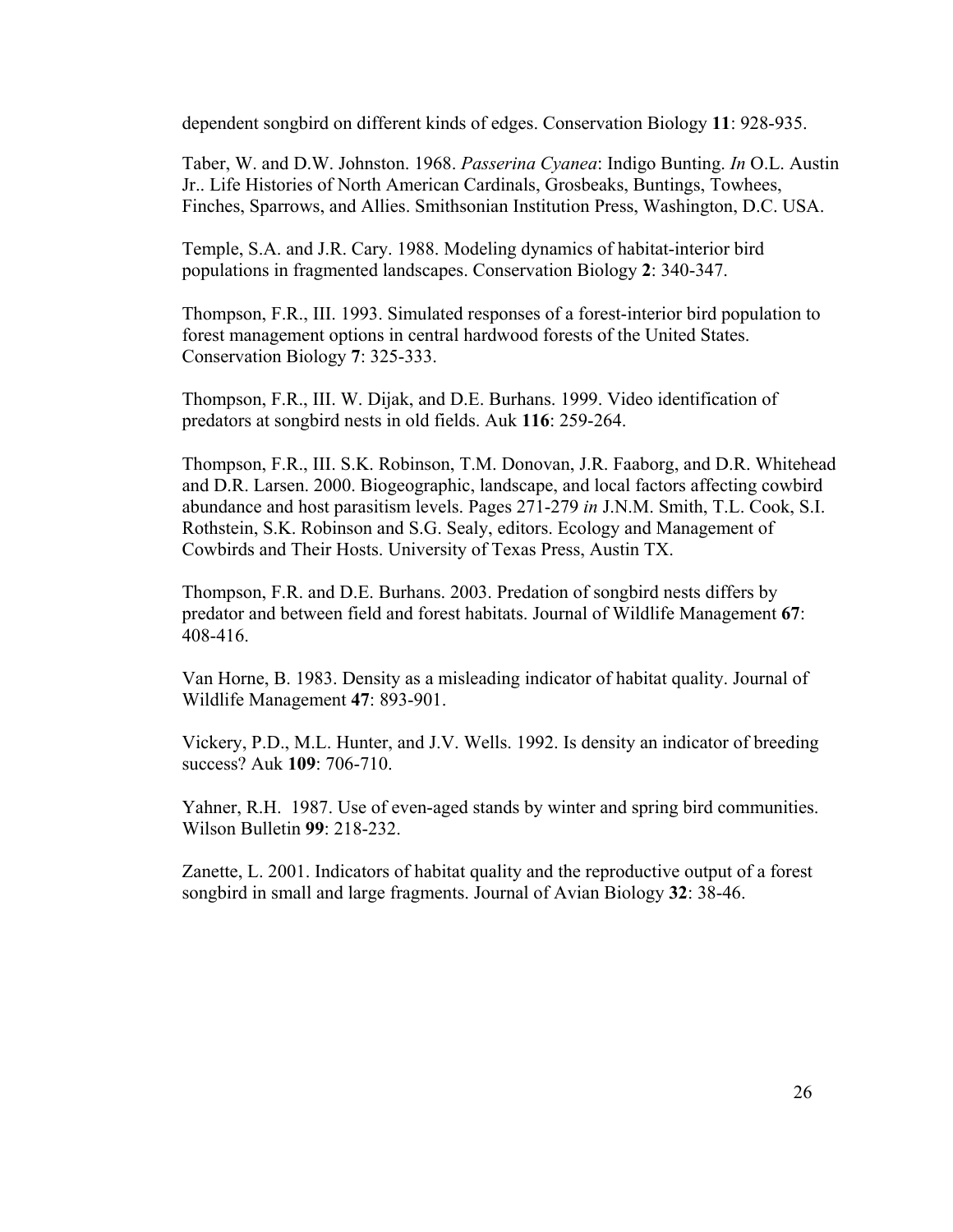Table 1.1: Daily survival rates, total nest success and total seasonal fecundity (# fledglings produced/female/season) for breeding bird species in rectangular and winged patches. Daily survival rates and nest success are presented for both early and late nests.

|                             |             |    | <b>Daily Survival Rate</b> | <b>Total Nest</b>                       | <b>Daily Survival Rate</b> | <b>Total Nest</b>               |                                |
|-----------------------------|-------------|----|----------------------------|-----------------------------------------|----------------------------|---------------------------------|--------------------------------|
| <b>Species/Group</b>        | Treatment   |    | <b>Early Nests (SE)</b>    | <b>Success Early Nests</b> <sup>p</sup> | Late Nests (SE)            | Success Late Nests <sup>p</sup> | <b>Seasonal Fecundity (SE)</b> |
| <b>Indigo Bunting</b>       | Rectangular | 43 | 0.9763(0.006)              | 0.5898                                  | 0.9282(.017)               | 0.1940                          | 1.986 (.37)                    |
|                             | Winged      | 57 | 0.9415(.018)               | 0.2653                                  | 0.9664(.016)               | 0.4716                          | 1.300 (.38)                    |
|                             | Rectangular | 18 | 0.9393(.034)               | 0.2682                                  | 0.8867(.064)               | 0.0801                          | 2.860(.93)                     |
| <b>Migrants<sup>a</sup></b> | Winged      | 13 | 0.9295(.030)               | 0.2153                                  | 0.9197(.049)               | 0.1721                          | 2.000(.79)                     |
| <b>Residents</b>            | Rectangular | 31 | 0.9173(.013)               | 0.1372                                  | 0.9445(.008)               | 0.2686                          | 1.119 (.43)                    |
|                             | Winged      | 52 | 0.9178(.036)               | 0.1390                                  | 0.9109(.024)               | 0.1168                          | 1.521 (.53)                    |

**a=Indigo Bunting not included**

**b=DSR based on nesting cycle of 22 days for Indigo Buntings, 21 days for migrants and 23 days for residents. Migrant and resident nesting durations were calculated as the average length of the included species nesting cycles obtained from Ehrlich et al. 1988**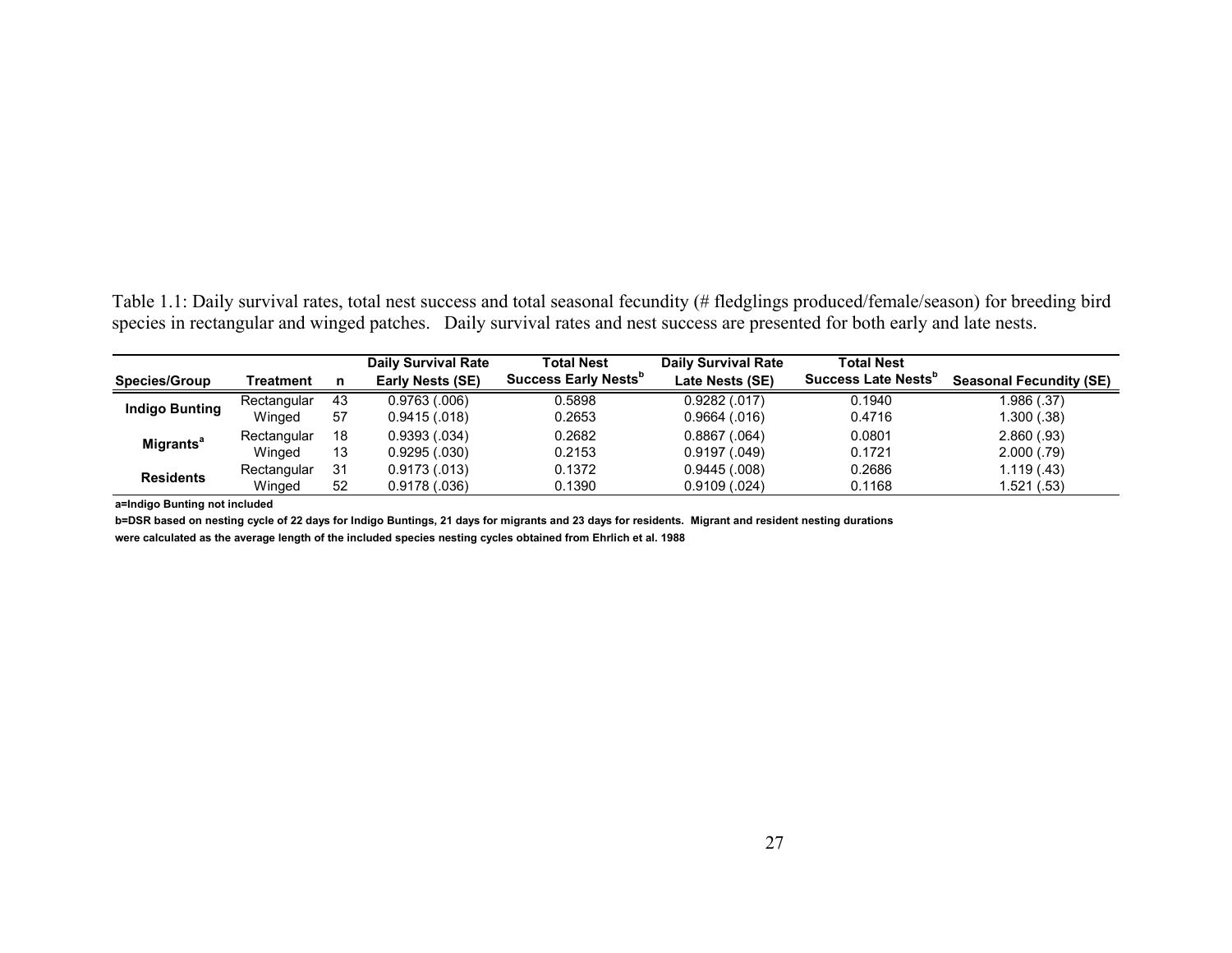|                       |             | <b>Early Nesting Period</b> |    |                |    |                    | <b>Late Nesting Period</b> |                |   |                            | <b>Early vs. Late Nesting Periods</b> |  |  |
|-----------------------|-------------|-----------------------------|----|----------------|----|--------------------|----------------------------|----------------|---|----------------------------|---------------------------------------|--|--|
| <b>Species/Group</b>  | Treatment   | <b>Clutch Size</b>          | n  | # Fledae       | n  | <b>Clutch Size</b> | n                          | # Fledae       | n | <b>Clutch Size</b>         | Fledge                                |  |  |
|                       | Rectangular | $3.31 \pm .12$              | 21 | $2.90 \pm .24$ | 20 | $2.60 \pm .19$     | 15                         | $.33 \pm .33$  | 3 | $F_{8,35}$ = 9.80; P < .01 | $F_{8,14}$ = 10.29; P < .01           |  |  |
| <b>Indigo Bunting</b> | Winged      | $3.11 \pm .16$              | 29 | $2.95 \pm .15$ | 20 | $2.71 \pm .17$     | 17                         | $2.17 \pm .31$ | 6 | $F_{9,44}$ = 4.25; P = .05 | $F_{7.18}$ = 5.91; P = .03            |  |  |
| <b>Migrants</b>       | Rectangular | $3.50 \pm .19$              | 12 | $3.00 \pm .27$ | 8  | $3.50 \pm .29$     | 4                          | $4.00 \pm 1$   |   | ΝS                         | <b>NS</b>                             |  |  |
|                       | Winged      | $3.67 \pm .17$              | 9  | $3.00 \pm .71$ | 4  | $2.75 \pm .25$     | 4                          | $2.00 \pm .$   |   | ΝS                         | ΝS                                    |  |  |
|                       | Rectangular | $3.40 \pm .16$              | 10 | $3.17 \pm .31$ | 6. | $2.88 \pm .30$     | 8                          | $3.00 \pm .58$ | 3 | ΝS                         | <b>NS</b>                             |  |  |
| <b>Residents</b>      | Winged      | $3.33 \pm .15$              | 27 | $3.08 \pm .21$ | 13 | $2.81 \pm .13$     | 21                         | $.88 \pm .30$  | 8 | $F_{9,38}$ = 7.00; P = .01 | $F_{6,14}$ = 12.23; P < .01           |  |  |

Table 1.2: Reproductive measures (± SE) for breeding bird species in winged and rectangular patches in the early and late nesting periods. No significant differences existed between treatments for any group or measure.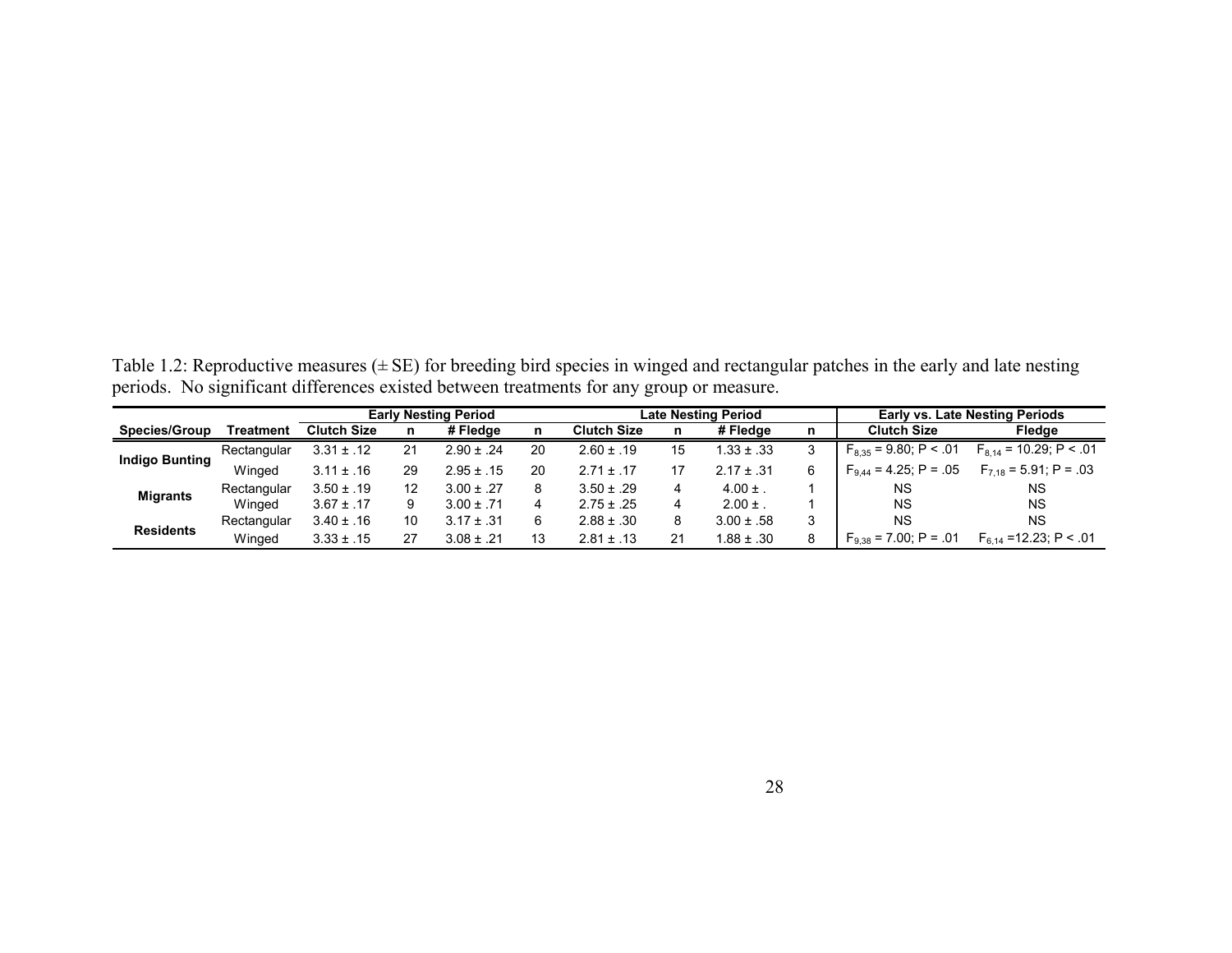Table 1.3: Mean  $(\pm S E)$  distance from the edge for breeding bird species in winged and rectangular patches compared to the expected distance from the edge.

|                          | Winged          | Rectangular     | df    |       | P      |
|--------------------------|-----------------|-----------------|-------|-------|--------|
| Indigo Buntings          | $20.1 \pm 1.13$ | $26.4 \pm 1.46$ | 9.124 | 10.87 | 0.001  |
| Migrants                 | $14.6 \pm 1.54$ | $25.8 \pm 2.51$ | 9.29  | 11.00 | < 0.01 |
| Residents                | $21.5 \pm 1.46$ | $24.8 \pm 2.76$ | 9.95  | 3.58  | 0.06   |
| <b>Expected Distance</b> | 19.3            | 28.6            |       |       |        |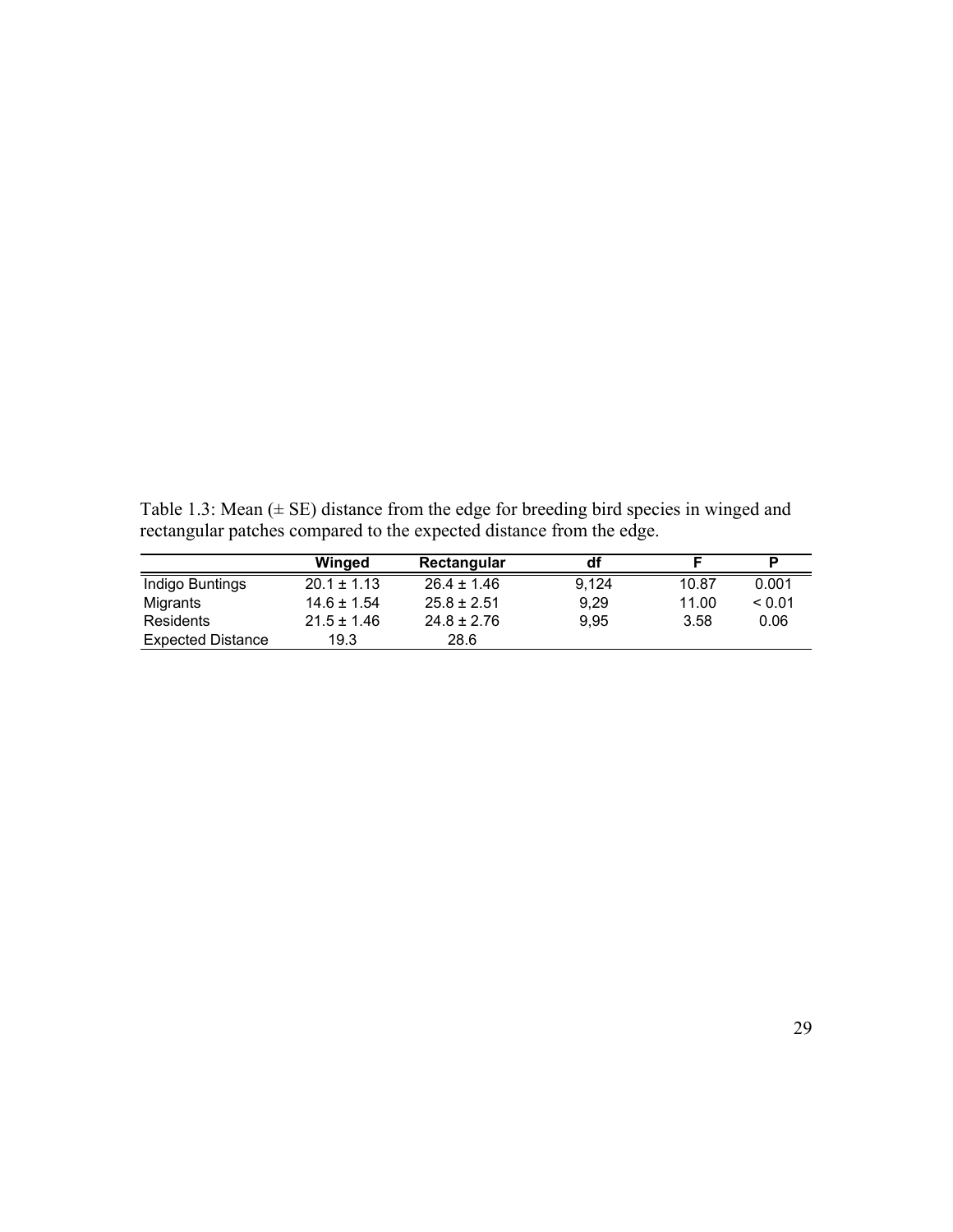Table 1.4: Patch-level vegetation in edge and center plots for winged and rectangular patches. The first two P-values contrast edge and center plots within a treatment, while the final two P-values contrast edge plots and center plots between treatments. Italicized numbers were significant before Bonferroni correction. No significant differences exist when edge and center plots are combined.

|                            | Winged         |                |                    |                | Rectangular    | Winged vs. Rectangular |                    |                                   |
|----------------------------|----------------|----------------|--------------------|----------------|----------------|------------------------|--------------------|-----------------------------------|
| <b>Vegetation Variable</b> | Edge (n=239)   | Center (n=132) |                    | Edge (n=277)   | Center (n=146) |                        |                    | P (Edge[n=516]) P (Center[n=278]) |
| Small Stems (<1m)          | $3.3 \pm .27$  | $4.1 \pm .39$  | 0.12               | $3.2 \pm .21$  | $3.9 \pm .38$  | 0.09                   | 0.69               | 0.98                              |
|                            |                |                | $F_{7,363} = 2.58$ |                |                | $F_{8,414} = 2.83$     | $F_{8.507} = 0.16$ | $F_{8,269} = 0.00$                |
| Medium Stems (1.1-3m)      | $6.0 \pm .47$  | $7.4 \pm .70$  | 0.07               | $6.7 \pm .65$  | $6.8 \pm .57$  | 0.98                   | 1.00               | 0.06                              |
|                            |                |                | $F_{7,363} = 3.36$ |                |                | $F_{8,414} = 0.00$     | $F_{8,507} = 0.00$ | $F_{8,269} = 3.51$                |
| Tall Stems (>3m)           | $0.15 \pm .04$ | $.04 \pm .04$  | 0.08               | $0.1 \pm .03$  | $0.2 \pm .08$  | 0.08                   | 0.14               | 0.75                              |
|                            |                |                | $F_{7,363} = 3.00$ |                |                | $F_{8,414} = 3.12$     | $F_{8,507}$ = 2.22 | $F_{8,269} = 0.10$                |
| <b>Total Stems</b>         | $9.5 \pm .56$  | $11.5 \pm .84$ | 0.03               | $10.0 \pm .68$ | $10.8 \pm .67$ | 0.48                   | 0.81               | 0.11                              |
|                            |                |                | $F_{7,363} = 4.91$ |                |                | $F_{8,414} = 0.51$     | $F_{8,507} = 0.06$ | $F_{8,269} = 2.64$                |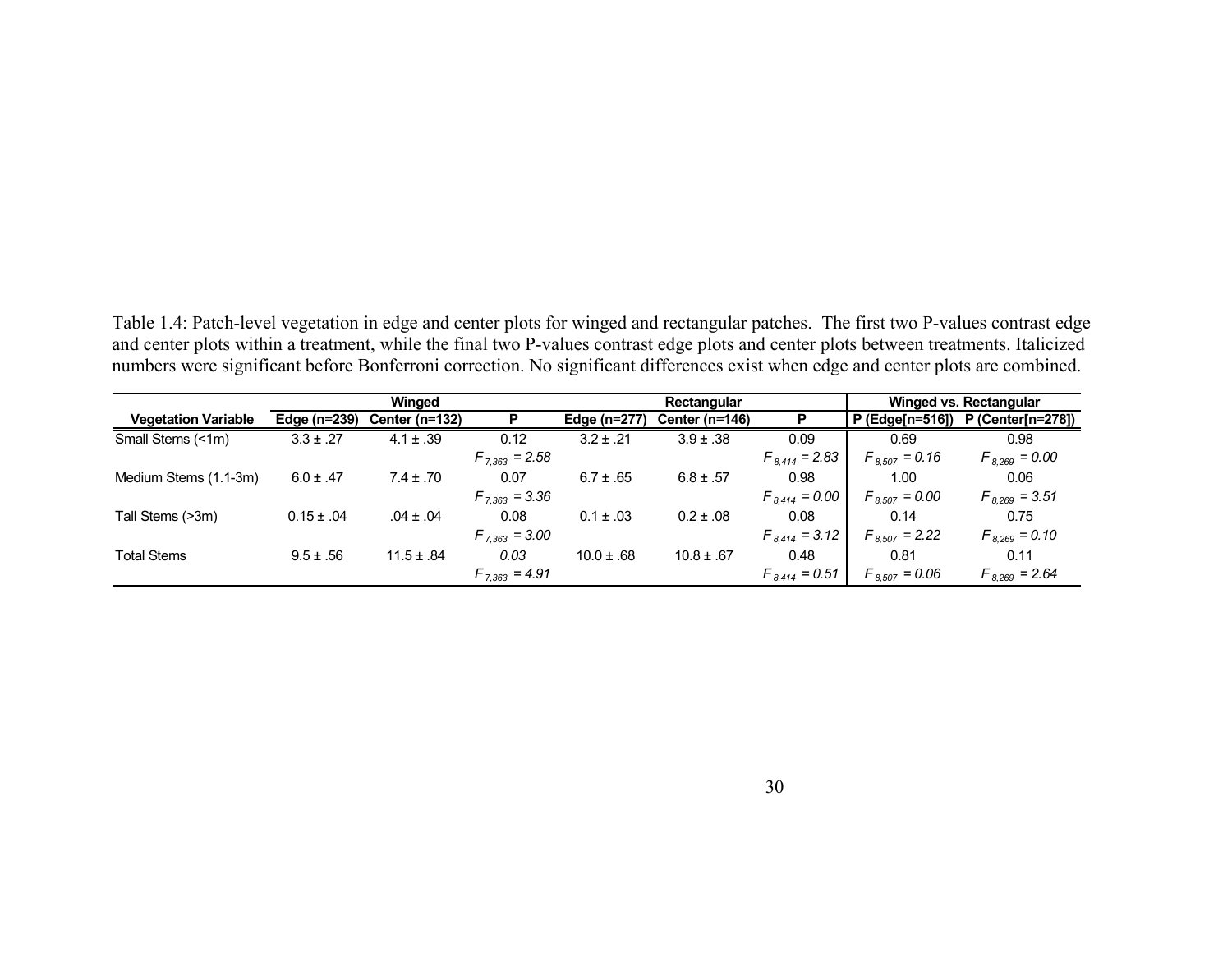Table 1.5: The average amount of time spent at and type of food items brought to (± SE) the nest by female Indigo Buntings in winged and rectangular patches.

|                                          | Winged (n=26)   | Rectangular (n=17) |       | df   | P     |
|------------------------------------------|-----------------|--------------------|-------|------|-------|
| Average time (min) brooding/shading/hour | $5.11 \pm 1.45$ | $4.28 \pm .98$     | 0.69  | 9,33 | 0.41  |
| Average time (min) at nest/hour          | $9.11 \pm 1.45$ | $9.15 \pm .85$     | 0.13  | 9,33 | 0.72  |
| Average # trips to nest/hour             | $5.42 \pm .42$  | $5.93 \pm .72$     | 1.18  | 9,33 | 0.29  |
| Average # trips/nestling                 | $1.94 \pm .13$  | $2.23 \pm .25$     | 1.01  | 9,33 | 0.32  |
| # small prey/hour/nestling               | $0.26 \pm .05$  | $0.47 \pm .16$     | 0.86  | 9,33 | 0.36  |
| # medium prey/hour/nestling              | $0.68 \pm .07$  | $1.20 \pm .15$     | 14.15 | 9,33 | 0.001 |
| # large prey/hour/nestling               | $0.47 \pm .07$  | $0.32 \pm .06$     | 2.00  | 9,33 | 0.17  |
| Total # prey items/hour/nestling         | $1.91 \pm .13$  | $2.28 \pm .23$     | 1.67  | 9,33 | 0.21  |
| Average Nestling Weights 2002            | $4.89 \pm .26$  | $5.99 \pm .43$     | 8.82  | 7,10 | 0.02  |
| Average Nestling Weights 2003            | $7.08 \pm .35$  | $7.65 \pm .49$     | 0.19  | 8,30 | 0.66  |
| <b>Average Pooled Nestling Weights</b>   | $6.16 \pm .39$  | $7.00 \pm .32$     | 0.82  | 9,33 | 0.82  |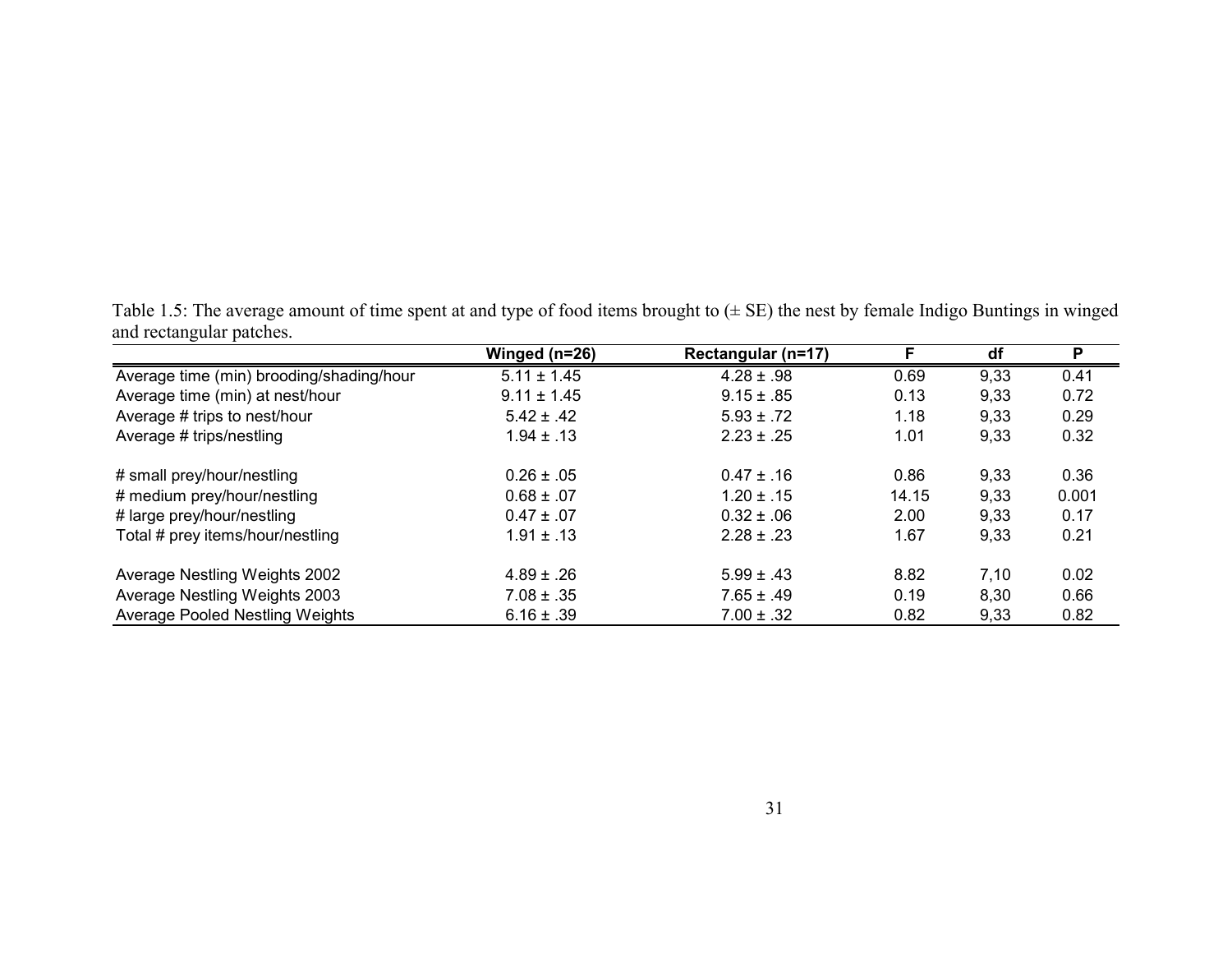

Figure 1.1: The location of the Savannah River Site (SRS) and the eight experimental blocks within SRS. The inset shows an infrared aerial photograph of the two different patch shapes within each block.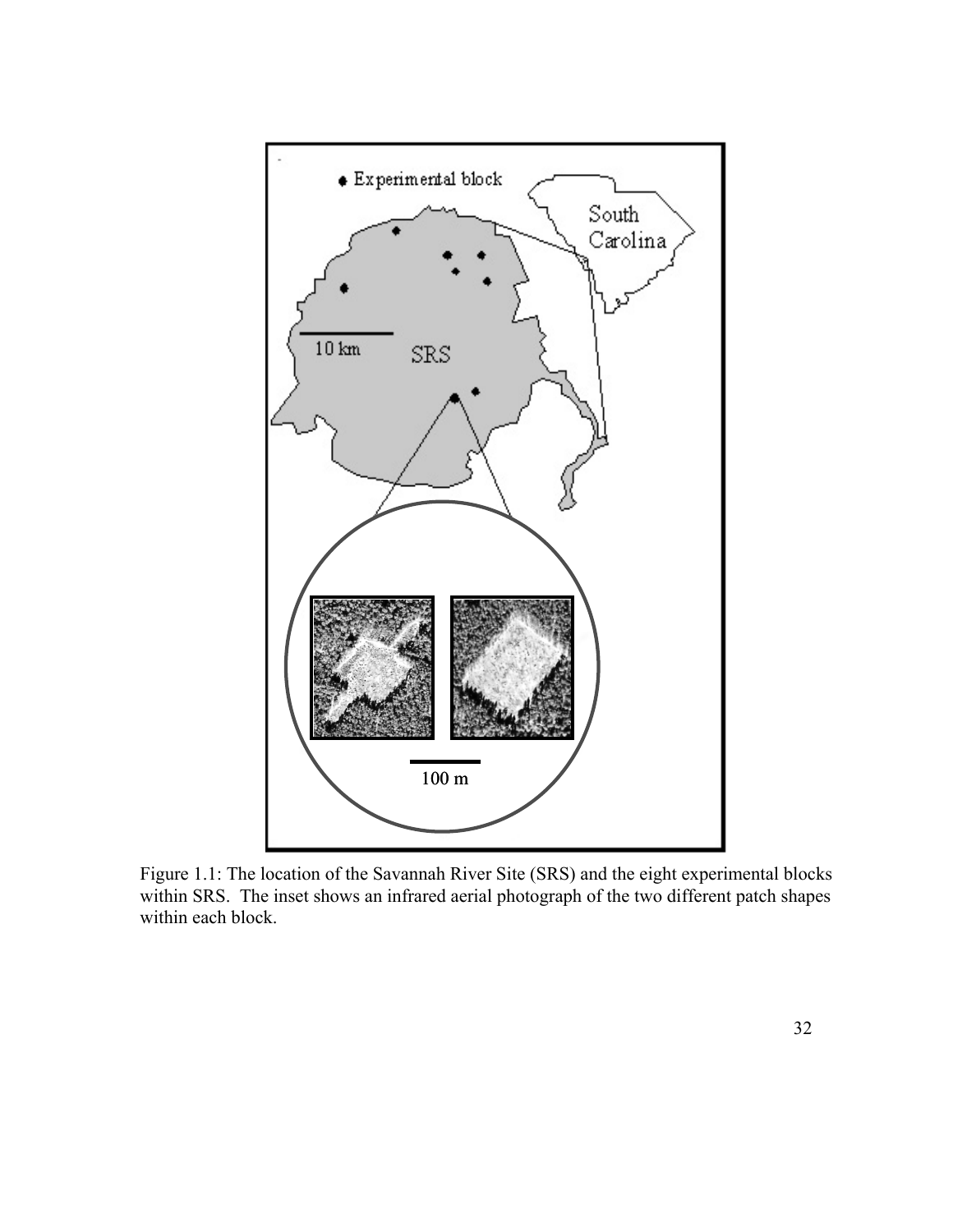

Figure 1.2: Daily survival rates for early and late A) Indigo Bunting, B) other migrant, and C) resident nests in rectangular and winged patches. Numbers at the base of each bar indicate sample sizes.  $* P < 0.05$ .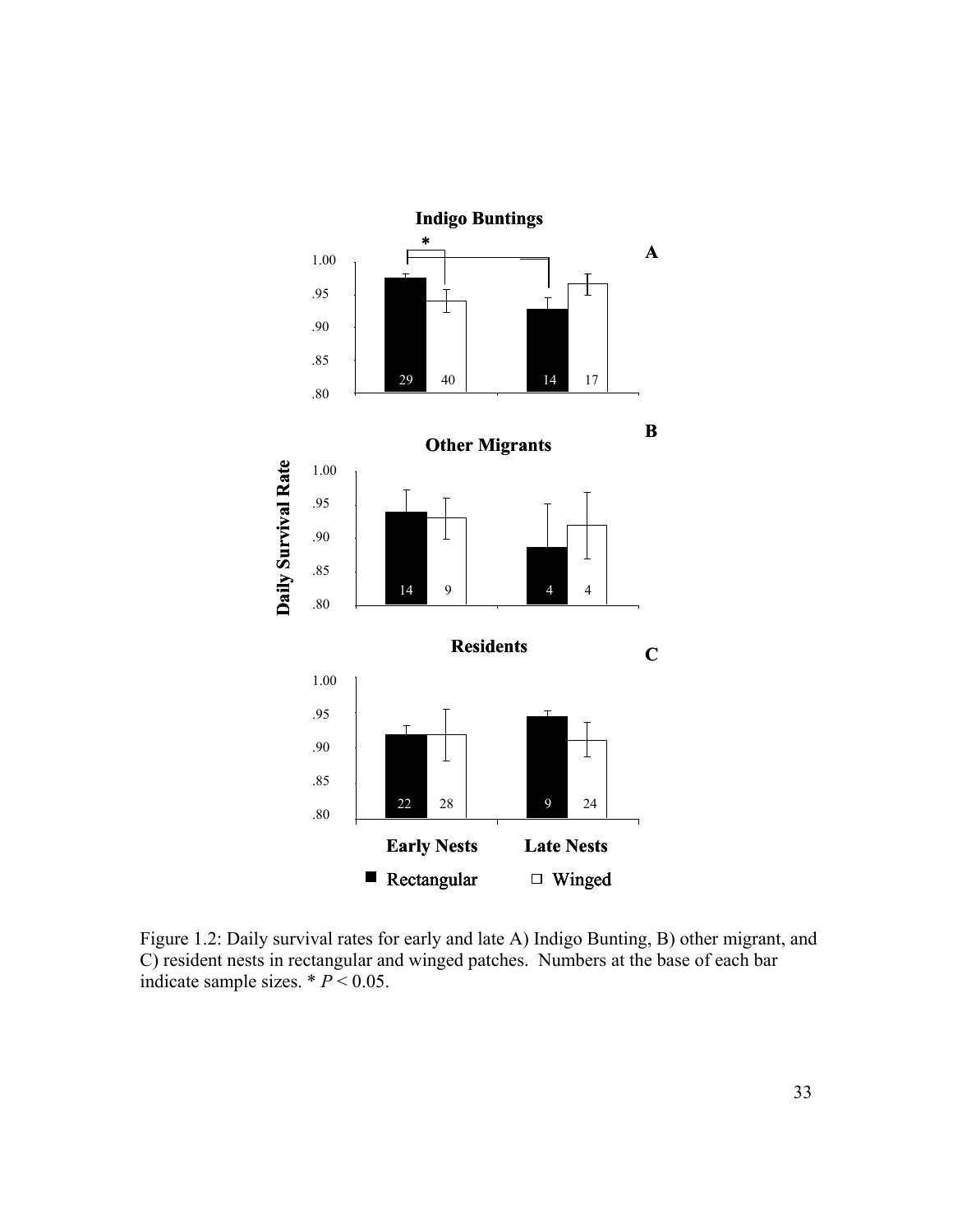



Figure 1.3: A,B) The proportion  $(\pm \text{ SE})$  of A) early and B) late Indigo Bunting nests and C) corresponding daily survival rates  $(\pm \text{ SE})$  at increasing distances from the edge. The dotted lines in A and B represent the proportion of available habitat in each distance category.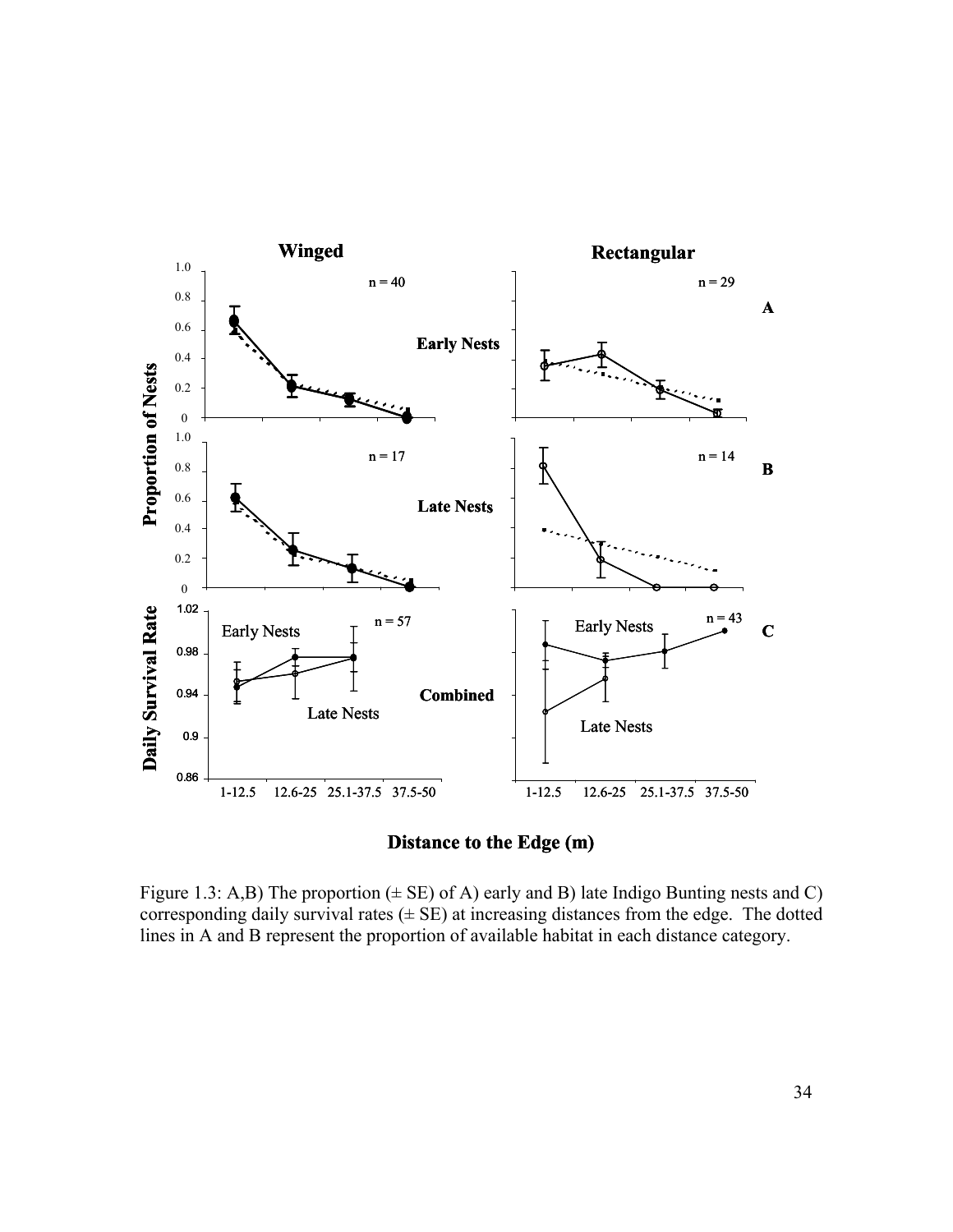

Figure 1.4: Daily survival rates as a function of the proportion of nests 0-12.5 meters from the edge across nesting periods and treatments. No relationship exists beyond 12.5 meters from the edge.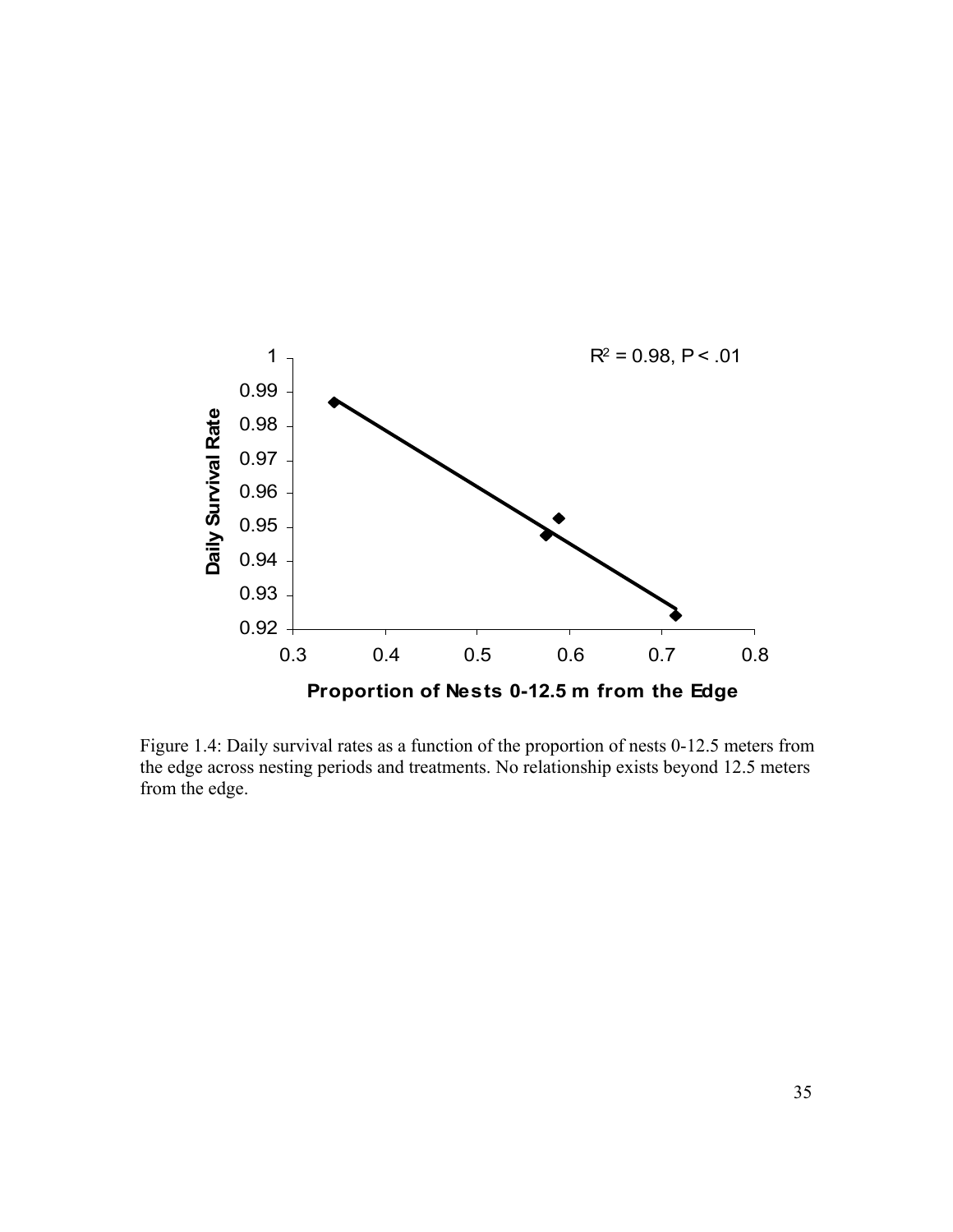**CHAPTER 2:** 

# **THE EFFECTS OF CONSERVATION CORRIDORS ON THE REPRODUCTIVE SUCCESS OF THE INDIGO BUNTING**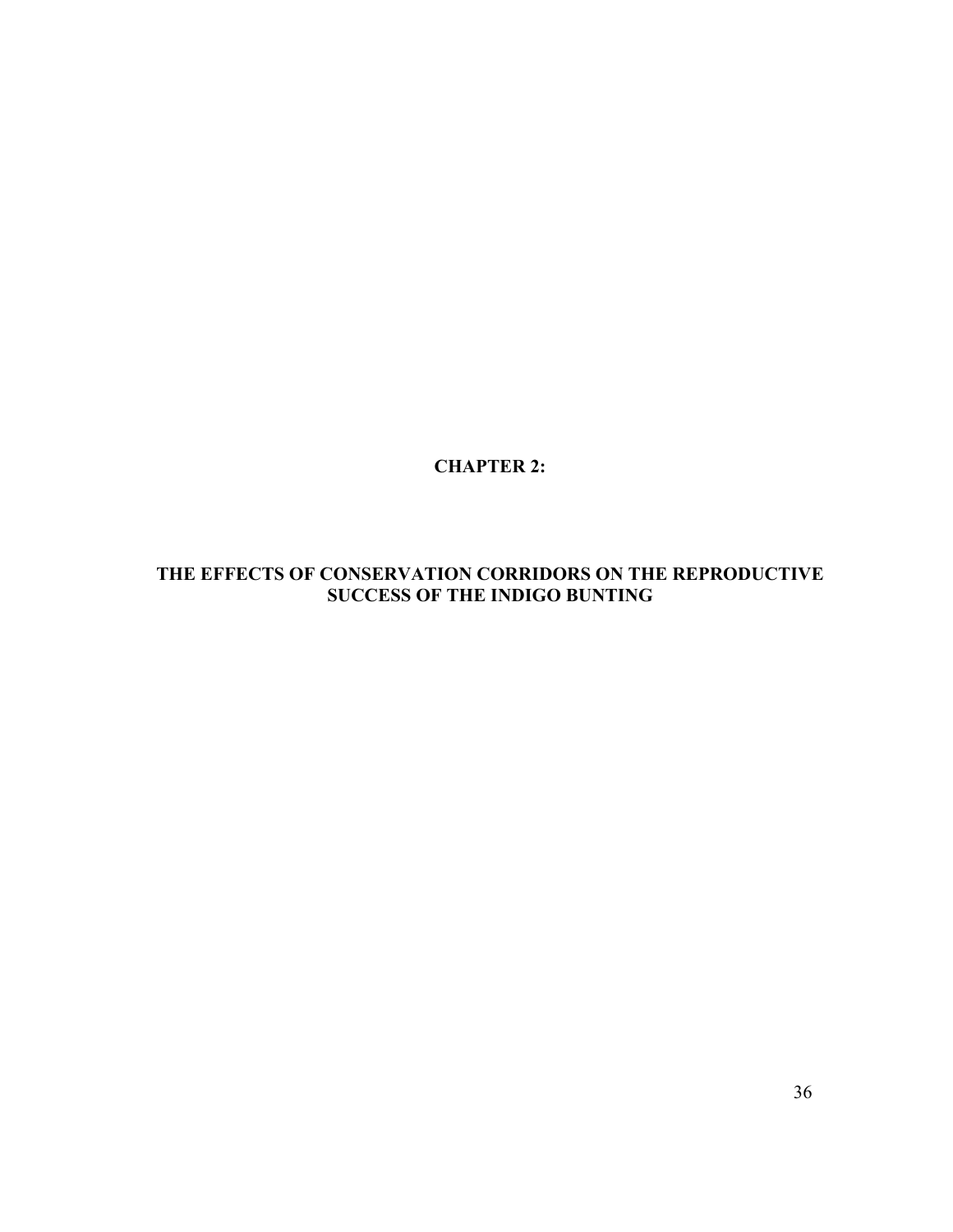#### **ABSTRACT**

Conservation corridors have become a popular strategy to preserve biodiversity and promote gene flow in fragmented landscapes. Corridor effectiveness has been bolstered by the fact that no empirical field studies have shown negative effects on populations or communities. In this study, I tested the hypothesis that corridors increase nest predation in connected habitat fragments relative to unconnected fragments. I evaluated this hypothesis in a large-scale experimental system of small open-habitat fragments that varied in shape and connectivity. My results show that corridors increased nest predation rates relative to unconnected fragments with lower edge:area ratios. Nest predation rates were similar between connected patches and unconnected patches with higher edge:area ratios. This suggests that the increase in predator activity is largely attributable to edge effects incurred through the addition of a corridor. However, qualitative evidence suggests that corridors may further increase predator activity beyond the effects of edge by providing connectivity between suitable foraging habitats. This is the first field study to empirically demonstrate that corridors can negatively impact animal populations in connected fragments.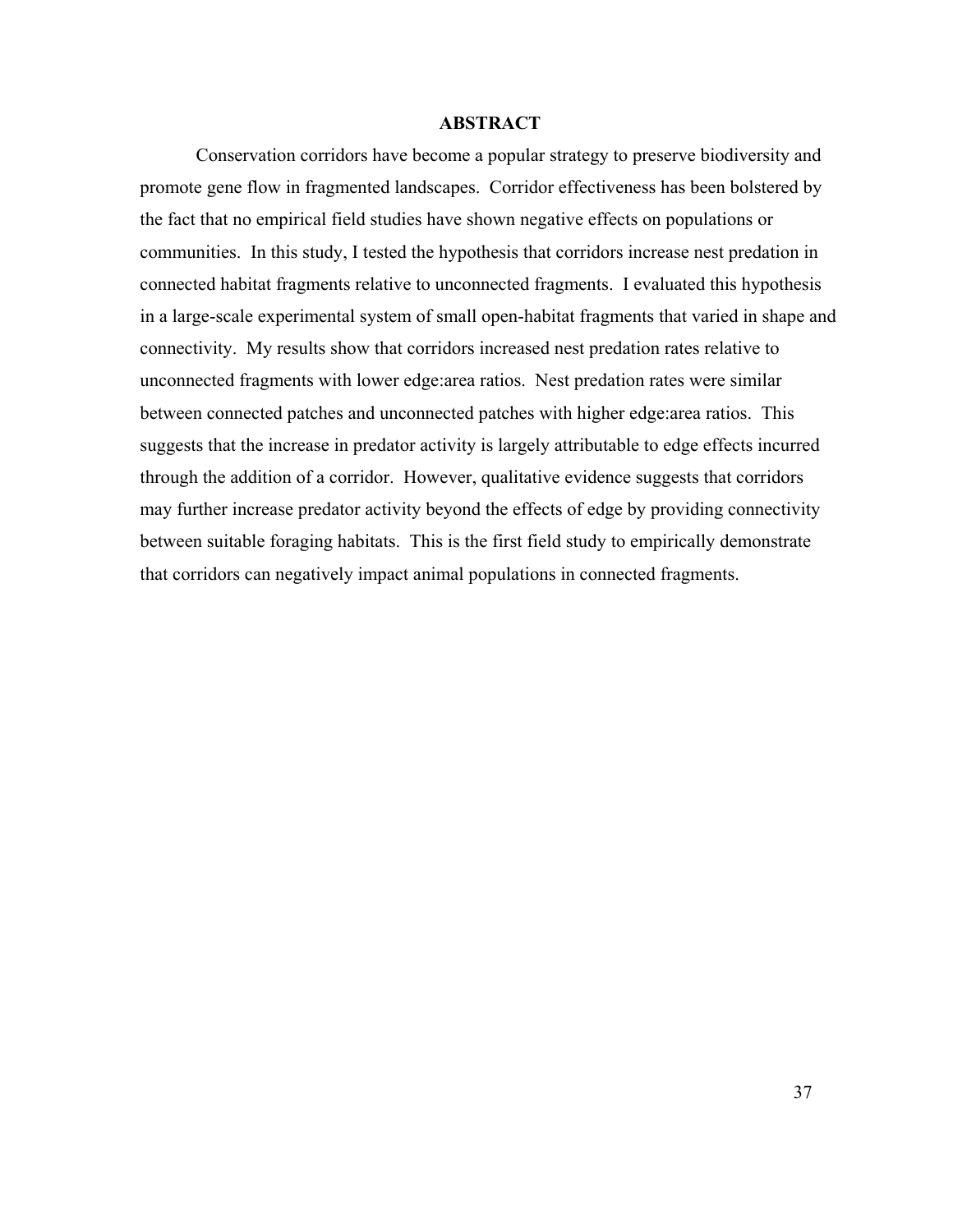#### **INTRODUCTION**

Conservation corridors have been widely promoted as an effective way to preserve biological diversity and maintain population stability in fragmented landscapes (Rosenberg et al. 1997). Corridors achieve this goal by promoting immigration between otherwise isolated habitat fragments (Wilson and Willis 1975). Movement between isolated fragments can theoretically 'rescue' threatened populations from extinction risk (Brown and Kodric Brown 1977) by increasing gene flow, which reduces inbreeding and genetic drift. To date, empirical evidence for the usefulness of corridors is largely positive. Numerous studies have reported increased movement rates between, or abundance within, connected habitat fragments for a wide range of animal species (Fahrig and Merriam 1985, La Polla and Barrett 1993, Dunning et al. 1995, Haas 1995, Sutcliffe and Thomas 1996, Bier and Noss 1998, Haddad 1999, Haddad and Baum 1999, Tewksbury et al. 2002, Haddad et al. 2003). Others have demonstrated that corridors can maintain genetic exchange between connected habitat fragments (Aars and Ims 1999, Hale et al. 2001, Mech and Hallett 2001) and stabilize population structure (Mansergh and Scotts 1989, Gonzalez 1998). These results provide convincing evidence that corridors can promote the long-term viability of threatened populations.

Although evidence suggests that corridors generally promote stability among animal populations, corridors may also have unintended and harmful conservation consequences. For example, corridors may influence predator-prey interactions by facilitating the movement or efficiency of predators (Simberloff and Cox 1987). This idea is supported in microcosm experiments, in which predators more efficiently eradicated prey in connected than in isolated systems (Burkey 1997) and generally persisted longer in highly connected systems (Holyoak 2000). At the landscape level, Brinkerhoff et al. (*in review*) showed that corridors and simulated predators interactively influenced the foraging behavior of small mammals. Similarly, Orrock et al. (2003) found that corridors increased the foraging activity of mammalian seed predators, and thus, seed predation. Therefore, corridors can affect predator-prey dynamics and lead to negative effects on some species, but these effects and the mechanisms leading to them remain poorly understood.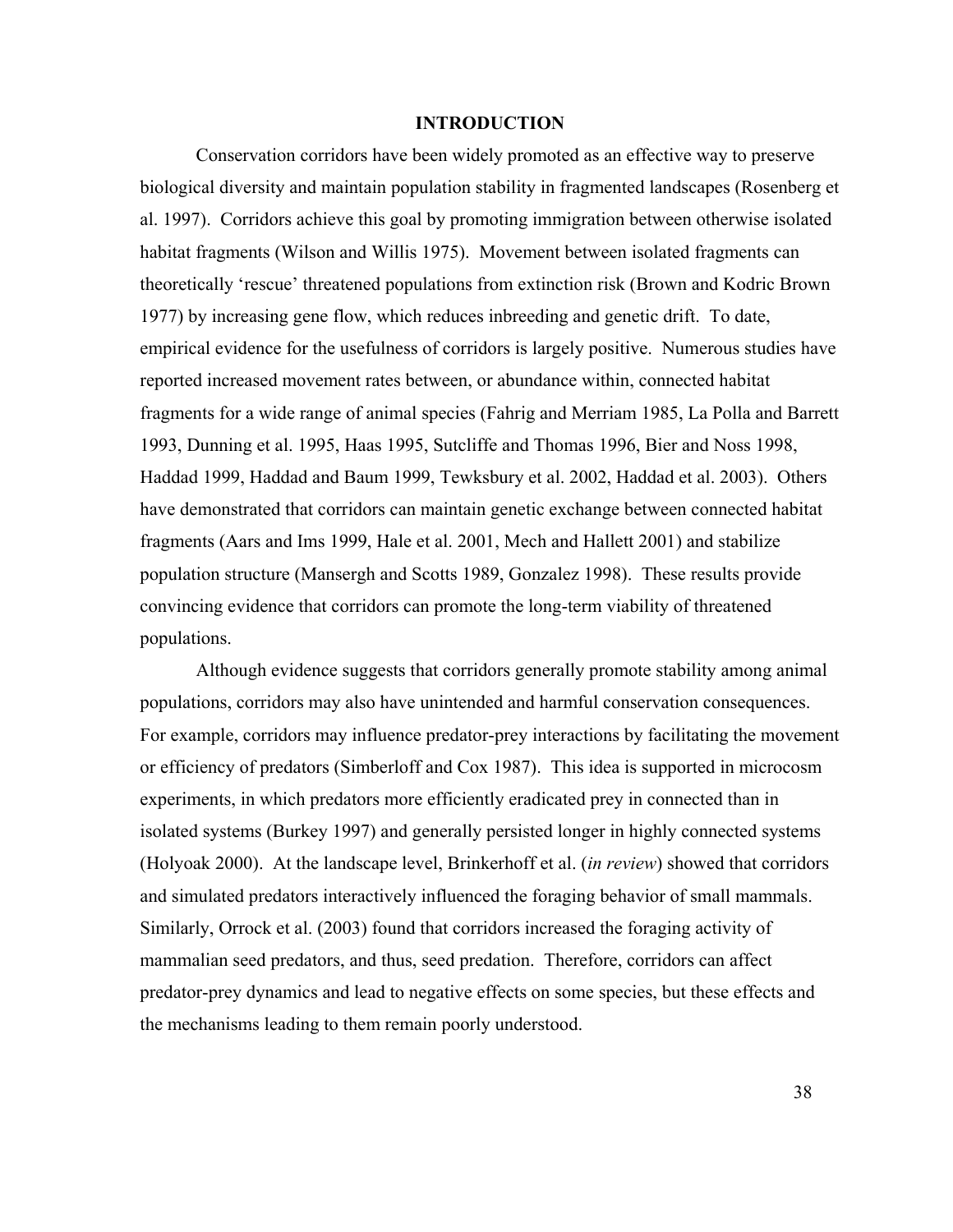In this study, I tested the effects of corridors on the reproductive success of breeding birds in an experimental system of small  $(\sim 1.3 \text{ ha})$  early-successional habitat fragments that differed in shape and connectivity. Although corridors were unlikely to influence avian responses (dispersal, abundance) at this scale, they may influence predator responses, and thus the risk of nest predation through edge effects and predator movement patterns. Nest predation is the primary determinant of reproductive success for birds (Ricklefs 1969, Martin 1992) and some researchers have shown that corridors can influence the diversity or abundance of the predator community, which can increase nest predation rates (Ambuel and Temple 1983, Vander-Haegen and Degraaf 1996). Shifts in the predator community may be due to habitat edges that increase the abundance of generalist mammalian and avian predators or of edge-specialist reptiles, such as snakes (Blouin-Demers and Weatherhead 2001), associated with fragmented landscapes. Indeed, nest predation rates have been shown to increase with proximity to edges for many species (reviewed in Paton 1994). Corridors may magnify the effects of edges on predator abundance and efficiency by not only providing more suitable habitat for edge-specialist predators but also by providing connectivity between suitable foraging habitats. Consequently, this could have serious impacts on many breeding bird populations, particularly those that preferentially nest along edges.

Because of their influence on edges, corridors may also influence habitat selection behaviors of some bird species. Many disturbance-dependent bird species are attracted to the structural heterogeneity found near habitat edges because it mimics historical breeding habitat (Askins 1993, Hunter et al. 2001). These species, in particular, may be susceptible to the potentially adverse effects of corridors. However, no studies have directly tested the effects of corridors on the reproductive success of birds (but see Vander-Haegen and DeGraaf 1996). Behavioral studies have demonstrated that birds use corridors as conduits for dispersal and foraging (Haas 1995, Machtans et al. 1996, Schmiegelow et al. 1997, Tewksbury et al. 2002, Haddad et al. 2003) and that some corridors can serve as breeding habitat (Bentley and Catterall 1997, Hannon et al. 2002). Although demonstrating that corridors facilitate movement or provide habitat is critical to understanding the long-term effects of corridors, simply knowing that birds use corridors says little about the actual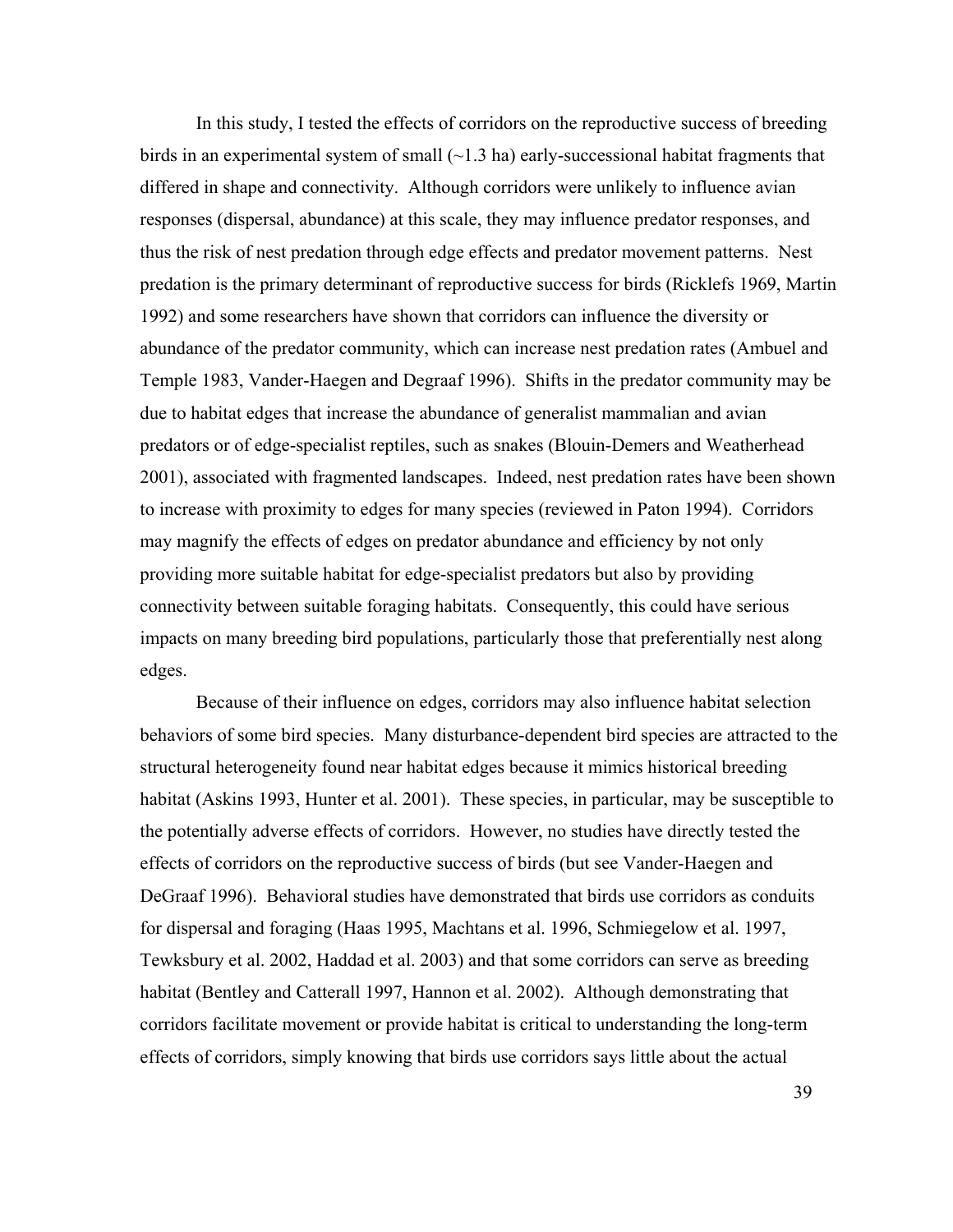suitability of connected fragments for reproduction. Measures of reproductive success are a more important metric for understanding the full impact of corridors on population growth and sustainability.

In this study, I evaluated the effects of corridors on the reproductive success of the Indigo Bunting (*Passerina cyanea*) and other disturbance-dependent bird species. I tested the hypothesis that corridors would increase predation rates in connected patches relative to similar-sized unconnected patches. This study expands on and incorporates data from a previous study conducted within this system that focused specifically on the effects of patch shape on the reproductive success of Indigo Buntings (Weldon and Haddad *in review*). I will use the results from this previous study to separate the relative influence of corridors from the influence of edge effects on avian reproductive success.

#### **METHODS**

## *Study Site*

This study was conducted within 8 experimentally replicated landscapes, or blocks, at the Savannah River Site, near Aiken, SC, between May and August of 2002 and 2003 (Figure 2.1). The design and layout of experimental blocks are detailed in Weldon and Haddad (*in review*). Each block was composed of 3 same-sized (1.375 ha) unconnected earlysuccessional patches that varied in shape between winged and rectangular forms and 2 connected patches that were joined by a 150 x 25 m corridor. Connected patches were slightly smaller in area than unconnected patches (1.188 ha) and consisted of a 1-ha square plus half the length of the corridor. Because all patches were of similar area but differed in shape, the amount of edge varied across treatments. Edge to area ratios increased from rectangular (.034), to connected (.044), to winged patches (.051), a 50% increase from the simplest to the most complex treatment. This unique design allowed me to separate the relative impacts of corridors from effects of edge on avian reproductive success.

## *Study Species*

Indigo Buntings (*Passerina cyanea)* served as my focal species. Buntings are Neotropical migrant birds known as a traditional 'edge' species, often occupying shrub habitats along anthropogenic edges and forest canopy gaps. Females build small open-cup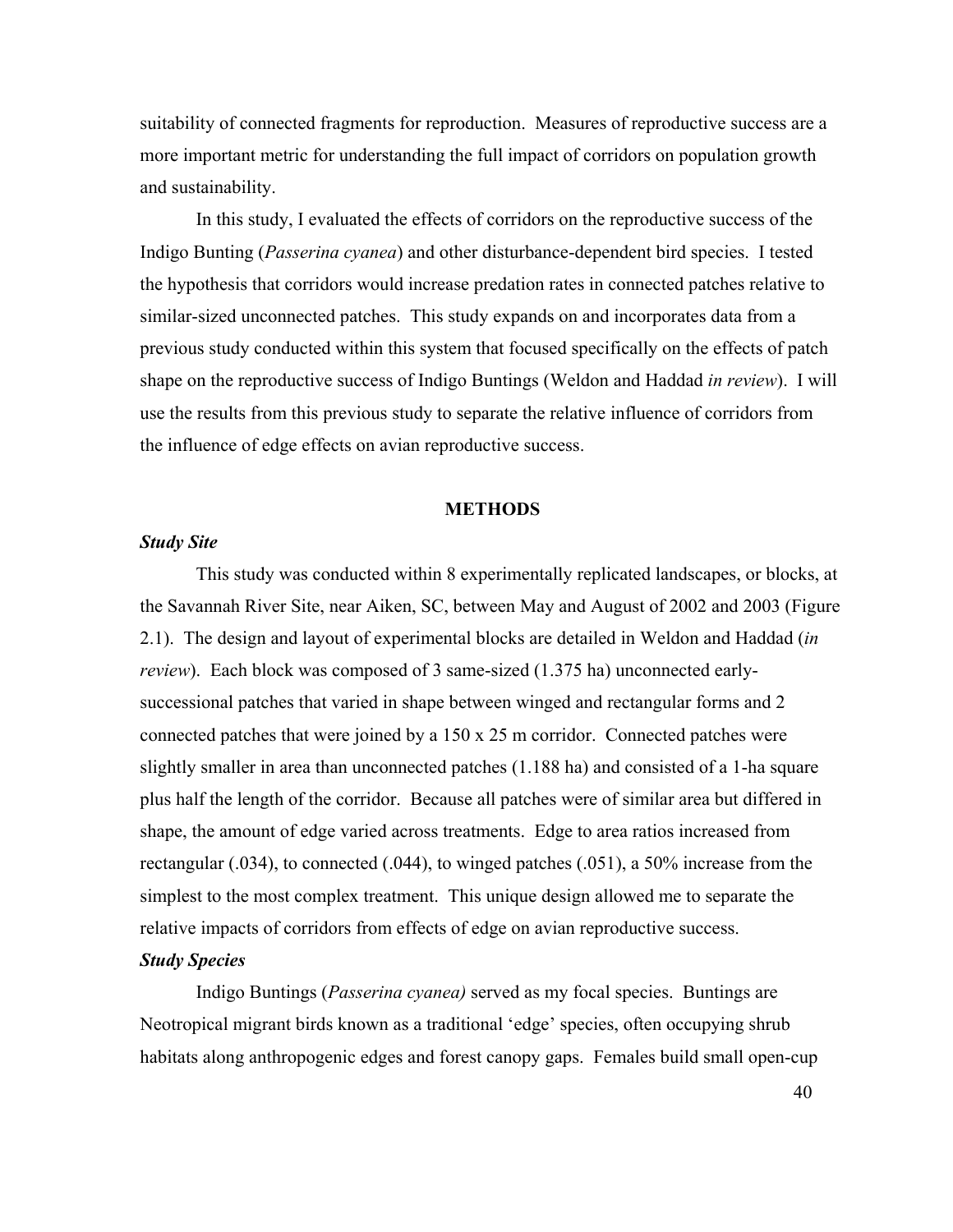nests in saplings or shrubs approximately 1 m from the ground and typically perform all incubation and brood activities (Payne 1992). Indigo buntings are the most common avian species in my experimental system during the breeding season and occupy sites at abundances from 1-3 breeding pairs per patch. Buntings have shown significant declines in many parts of the eastern United States over the past 37 years (Sauer et al. 2003) and their tendency to select edge habitat and build small open-cup nests makes them good models for other Neotropical migrant edge species that may be declining due to anthropogenic landscape alterations.

In addition to my focal species, I also tested how patch shape and connectivity affected the reproductive success of other breeding birds in this system and whether the responses of residents differed from those of migrant species. These species included the resident Brown Thrasher (*Toxostoma rufum*), Eastern Towhee (*Pipilo erythrophthalamus*) and Northern Cardinal (*Cardinalis cardinalis*), and the migrant Prairie Warbler (*Dendroica discolor*) and Blue Grosbeak (*Guiraca caerulea*). All resident species generally build larger and more coarsely constructed nests often placed near the center of dense shrubs (personal observation). Both migrant species build open-cup nests similar in form and placement to those of the Indigo Bunting.

## *Breeding Bird Abundance*

Male Indigo Buntings arrive on southeastern breeding grounds in late April to early May and immediately begin establishing territories (Taber and Johnston 1968). Between May 5 and June 15, 2002 and 2003, I determined the abundance of territorial males occupying each treatment by mapping the territories of singing males in 20-minute intervals over the course of six successive weeks. One block was visited each day and the order in which individual patches were visited was randomized to avoid temporal bias in detectability. Mapping was conducted only in fair weather starting shortly before sunrise and terminating before 0830. Only males that were seen or heard inside the patch were included in the counts. Because detectability of nests was high (>85% based on the number of males/patch) and the territories generally well-defined, the total number of breeding females was determined by counting the maximum number of simultaneously active nests in each patch. I did not obtain adult abundance estimates for non-focal bird species.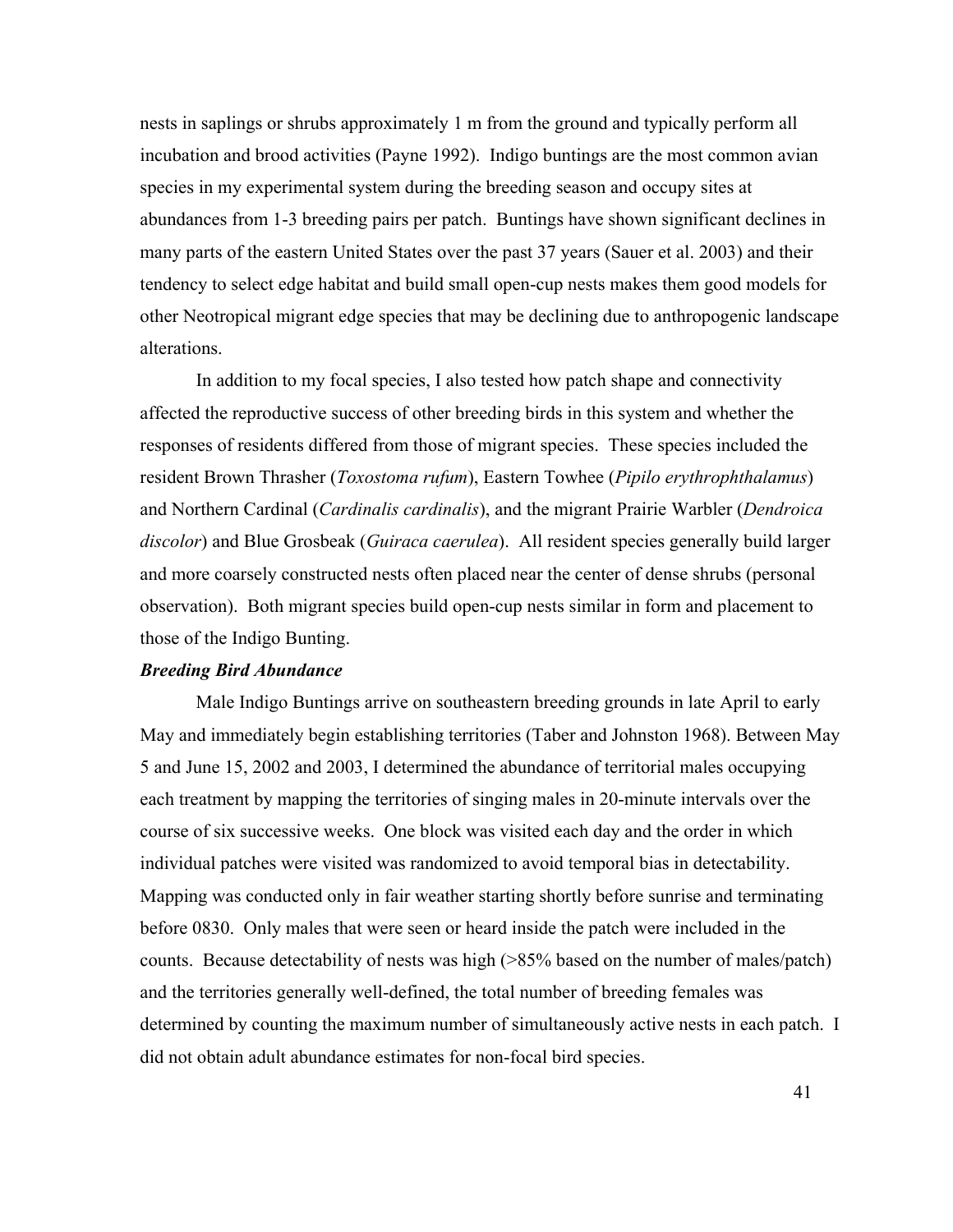Average male and female abundance estimates were tested for normality and analysis of variance (ANOVA) was used to test for differences among treatments. I divided all nonfocal species into resident and migrant categories and conducted separate analyses for each group. Square root transformations were used when necessary to normalize the data, which were then analyzed for treatment effects using ANOVA with year as a repeated measure.

## *Reproductive Success*

I systematically searched each patch for nests of all species on a 4-d rotating cycle by walking transects between evenly spaced (25 m) PVC markers. Winged and rectangular patches were searched in both 2002 and 2003, while connected patches were only searched in 2003. For Indigo Buntings, the maximum number of possible nests per patch was determined as the total number of singing males per patch. I used a combination of behavioral cues and searches of potential nest substrates to locate nests. Each patch was searched for approximately one hour and care was taken to alter courses among visits to reduce the creation of trails that might be used by predators. All nests were marked with flagging tape at least 10 m from the nest and active nests were monitored every 2 - 4 days to determine nest fate. Successful nests were defined as any nest that fledged at least one host young. Predation was assumed if the contents of the nest disappeared before the estimated fledge date.

To examine temporal differences in nest survival for all species, I distinguished the 'early' from the 'late' nesting period, which corresponded closely to the first and second brood of the Indigo Bunting. I was able to track and determine brood status for 90% of Indigo Bunting nests, and used the timing of these nest attempts to assign brood status to any unknown nests, such that nests initiated before June  $15<sup>th</sup>$  belonged to brood one (early nesting period) and those initiated after this date to brood two (late nesting period). For consistency and to adjust for temporal variation in predation pressure, I used this definition for all other species as well, although it may not accurately describe true nesting cycles.

I used the standard Mayfield method (1975) to calculate daily survival rates (DSR) by nesting period for each treatment within a block for Indigo Buntings and migrant and resident groups. Daily survival rates did not differ between years for Indigo Buntings so all nests were pooled for analyses. Migrant and resident species were pooled across years due to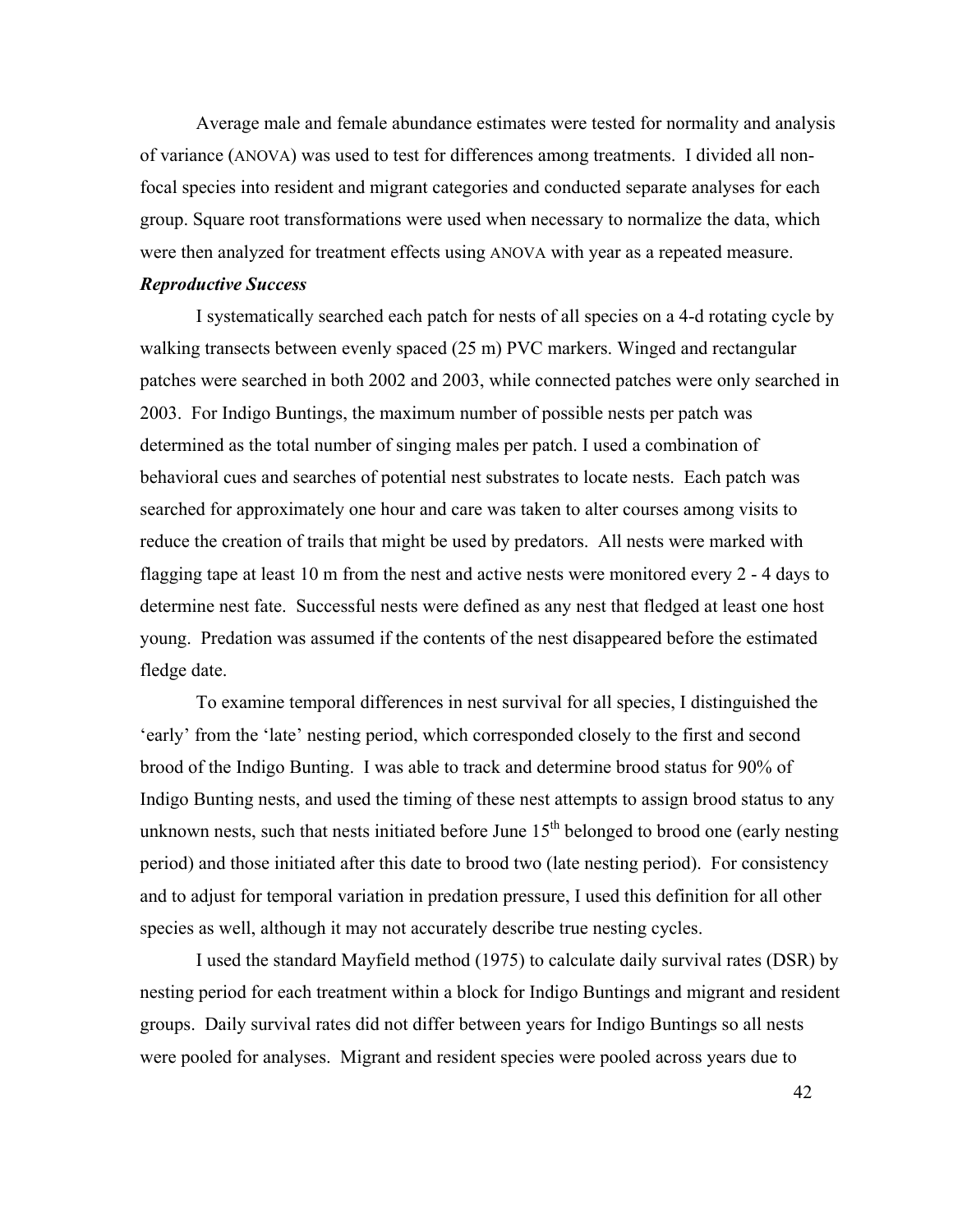sample size limitations. I used ANOVA to compare daily survival rates among treatments. Analysis of variance calculates an error term from the variation among blocks, unlike conventional Z-tests, which calculate error terms from variation within pooled samples. By controlling for block effects, I was better able to detect true differences in survival rates between treatments. In each analysis, I weighted each treatment within a block by the number of representative nests to adjust for estimates based on small sample sizes. I calculated total nest success (TNS) for each nesting period with the following equation:

$$
TNS = DSR^n \qquad (1)
$$

where *n* equals the total length of the nesting period. For resident and migrant groups, I set *n* equal to the average nesting period length for all species within a group according to Ehrlich et al. (1988).

I estimated total seasonal fecundity in winged and rectangular patches by calculating the total number of fledglings produced in each treatment within a block and dividing that number by the corresponding number of breeding females in each treatment within a block. I tested for differences in fecundity between treatments using ANOVA. The total clutch size, proportion of eggs hatched and number of young fledged per successful nest were compared using ANOVA.

### *Vegetation and Habitat Covariates*

The distance a nest is located from the edge can affect its risk of predation and this distance may vary with patch shape. To test this, I measured the distance to the two closest edges of all nests known to have contained eggs. I then averaged these distances to quantify the potential effect of edge on nests. The average was used rather than the distance to the first edge alone because the small size of each patch may allow more than one edge to influence nest success. I compared these averages among treatments for each species and migratory group using ANOVA. Because winged patches inherently contain more edge habitat than rectangular patches, I also determined whether nests were closer to the edge than would be expected by habitat availability. I calculated the average distance of all grid cells in a patch to their nearest two edges and then compared this value to the observed placement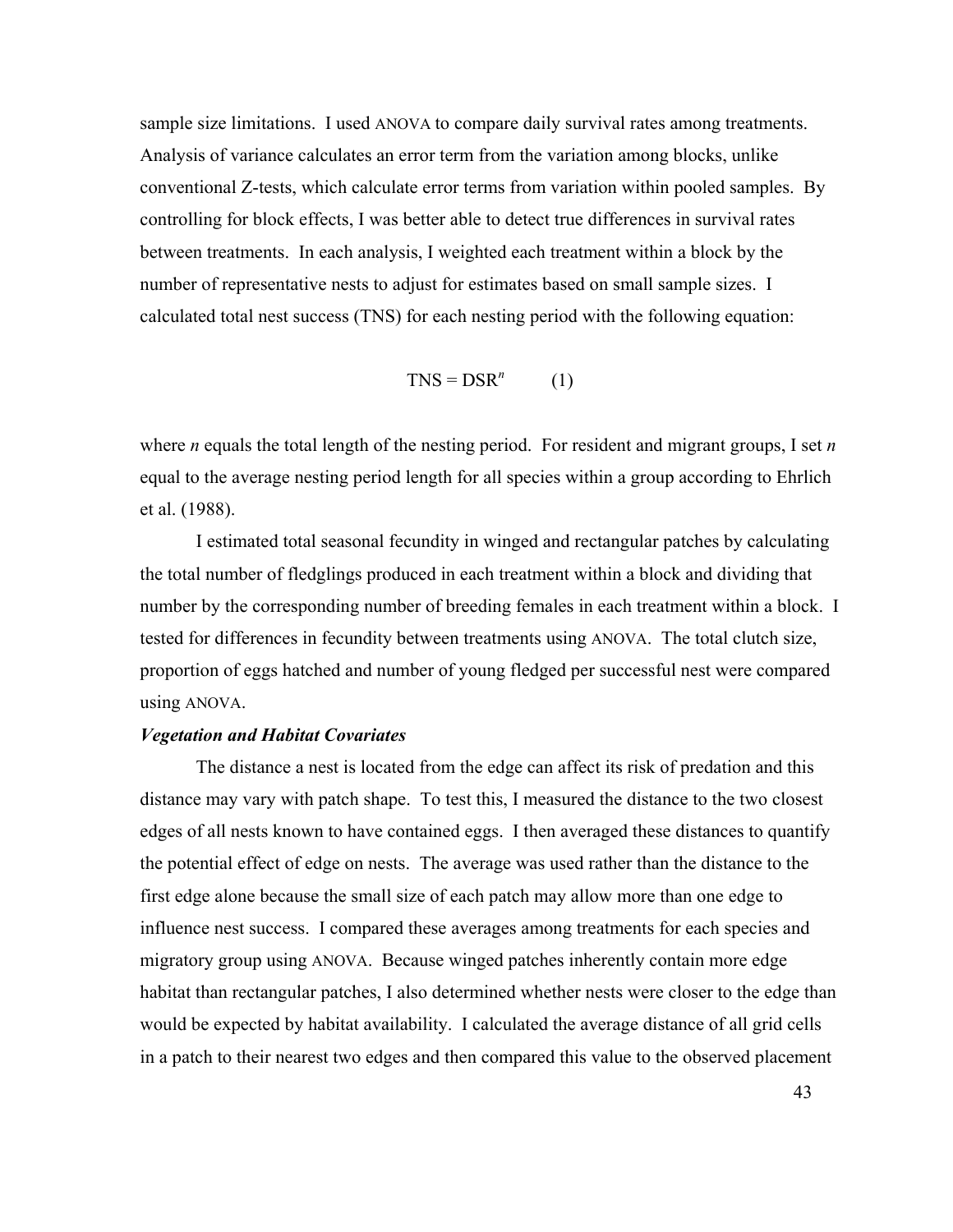of nests by analyzing overlap in 95% confidence intervals. Years did not differ for any species group so only pooled results are presented.

I compared vegetation among treatments in 2002 using existing 3x3 m vegetation plots from an unrelated project (Damschen, unpublished methods). Vegetation plots had a standardized distribution within patches with 22 plots located along edges (< 25 m from the edge) and 12 located within the patch interior  $(25 \text{ m from the edge})$ . The total area surveyed equaled 23% of each patch. Within each plot I recorded the total number of woody stems in each of three height classes (50 cm-1 m, 1.1-3 m, >3 m). Woody stems below 50 cm in height were not included in the stem counts. All plots were measured within a 2-week period in mid-July, 2002. Vegetation variables were compared among treatments using ANOVA. All statistical analyses were performed using SAS version 8.1 (SAS Institute 2000).

#### **RESULTS**

### *Breeding Bird Abundance*

The abundance of male and female Indigo Buntings did not differ among treatments. Similarly, total nest abundance did not differ among treatments for any species or for collective resident or migrant groups.

## *Reproductive Success*

*Indigo Buntings*: I found 139 Indigo Bunting nests over the course of two years. Predation was the primary cause of nest failure (88.8%), followed by nest abandonment  $(7.4\%)$  and cowbird parasitism  $(3.8\%)$ . Abandoned nests  $(n = 6)$  were not included in nest success analyses. Daily survival rates were significantly lower in connected patches than in rectangular patches in the early nesting period  $(F_{9,11} = 12.23, P \le 0.01)$  but did not differ between connected and winged patches. Daily survival rates did not differ among treatments in the late nesting period (Table 2.1, Figure 2.2). Seasonal fecundity estimates were significantly higher in rectangular patches than in connected patches  $(F_{9,13} = 6.98, P = 0.02, F_{9,13} = 6.98, P = 0.02, F_{9,13} = 6.98$ Table 2.1) but did not differ between connected and winged patches. The average clutch size and proportion of eggs hatched did not differ among treatments (Table 2.2). Clutch size, and thus the number of fledglings produced per successful nest, dropped in the late nesting period for all treatments. Females in connected patches fledged significantly more young per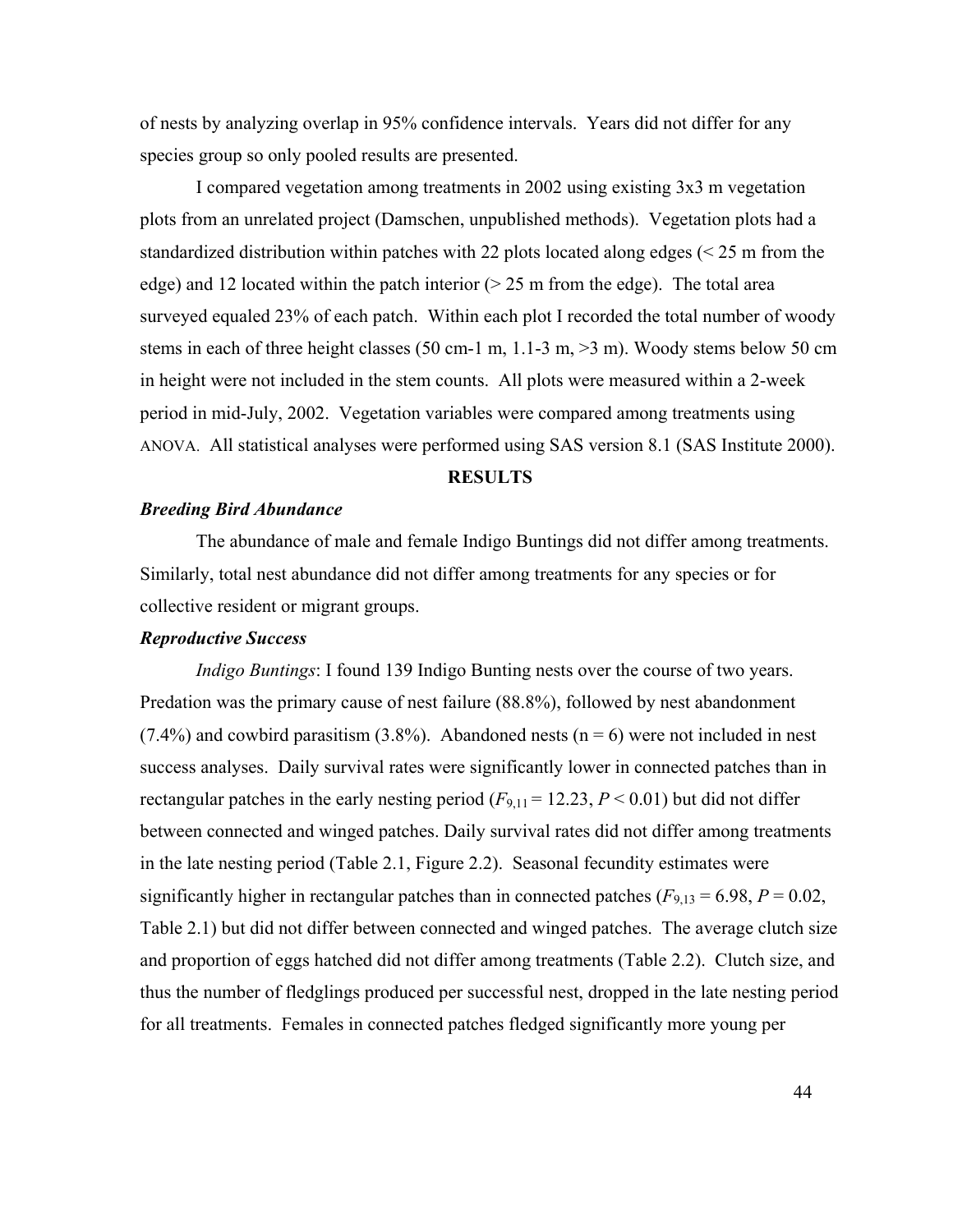successful nest than females in winged  $(F_{13,44} = 5.65, P = 0.02)$  or rectangular  $(F_{13,44} = 4.12,$  $P = 0.049$ ) patches.

*Other Species*: I used 109 resident nests (Brown Thrasher [*n* = 35], Eastern Towhee [*n* = 50], Northern Cardinal [*n* =24]), and 40 migrant nests (Blue Grosbeak [*n* = 23], Prairie Warbler  $[n = 17]$ ) in nest success analyses. Daily survival rates did not differ among treatments for either group nor did they differ between nesting periods for migrant species in any treatment, although daily survival rates were always lowest in connected patches (Table 2.1, Figure 2.2). Resident species experienced a significant drop in nest success between the early and late nesting period in connected patches  $(F<sub>7,4</sub>= 8.76, P = 0.04)$ , but nest success did not differ between nesting periods in winged or rectangular patches.

## *Nest Placement*

*Indigo Buntings*: Indigo Buntings nested closer to the edge in connected  $(F_{9,124} =$ 4.89,  $P = 0.03$ ) than in rectangular patches, but not significantly closer than expected based on habitat availability (Table 2.3). Nest placement did not differ between connected and winged patches. Nest proportion near the edge was the primary determinant of nest success. In the first 12.5 m from the edge, daily survival rates exhibited a strong negative correlation with the proportion of nests across treatments and nesting periods within this zone (Figure) 2.3). No relationship existed beyond 12.5 m from the edge.

*Other Species*: As a group, migrants (excluding Indigo Buntings) nested closer to the edge in winged than in connected patches  $(F_{9,29} = 8.33, P \le 0.01)$  but did not differ in nest placement between rectangular and connected patches (Table 2.3). Residents collectively showed no differences in nest placement among treatments. Neither group nested closer to the edge than expected (Table 2.3).

## *Vegetation*

Within winged patches, center vegetation plots contained more total woody stems than edge plots. Winged center plots also contained more medium (1-3 m) and total stems than center plots of connected patches. However, when edge and center plots were combined, patch level vegetation did not differ among treatments for any measure (Table 2.4).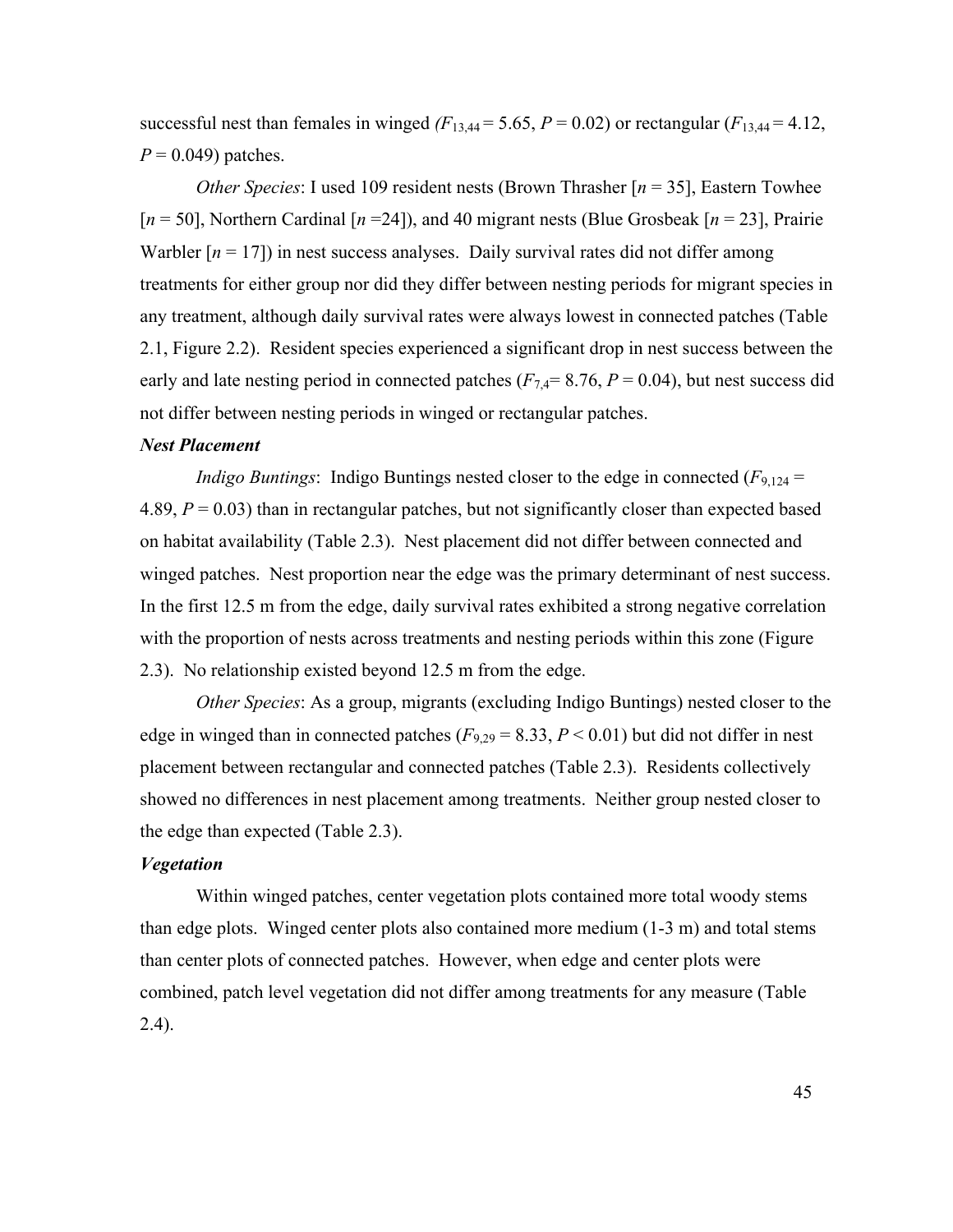#### **DISCUSSION**

The results of this study provide support for the hypothesis that corridors increase nest predation rates in connected patches relative to unconnected patches, but indicate that the magnitude of the difference may depend on the shape of the unconnected patches. Unconnected patches with higher edge:area ratios (winged patches) experienced similar seasonal fecundity as connected patches, but those with lower edge:area ratios (rectangular patches) experienced significantly higher seasonal fecundity. Therefore, high nest predation rates in connected patches were primarily attributable to a consequent increase in the relative amount of edge per unit area with the construction of a corridor.

#### *Corridors, Edges and Nest Predation*

For the purposes of this discussion, I focus only on the differences between connected patches and each of winged and rectangular patches and will not address specific differences between the two unconnected treatments. A full discussion that addresses the influences of patch shape, specifically, on nest success is contained in a previous study (Weldon and Haddad *in review*).

Corridors significantly influenced the nest success of Indigo Buntings in connected patches relative to unconnected patches. Buntings nesting in connected patches experienced higher predation rates and produced significantly fewer fledglings per female than buntings nesting in unconnected rectangular patches. This result is consistent with microcosm studies that demonstrated increased predator efficiency in connected systems relative to unconnected systems (Burkey 1997, Holyoak 2000, Holyoak and Lawler 1996). Conversely, nest success and total seasonal fecundity did not differ between connected and winged patches, likely because these treatments contained similar amounts of edge. The significantly lower nest success in edgy, winged patches compared to simple, rectangular patches early in the season also supports this assumption. These results demonstrate that corridors mainly facilitate predator activity through the addition of edges, which provide profitable foraging habitat for edge-specialist predators. Similar-sized patches that differ in shape also differ in the proportion of total habitat near the edge. More complicated shapes, such as winged and connected patches, have relatively high proportions of habitat near the edge and consequently contain more nests near the edge, which can negatively influence nest success (Weldon and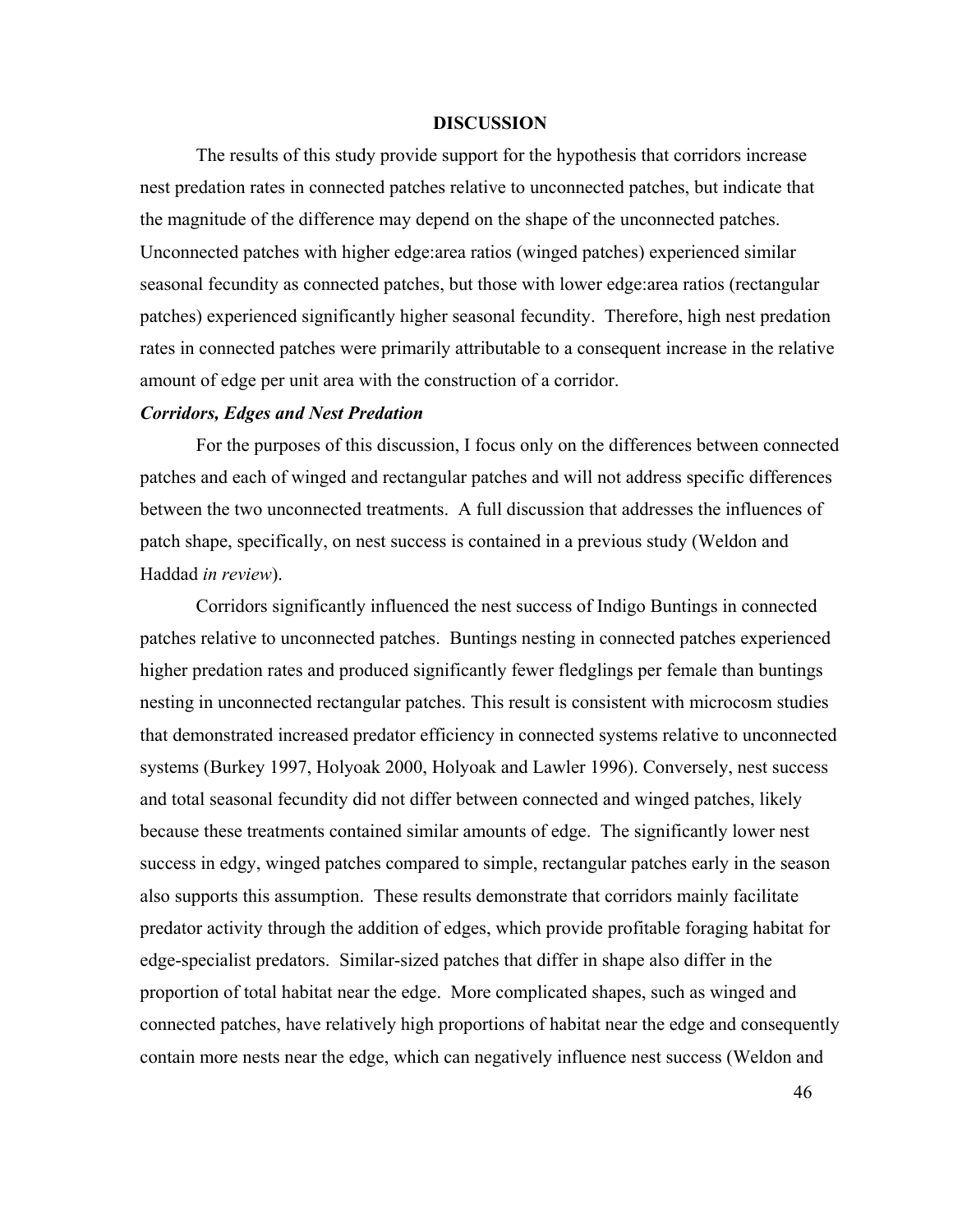Haddad *in review*). Indeed, in this study, daily survival rates were significantly and negatively related to nest proportion near the edge across nesting periods and treatments. Together, these results support the idea that edge effects are the primary determinants of reproductive success for Indigo Buntings in this system, regardless of whether or not patches are connected by a corridor.

Although edges appear to be the primary influence on predation rates, corridors may also influence predation by increasing connectivity for foraging predators. Total seasonal fecundity in connected patches was 19% lower than in winged patches, despite the greater total area and higher edge:area ratio (16% greater) of winged patches. If predators were responding only to the amount of edge in each patch, predation rates should be higher in winged than in connected patches because the amount of suitable habitat for predators in winged patches was higher. Instead, connected patches supported the highest predation rates, suggesting that corridors may enhance predator abundance or efficiency beyond that of simple edge effects. Predator abundance may increase if predators use edges as habitat (e.g. snakes, Blouin-Demers and Weatherhead 2001) or if corridors function as 'drift-fences' in the landscape, intercepting dispersing predators and funneling them into connected patches (Haddad and Baum 1999). Likewise, predation efficiency may increase within connected patches because corridors provide convenient links between foraging habitats. In addition, both residents and other migrants generally experienced their lowest daily survival rates in connected patches across nesting periods, although small sample sizes prevented conclusive determination of corridor effects. These patterns suggest that corridors may magnify the effects of edge by facilitating predator activity in connected patches.

## *The Future of Corridors*

This study provides the first landscape-scale empirical evidence that corridors can increase predator activity and disproportionately decrease the reproductive success of prey populations occupying connected habitat fragments. The previous lack of evidence for negative effects of corridors may largely be due to the single-species focus of most corridor studies. Focusing studies on selectively chosen target species may bias evidence toward largely positive results (Haddad et al. 2003), particularly if only movement or abundance data are collected and if studies are short-term. Moreover, ignoring the often complex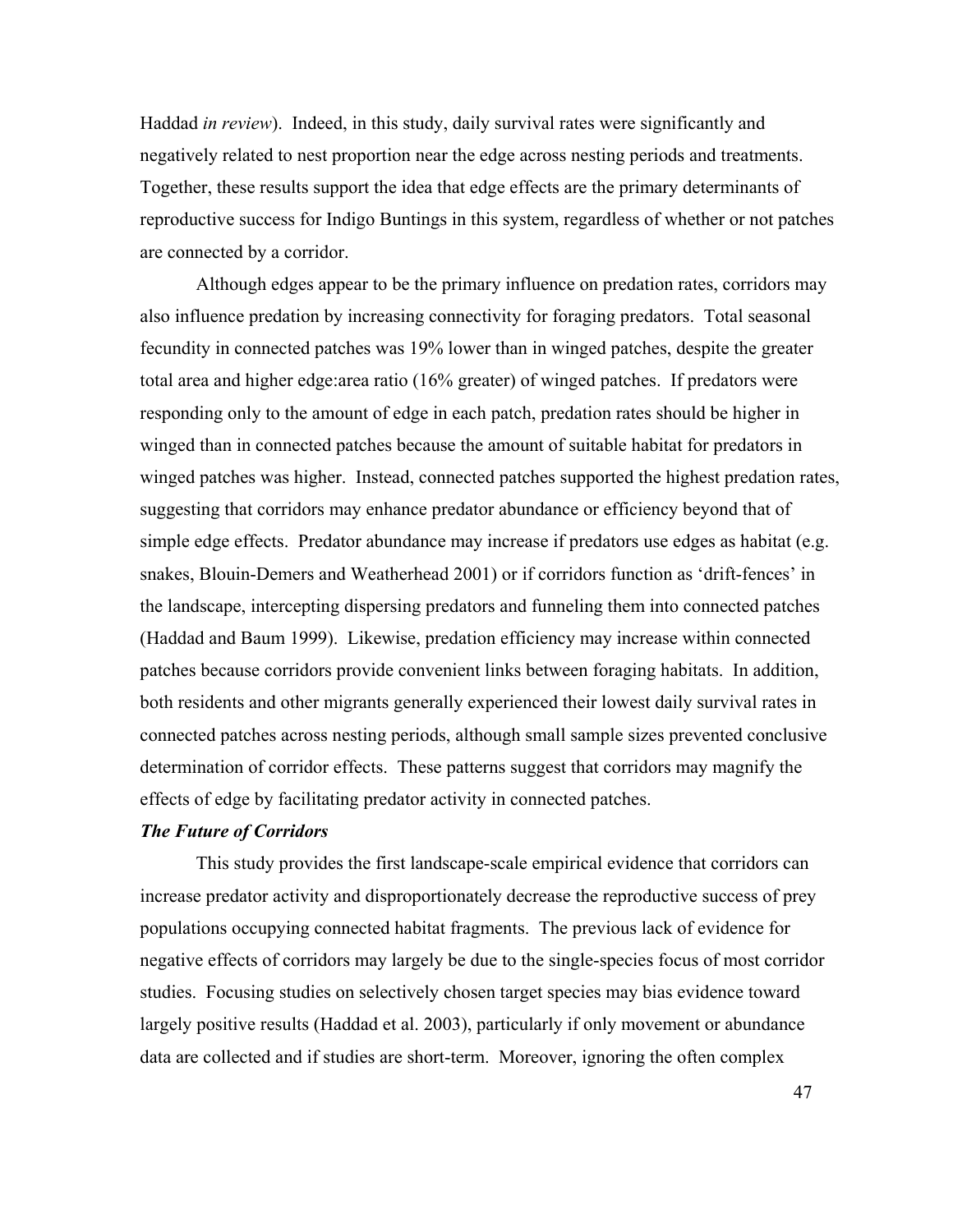interactions among diverse suites of species may be dangerous, particularly if corridors disproportionately impact some species but not others (Orrock et al. 2003). For example, in this study, corridors did not influence avian abundance, but did alter the foraging efficiency of important nest predators, which may have a particularly severe impact on disturbancedependent bird species. Historical habitat for these species may have consisted of short-lived and often scattered natural disturbances within forested habitats (Suarez et al. 1997). These birds may have depended on the ephemeral nature and isolation of natural disturbances as an escape from predators. Corridors may disrupt this balance by not only providing a permanent link between isolated habitats where predation risk is often lower, but also by mimicking historical cues that these birds use to select breeding habitat. Corridors may then function as ecological traps by attracting birds into riskier habitats (Gates and Gysel 1978, Weldon and Haddad *in review*), which could have serious implications for some avian populations.

This study indicates that corridor design is an important component of management plans for preserving target species, especially if corridors are used as habitat as well as dispersal. Land managers may diminish the harmful effects of corridors for disturbancedependent species if transitions between habitat types are gradual rather than abrupt, as is characteristic of many forest management practices today. Gradual edges more closely mimic natural edges and may provide greater structural complexity that may increase nest concealment and reduce predator efficiency (Ratti and Reese 1988, Seitz and Zegers 1993, Suarez et al. 1997). Gradual edges may also decrease density-dependent predation by allowing birds to spread out within their preferred habitat. In addition, although this study dealt only with edge-nesting bird species, this design would also benefit habitat interior species. Harmful edge effects may extend well beyond the field-forest edge (Paton 1994) and could affect nest success for interior species as well, particularly if the majority of the corridor encompasses edge habitat. Land managers could avoid strong edge effects for interior bird species by providing gradual edges and constructing corridors that are wide enough to encompass less-risky interior habitat (Hannon et al. 2002).

Corridors show promising long-term conservation benefits if used appropriately (Beier and Noss 1998). Determining the true efficacy of corridors will require a more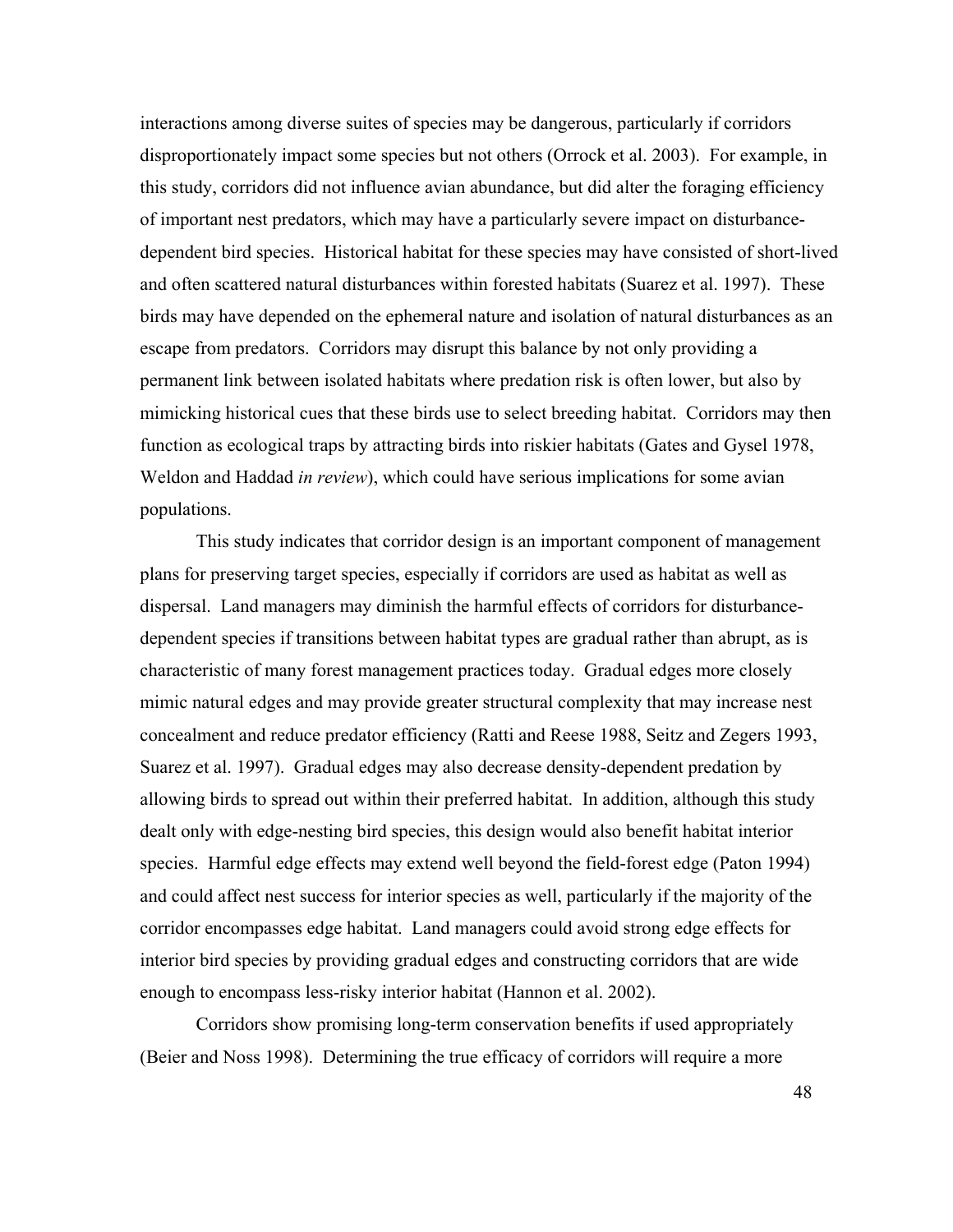complete understanding of how different types of corridors influence organisms from a community approach. To accomplish this, more studies are needed that not only measure movement or abundance for multiple species, but also investigate species interactions, survival, reproductive success, or habitat occupancy over the long-term, as some have already done (Bentley and Catterall 1997, Orrock et al. 2003, Brinkerhoff et al. *in review*). These studies will allow land managers to construct corridors that minimize negative consequences and maximize conservation benefits to entire communities.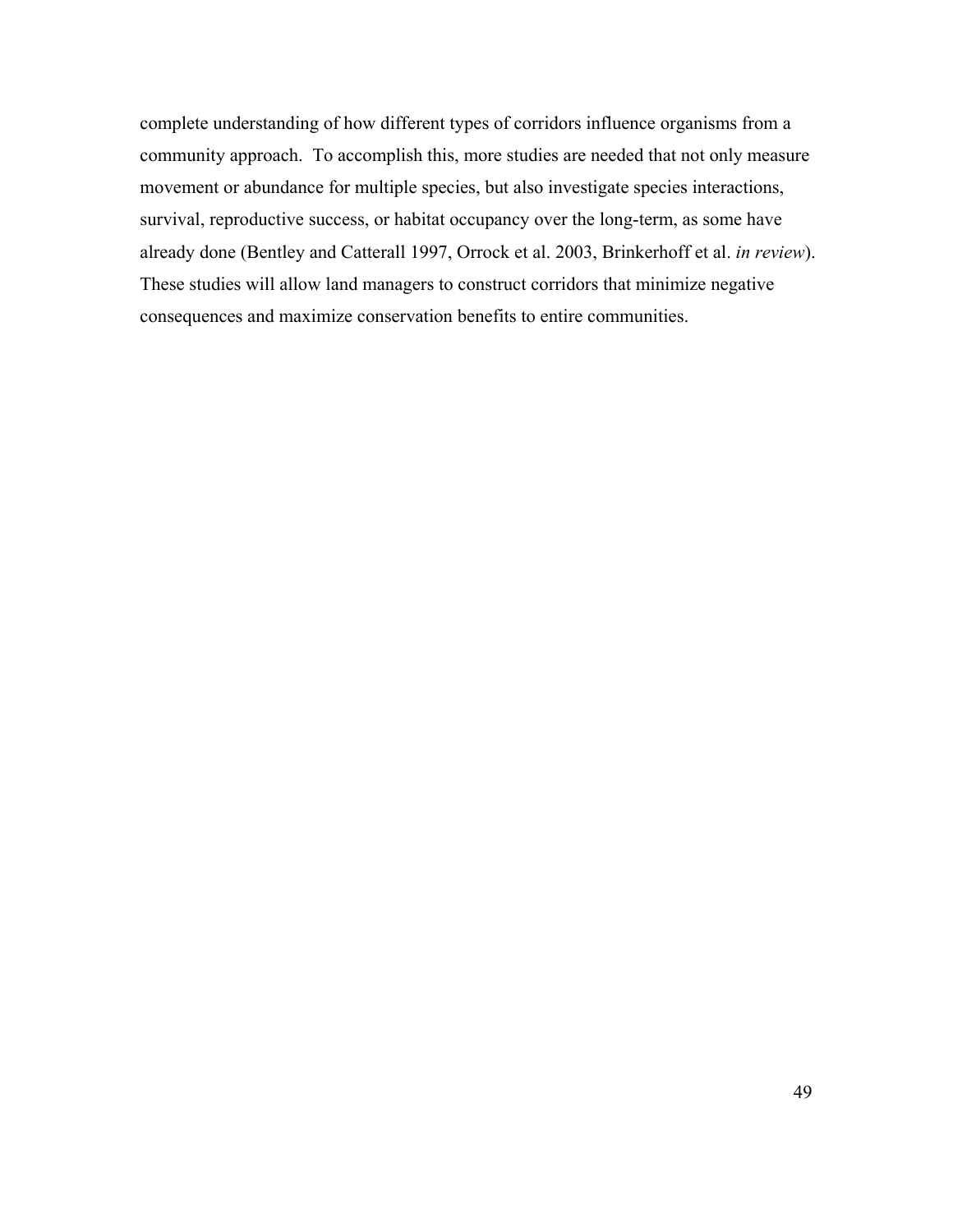## **LITERATURE CITED**

Aars, J. and R.A. Ims. 1999. The effect of habitat corridors on rates of transfer and interbreeding between vole demes. Ecology **80**: 1648-1655.

Ambuel, B. and S.A. Temple. 1983. Area-dependent changes in the bird communities and vegetation of southern Wisconsin forests. Ecology **64**: 1057-1068.

Askins, R.A. 1993. Population trends in grassland, shrubland, and forest birds in eastern North America. Current Ornithology. Plenum Press, New York, pp. 1-34.

Beier, P. and R.F. Noss. 1998. Do habitat corridors provide connectivity? Conservation Biology **12**: 1241-1252.

Bentley, J.M. and C.P. Catterall. 1997. The use of bushland, corridors, and linear remnants by birds in southeastern Queensland, Australia. Conservation Biology **11**: 1173-1189.

Blouin-Demers, G. and P.J. Weatherhead. 2001. Habitat use by black rat snakes (*Elaphe obsoleta obsoleta*) in fragmented forests. Ecology **82**: 2882-2896.

Brinkerhoff, R.J., N.M. Haddad, and J.L. Orrock. *in review* . Responses of prey to predator cues in a fragmented landscape with corridors.

Brown, J.H. and A. Kodric-Brown. 1977. Turnover rates in insular biogeography: effect of immigration on extinction. Ecology **58**: 445-449.

Burkey, T.V. 1997. Metapopulation extinction in fragmented landscapes: using bacteria and protozoa communities as model ecosystems. The American Naturalist **150**: 568-591.

Dunning, J.B., R. Borgella Jr., K. Clements, and G.K. Meffe. 1995. Patch isolation, corridor effects, and colonization by a resident sparrow in a managed pine woodland. Conservation Biology **9**: 542-550.

Ehrlich, P. R., D. S. Dobkin and D. Wheye. 1988. The Birder's Handbook: A Field Guide to the Natural History of North American Birds. Simon and Schuster, New York, New York, USA.

Fahrig, L. and G. Merriam. 1985. Habitat patch connectivity and population survival. Ecology **66**: 1762-1768.

Gates, J.E. and L.W. Gysel. 1978. Avian nest dispersion and fledging success in fieldforest ecotones. Ecology **59**: 871-883.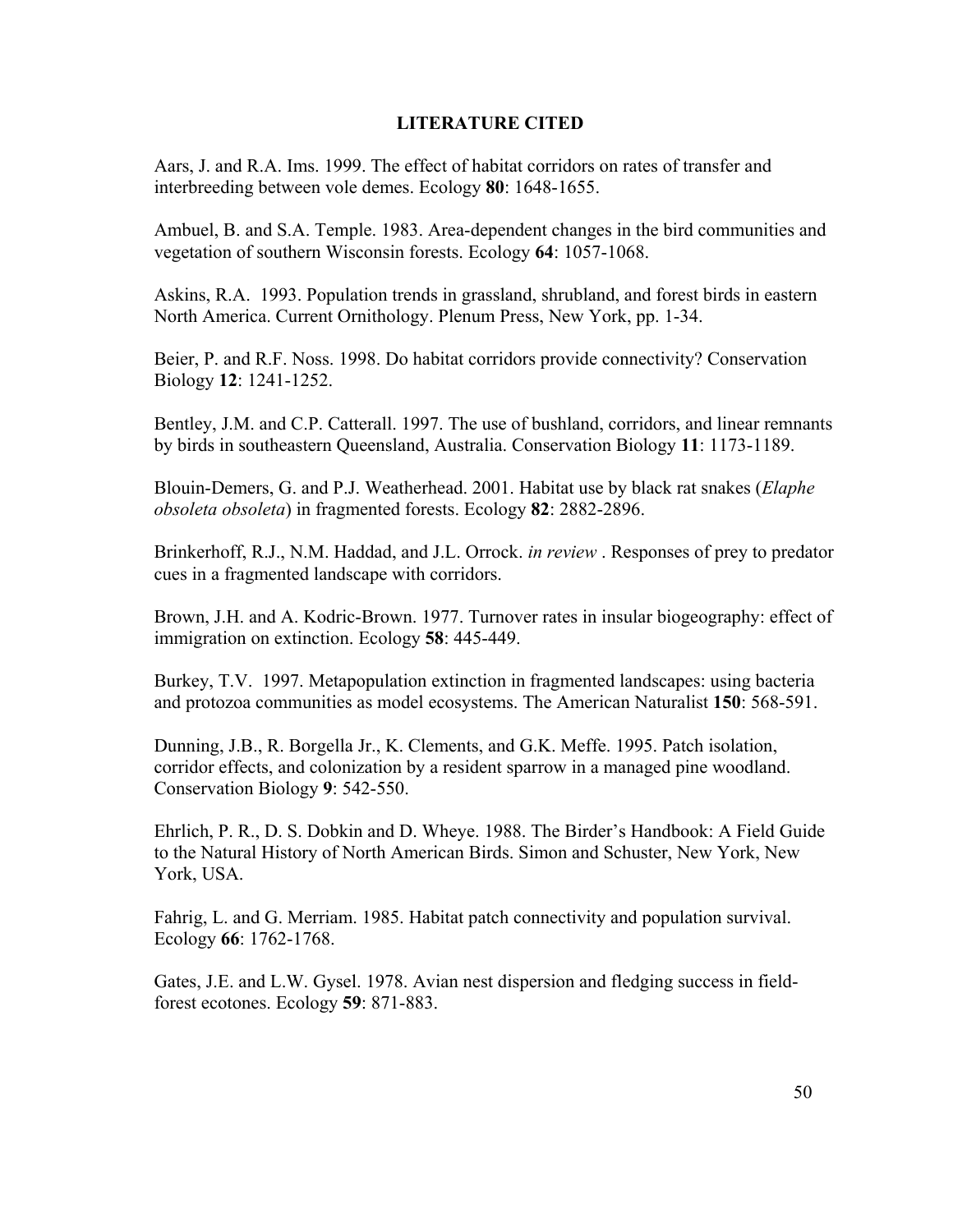Gonzalez, A., J.H. Lawton, F.S. Gilbert, T.M. Blackburn, and I. Evans-Freke. 1998. Metapopuation dynamics, abundance, and distribution in a microecosystem. Science **281**: 2045-2047.

Haas, C.A. 1995. Dispersal and use of corridors by birds in wooded patches on an agricultural landscape. Conservation Biology **9**: 845-854.

Haddad, N.M. 1999. Corridor and distance effects on interpatch movements: a landscape experiment with butterflies. Ecological Applications **9**: 612-622.

Haddad, N.M. and K.A. Baum. 1999. An experimental test of corridor effects on butterfly densities. Ecological Applications **9**: 623-633.

Haddad, N.M., D.R. Bowne, A. Cunningham, B.J. Danielson, D.J. Levey, S. Sargent, and T. Spira. 2003. Corridor use by diverse taxa. Ecology **84**: 609-615.

Hale, M.L., P.W.W. Lurz, M.D.F.Shirley, S. Rushton, R.M. Fuller, and K.Wolff. 2001. Impact of landscape management on the genetic structure of red squirrel populations. Science **293**: 2246-2199.

Hannon, S.J., C.A. Paszkowski, S. Boutin, J. DeGroot, S.E. Macdonald, M. Wheatley and B.R. Eaton. 2002. Abundance and species composition of amphibians, small mammals, and songbirds in riparian forest buffer strips of varying widths in the boreal mixedwood of Alberta. Canadian Journal of Forest Research **32**: 1784-1800.

Holyoak, M. 2000. Habitat patch arrangement and metapopulation persistence of predators and prey. The American Naturalist **156**: 378-389.

Holyoak, M. and S.P. Lawler. 1996. The role of dispersal in predator-prey metapopulation dynamics. Journal of Animal Ecology **65**: 640-652.

Hunter, W.C., D.A. Buehler, R.A. Canterbury, J.L. Confer, and P.B. Hamel. 2001. Conservation of disturbance-dependent birds in eastern North America. Wildlife Society Bulletin **29**: 440-455.

LaPolla, V.N. and G.W. Barrett. 1993. Effects of corridor width and presence on the population dynamics of the meadow vole. Landscape Ecology **8**: 25-37.

Machtans, C.S., M. Villard, and S.J. Hannon. 1996. Use of riparian buffer strips as movement corridors by forest birds. Conservation Biology **10**: 1366-1379.

Mansergh, I.M. and D.J. Scotts. 1989. Habitat continuity and social organization of mountain pygmy-possum restored by tunnel. Journal of Wildlife Management **53**: 701-707.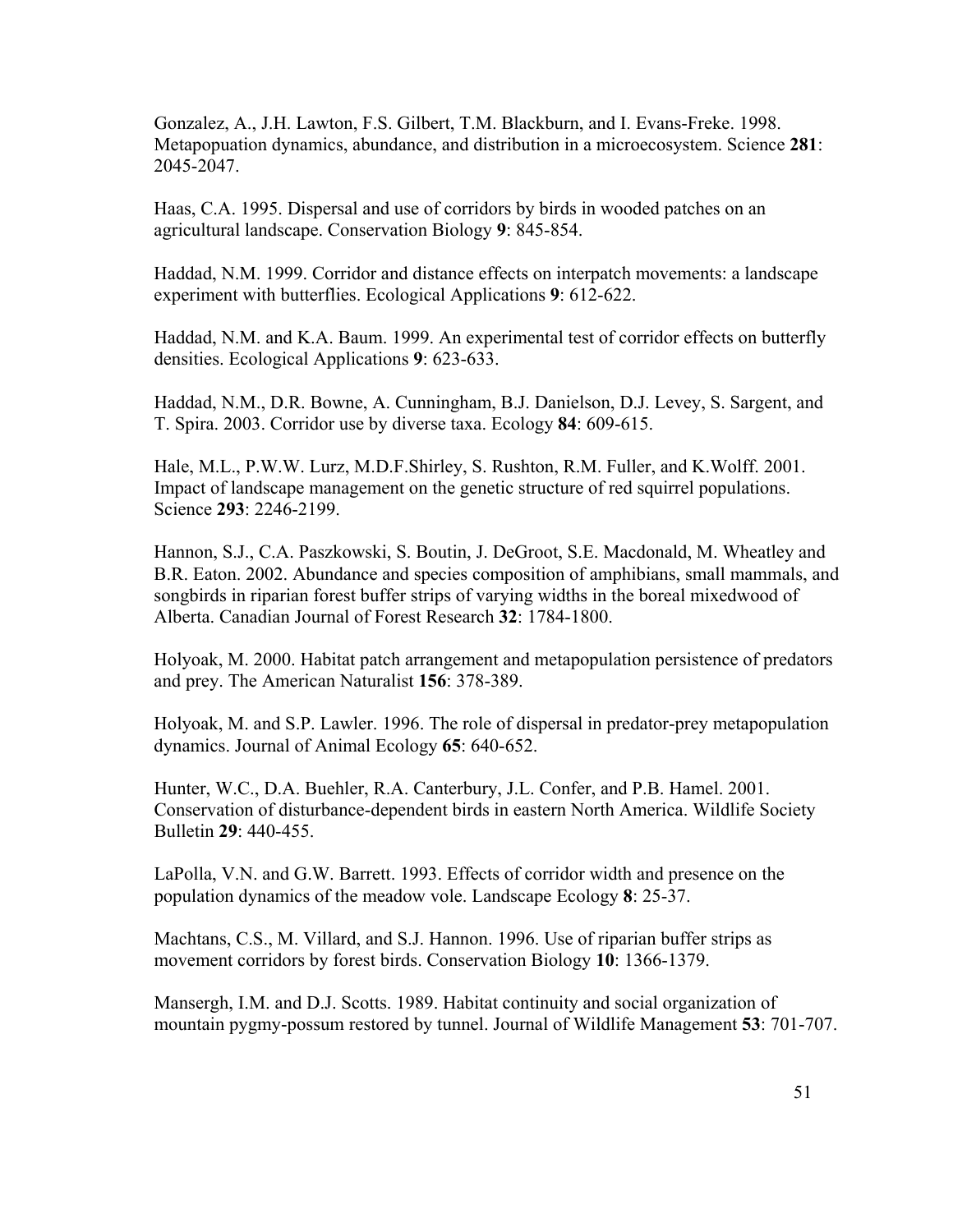Martin, T.E. 1992. Breeding productivity considerations: what are the appropriate habitat features for management? Pages 455-473 *in* J. M. Hagan & D. W. Johnston, editors. Ecology and conservation of neotropical migrants. Smithsonian Institution Press, Washington, D.C., USA.

Mayfield, H.F. 1975. Suggestions for calculating nest success. Wilson Bulletin **87**: 456- 466.

Mech, S.G. and J.G. Hallett. 2001. Evaluating the effectiveness of corridors: a genetic approach. Conservation Biology **15**: 467-474.

Orrock, J.L., B.J. Danielson, M.J. Burns, and D.J. Levey. 2003. Spatial ecology of predator-prey interactions: corridors and patch shape influence seed predation. Ecology **84**: 2589-2599.

Paton, P.W. 1994. The effect of edge on avian nest success: how strong is the evidence? Conservation Biology **8**: 17-26.

Payne, R. B. 1992. Indigo Bunting. No.4 i*n* A. Poole, P. Stettenheim, F. Gill, editors. The Birds of North America: Life Histories for the 21<sup>st</sup> Century. Academy of Natural Sciences. Philadelphia, Pennsylvania, USA.

Ratti, J.T. and K.P. Reese. 1988. Preliminary test of the ecological trap hypothesis. Journal of Wildlife Management **52**: 484-491.

Ricklefs, Robert E. 1969. An analysis of nesting mortality in birds. 1969. Smithsonian Contributions to Zoology **9**.

Rosenberg, D.K., B.R. Noon, and E.C. Meslow. 1997. Biological corridors: form, function, and efficacy. Bioscience **47**: 677-687.

SAS Institute. 2000. SAS user's guide. Version 8.1. SAS Institute, Cary, North Carolina, USA.

Sauer, J. R., J. E. Hines, and J. Fallon. 2003. The North American Breeding Bird Survey, Results and Analysis 1966 - 2002. Version 2003.1*,* USGS Patuxent Wildlife Research Center*,* Laurel, MD.

Schmiegelow, F.K.A., C.S. Machtans, and S.J. Hannon. 1997. Are boreal birds resilient to forest fragmentation? An experimental study of short-term community responses. Ecology **78**: 1914-1932.

Seitz, L.C. and D.A. Zegers. 1993. An experimental study of nest predation in adjacent deciduous, coniferous and successional habitats. The Condor **95**: 297-304.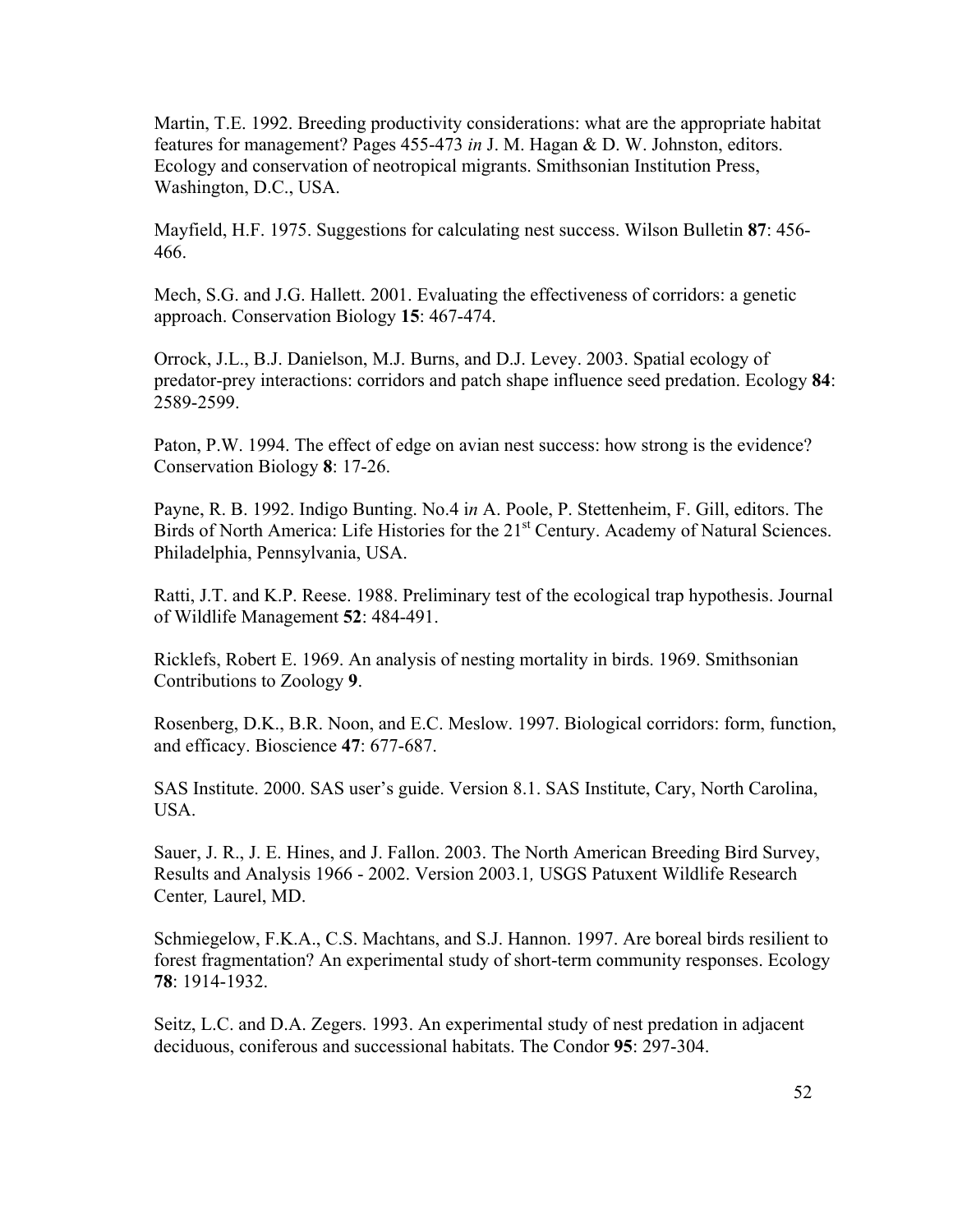Simberloff, D. and J. Cox. 1987. Consequences and costs of conservation corridors. Conservation Biology **1**: 63-71.

Suarez, A.V., K.S. Pfennig, and S.K. Robinson. 1997. Nesting success of a disturbancedependent songbird on different kinds of edges. Conservation Biology **11**: 928-935.

Sutcliffe, O.L. and C.D. Thomas. 1996. Open corridors appear to facilitate dispersal by ringlet butterflies (*Aphantopus hyperantus*) between woodland clearings. Conservation Biology **10**: 1359-1365.

Taber, W. and D.W. Johnston. 1968. Passerina Cyanea: Indigo Bunting. *In* O.L. Austin Jr.. Life Histories of North American Cardinals, Grosbeaks, Buntings, Towhees, Finches, Sparrows, and Allies. Smithsonian Institution Press, Washington, D.C. USA.

Tewksbury, J.J., D.J. Levey, N.M. Haddad, S. Sargent, J.L. Orrock, A. Weldon, B.J. Danielson, J. Brinkerhoff, E.I. Damschen and P. Townsend. 2002. Corridors affect plants, animals, and their interactions in fragmented landscapes. Proceedings from the National Academy of Sciences **99**: 12923-12926.

Vander Haegen, W.M. and R.M. DeGraaf. 1996. Predation on artificial nests in forested riparian buffer strips. Journal of Wildlife Management **60**: 542-550.

Weldon, A.J. and N.M. Haddad. The effects of patch shape on the indigo bunting: evidence for an ecological trap. In review.

Wilson, E.O. and E.O. Willis. 1975. Applied Biogeography. Pages 522-534 *in* M.L. Cody and J.M. Diamond, editors. Ecology and Evolution of Communities. Harvard University Press, Cambridge, Massachusetts, USA.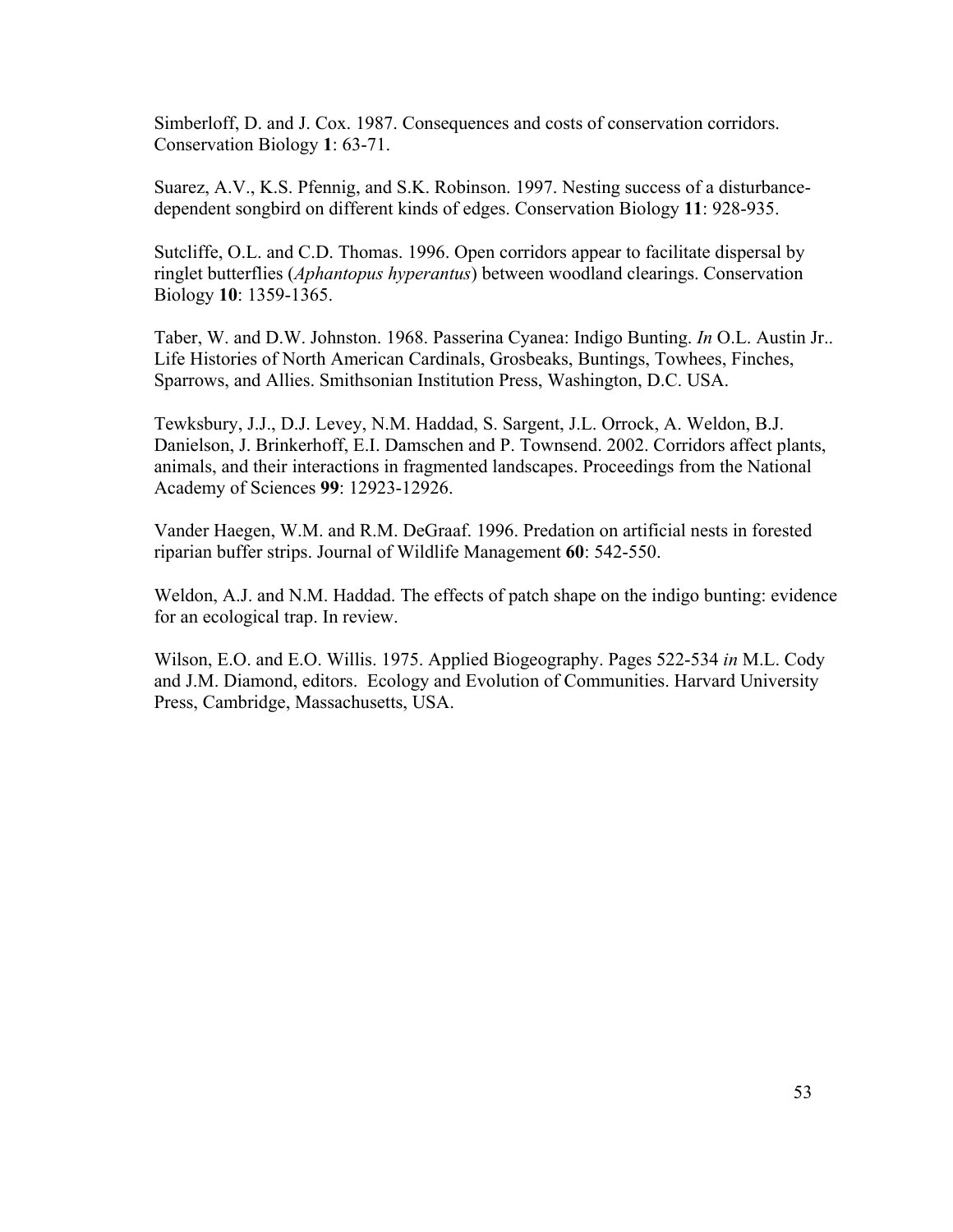Table 2.1. Daily survival rates, total nest success and total seasonal fecundity (# fledglings produced/female/season) for breeding bird species in rectangular, winged and connected patches. Daily survival rates are presented for early and late nesting periods.

|                             |             |    | <b>Daily Survival Rate</b> | <b>Total Nest</b>                 | <b>Daily Survival Rate</b> | <b>Total Nest</b>                |                                |
|-----------------------------|-------------|----|----------------------------|-----------------------------------|----------------------------|----------------------------------|--------------------------------|
| <b>Species/Group</b>        | Treatment   | n. | Early Nests (SE)           | Success: Early Nests <sup>p</sup> | Late Nests (SE)            | Success: Late Nests <sup>p</sup> | <b>Seasonal Fecundity (SE)</b> |
|                             | Rectangular | 43 | 0.9763(0.006)              | 0.5898                            | 0.9282(.017)               | 0.1940                           | .986 (.37)                     |
| <b>Indigo Bunting</b>       | Winged      | 57 | 0.9415(.018)               | 0.2653                            | 0.9664(.016)               | 0.4716                           | 1.300 (.38)                    |
|                             | Connected   | 33 | 0.9451(.011)               | 0.2887                            | 0.8710(0.050)              | 0.0479                           | 1.094(.43)                     |
|                             | Rectangular | 18 | 0.9393(.034)               | 0.2682                            | $0.8867$ $(.064)$          | 0.0801                           | 2.860(.93)                     |
| <b>Migrants<sup>a</sup></b> | Winged      | 13 | 0.9295(.030)               | 0.2153                            | 0.9197(.049)               | 0.1721                           | 2.000(.79)                     |
|                             | Connected   | 11 | 0.8804(.067)               | 0.0690                            | 0.8801(.067)               | 0.0684                           | 0.917(.66)                     |
|                             | Rectangular | 31 | 0.9173(0.013)              | 0.1372                            | 0.9445(.008)               | 0.2686                           | 1.119(0.43)                    |
| <b>Residents</b>            | Winged      | 52 | 0.9178(.036)               | 0.1390                            | 0.9109(.024)               | 0.1168                           | 1.521 (.53)                    |
|                             | Connected   | 26 | 0.9632(.026)               | 0.4217                            | 0.8266(.064)               | 0.0125                           | 1.686 (.80)                    |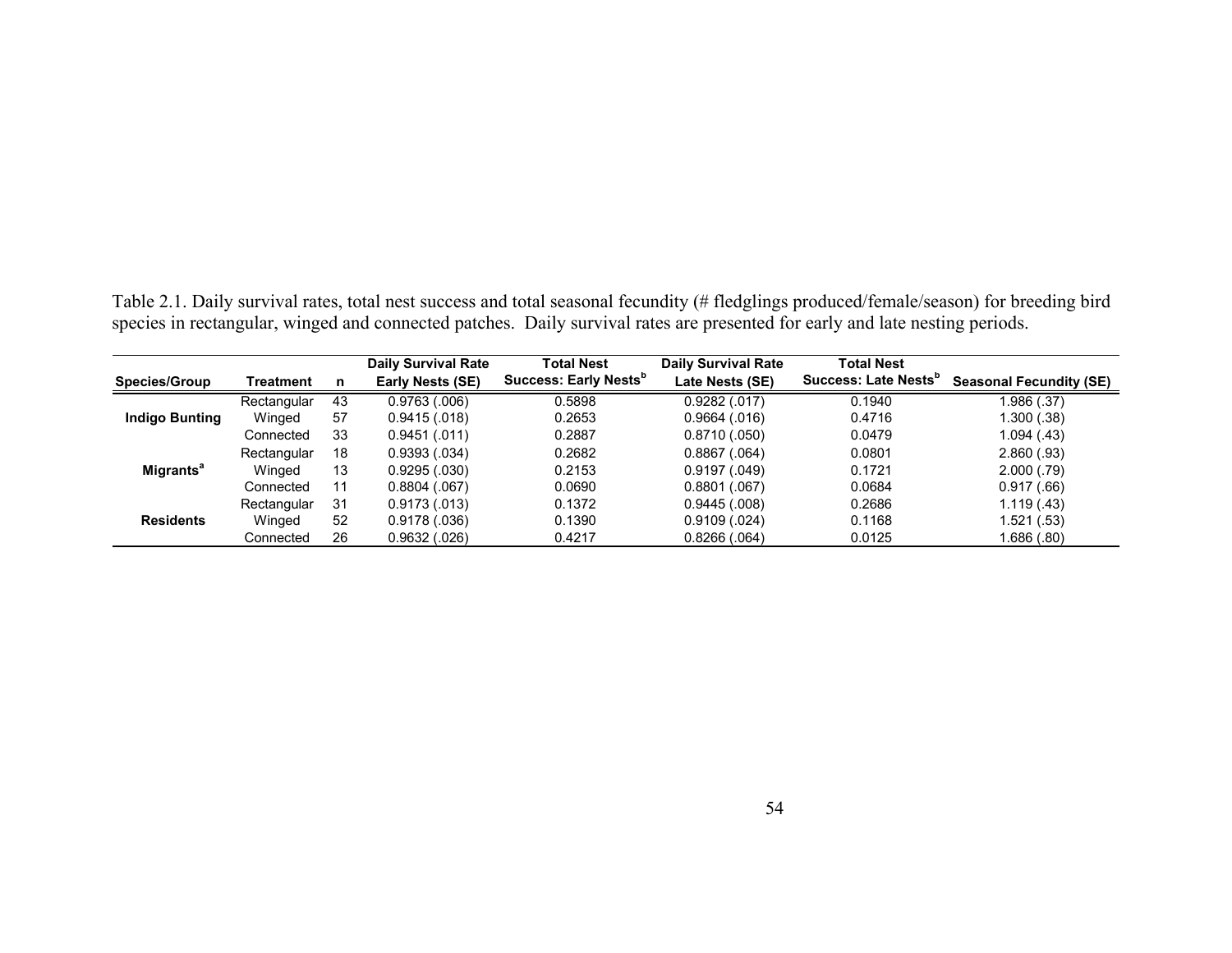Table 2.2. Reproductive measures (± SE) for all species groups in rectangular, winged, and connected patches in the early and late nesting periods. No significant differences existed among treatments for any group or measure.

|                       |                  |                    |    | <b>Early Nesting Period</b> |    |                    |    | <b>Late Nesting Period</b> |   |
|-----------------------|------------------|--------------------|----|-----------------------------|----|--------------------|----|----------------------------|---|
| <b>Species/Group</b>  | <b>Treatment</b> | <b>Clutch Size</b> | n  | $#$ Fledge                  | n  | <b>Clutch Size</b> | n  | # Fledge                   | n |
| <b>Indigo Bunting</b> | Rectangular      | $3.31 \pm .12$     | 21 | $2.90 \pm .24$              | 20 | $2.60 \pm .19$     | 15 | $1.33 \pm .33$             | 3 |
|                       | Winged           | $3.11 \pm .16$     | 29 | $2.95 \pm .15$              | 20 | $2.71 \pm .17$     | 17 | $2.17 \pm .31$             | 6 |
|                       | Connected        | $3.29 \pm .18$     | 21 | $3.86 \pm .14$              | 20 | $2.67 \pm .22$     | 12 | $2.50 \pm .50$             | 2 |
| <b>Migrants</b>       | Rectangular      | $3.50 \pm .19$     | 12 | $3.00 \pm .27$              | 8  | $3.50 \pm .29$     | 4  | $4.00 \pm .$               |   |
|                       | Winged           | $3.67 \pm .17$     | 9  | $3.00 \pm .71$              | 4  | $2.75 \pm .25$     | 4  | $2.00 \pm .$               |   |
|                       | Connected        | $3.67 \pm .21$     | 6  | $3.25 \pm .48$              | 4  | $3.00 \pm .58$     | 3  |                            | 0 |
| <b>Residents</b>      | Rectangular      | $3.40 \pm .16$     | 10 | $3.17 \pm .31$              | 6  | $2.88 \pm .30$     | 8  | $3.00 \pm .58$             | 3 |
|                       | Winged           | $3.33 \pm .15$     | 27 | $3.08 \pm .21$              | 13 | $2.81 \pm .13$     | 21 | $1.88 \pm .30$             | 8 |
|                       | Connected        | $3.40 \pm .16$     | 10 | $2.80 \pm .58$              | 5  | $3.15 \pm .15$     | 13 | $3.20 \pm .37$             | 5 |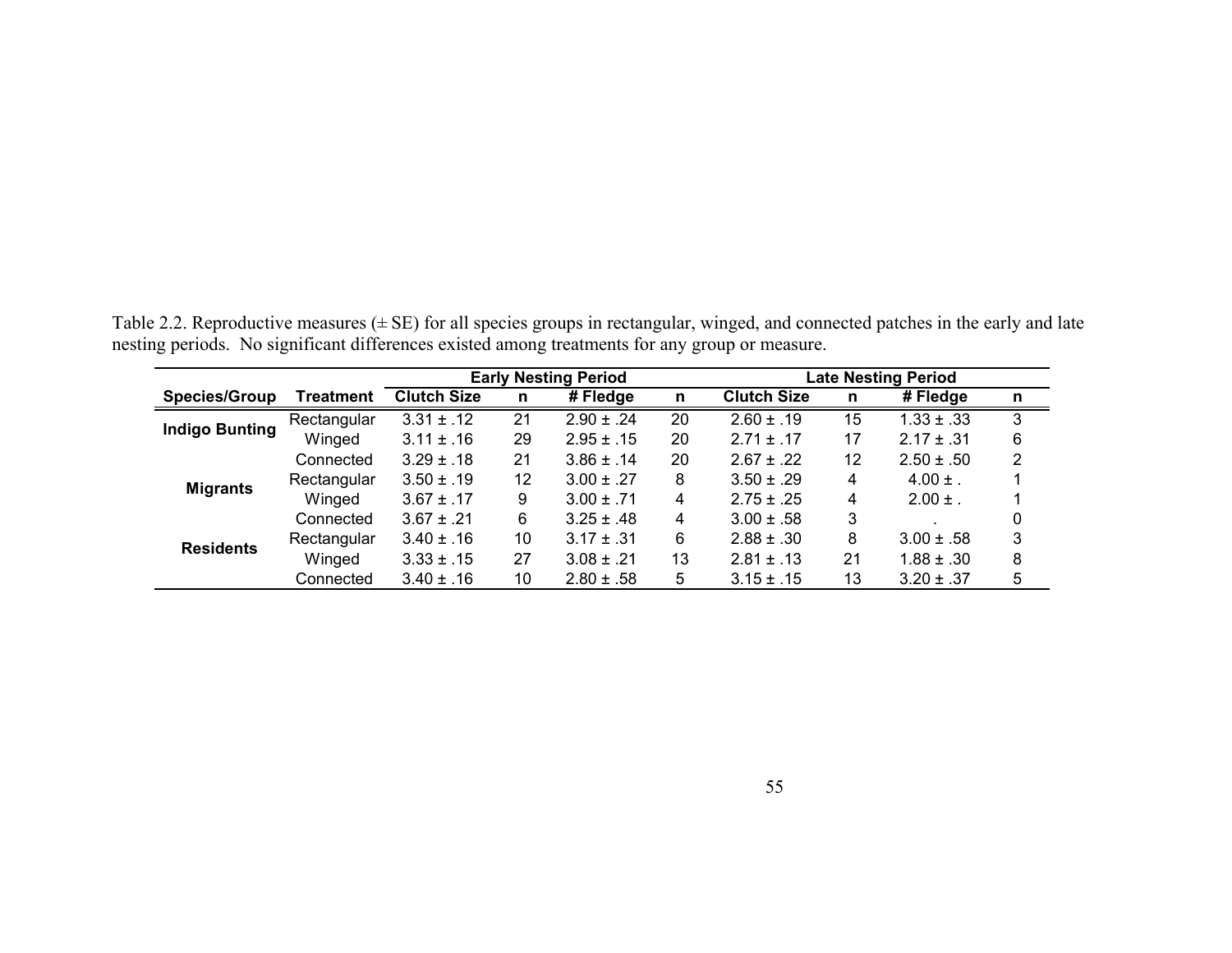Table 2.3. Mean  $(\pm \text{ SE})$  distance from the edge for breeding bird species in rectangular, winged and connected patches compared to the expected distance from the edge in each treatment.

|                          | Winged          | Rectangular     | <b>Connected</b> |
|--------------------------|-----------------|-----------------|------------------|
| Indigo Buntings          | $20.1 \pm 1.13$ | $26.4 \pm 1.46$ | $23.8 \pm 1.98$  |
| Migrants                 | $14.6 \pm 1.54$ | $25.8 \pm 2.51$ | $23.6 \pm 1.66$  |
| <b>Residents</b>         | $21.5 \pm 1.46$ | $24.8 \pm 2.76$ | $19.8 \pm 1.82$  |
| <b>Expected Distance</b> | 19.3            | 28.6            | 214              |

Table 2.4. Mean  $(\pm \text{ SE})$  patch-level vegetation in winged, rectangular and connected patches. No differences were significant at the  $\alpha$  = .05 level among treatments for any variable.

| <b>Vegetation Variable</b> | Rectangular (n=423) | Winged $(n=371)$ | Connected (n=486) |
|----------------------------|---------------------|------------------|-------------------|
| Small Stems (<1m)          | $3.4 \pm .19$       | $3.6 \pm .22$    | $3.8 \pm .20$     |
| Medium Stems (1.1-3m)      | $6.8 \pm .47$       | $6.5 \pm .39$    | $5.9 \pm .31$     |
| Tall Stems (>3m)           | .11 $\pm$ .03       | $.1 \pm .03$     | $.09 \pm .02$     |
| <b>Total Stems</b>         | $10.3 \pm .50$      | $10.2 + .47$     | $9.8 \pm .37$     |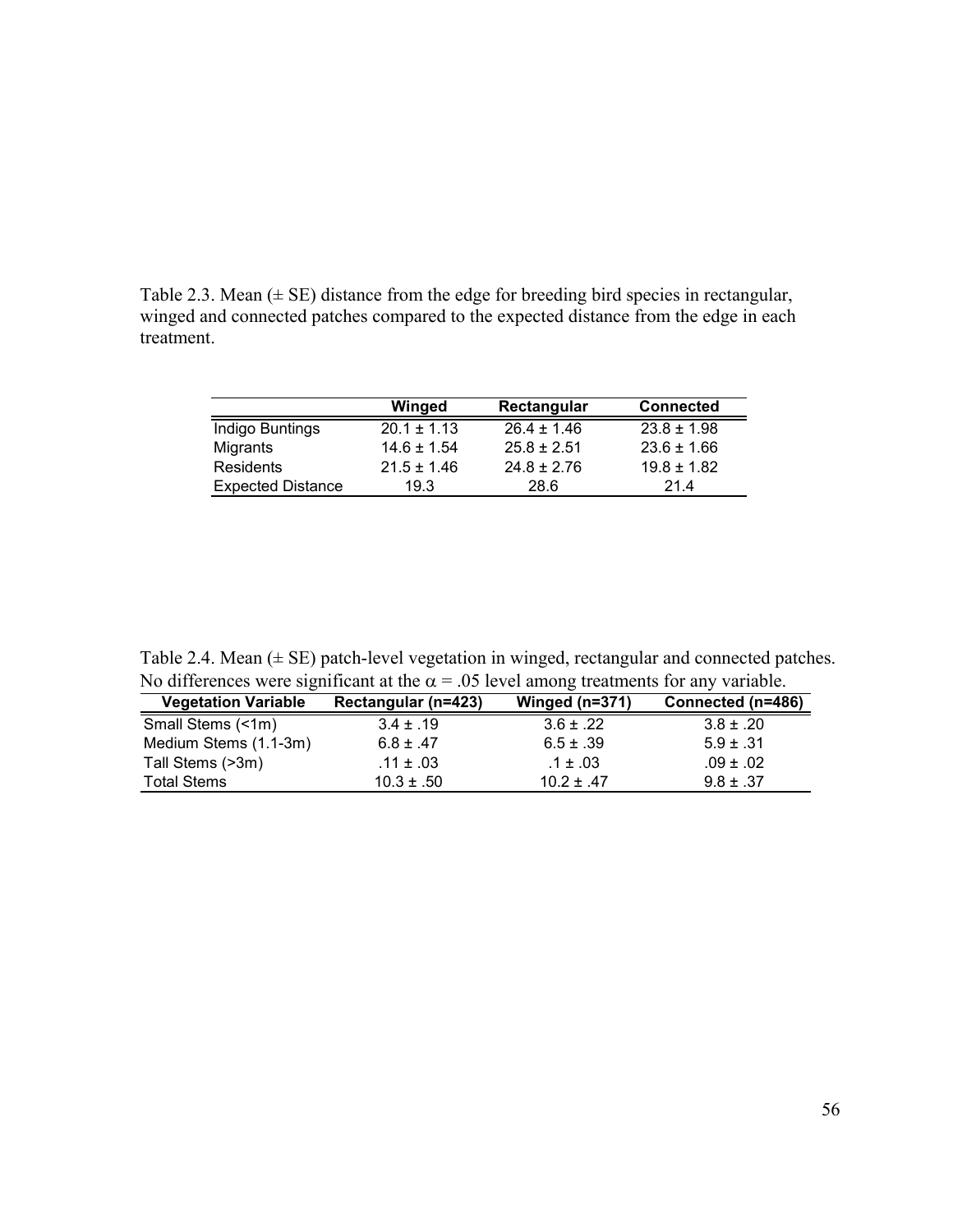

Figure 2.1. The location of the Savannah River Site (SRS) and the eight experimental blocks within SRS.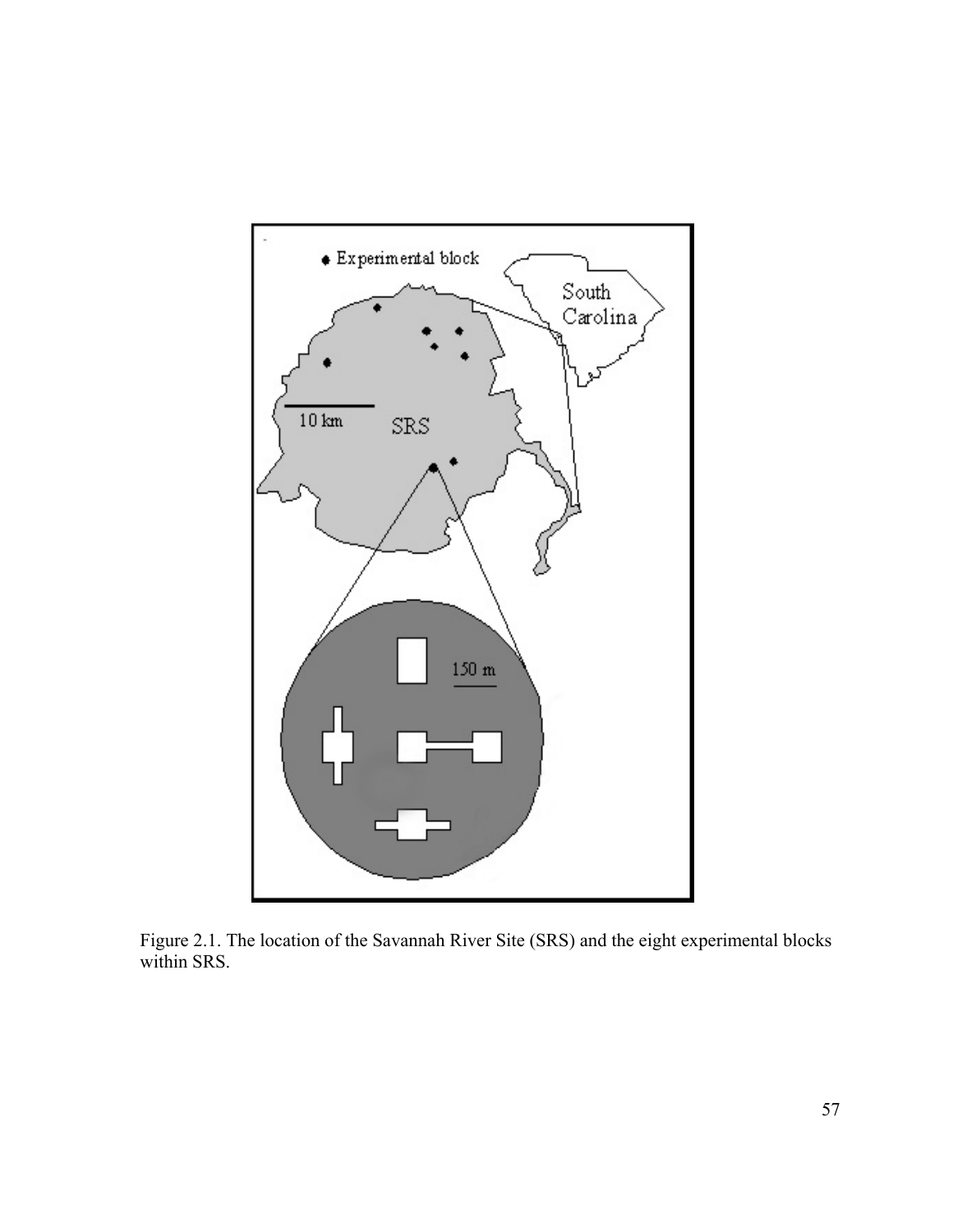

Figure 2.2. Daily survival rates  $(\pm \text{ SE})$  for early and late A) Indigo Bunting, B) other migrant and C) resident nests in rectangular, winged and connected patches. Numbers at the base of each bar indicate sample sizes.  $* P < 0.05$ .